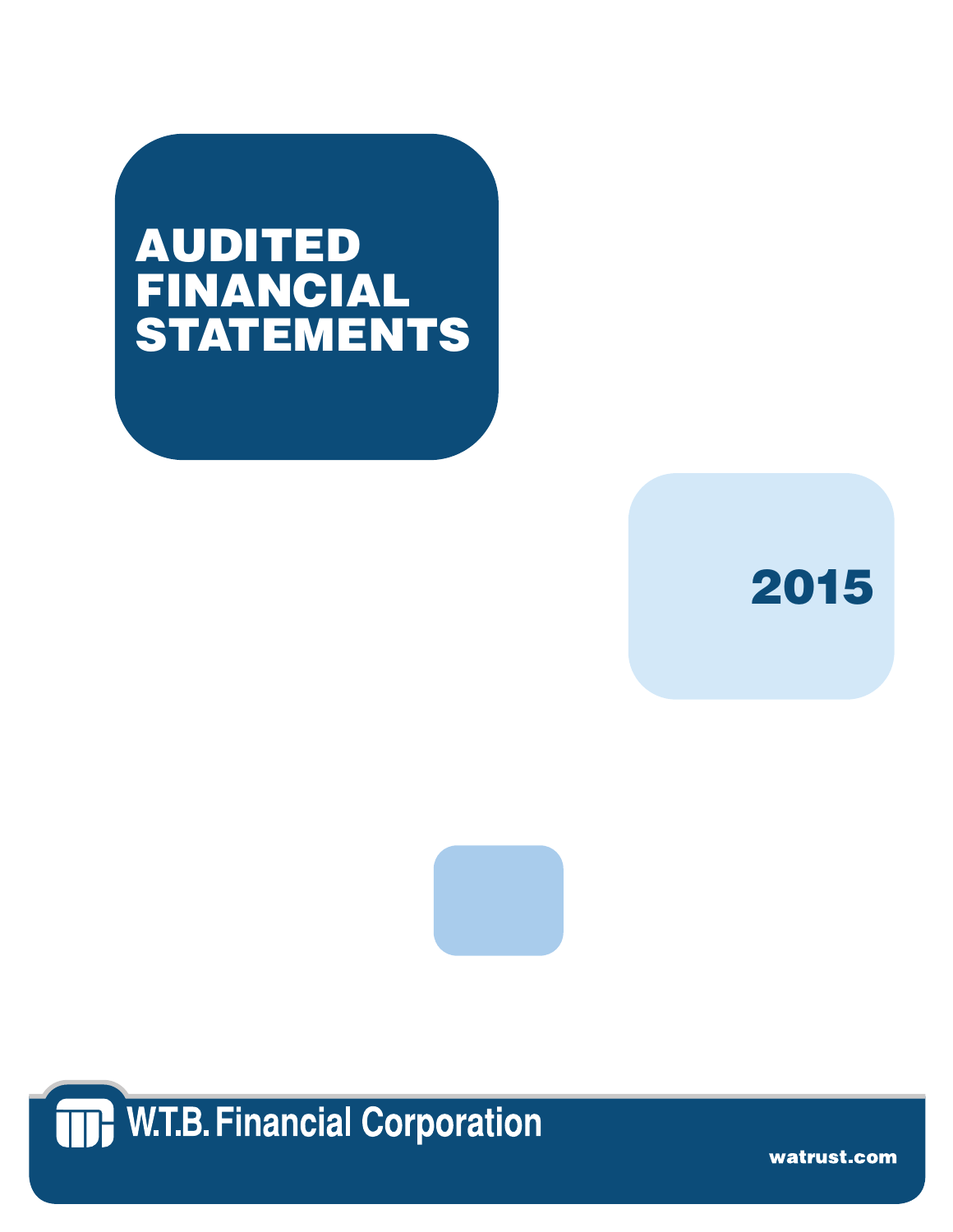### **W.T.B. FINANCIAL CORPORATION Selected Consolidated Financial Highlights**

|                                                       | (dollars in thousands, except per share data) |           |    |           |    |                                        |    |           |    |           |  |  |
|-------------------------------------------------------|-----------------------------------------------|-----------|----|-----------|----|----------------------------------------|----|-----------|----|-----------|--|--|
|                                                       |                                               |           |    |           |    | At or for the Years Ended December 31, |    |           |    |           |  |  |
|                                                       |                                               | 2015      |    | 2014      |    | 2013                                   |    | 2012      |    | 2011      |  |  |
| <b>PERFORMANCE</b>                                    |                                               |           |    |           |    |                                        |    |           |    |           |  |  |
| Net interest revenue, fully tax-equivalent            | S                                             | 165,150   | \$ | 157,228   | \$ | 147,571                                | \$ | 147,491   | \$ | 146,730   |  |  |
| Fully tax-equivalent adjustment                       |                                               | 1,349     |    | 1,393     |    | 1,315                                  |    | 1,591     |    | 1,753     |  |  |
| Net interest revenue                                  |                                               | 163,801   |    | 155,835   |    | 146,256                                |    | 145,900   |    | 144,977   |  |  |
| Provision for loan losses                             |                                               | 2,667     |    | 6,000     |    | 6,767                                  |    | 22,333    |    | 46,800    |  |  |
| Net interest revenue after provision for loan losses  |                                               | 161,134   |    | 149,835   |    | 139,489                                |    | 123,567   |    | 98,177    |  |  |
| Noninterest revenue                                   |                                               | 48,857    |    | 44,498    |    | 53,482                                 |    | 36,031    |    | 28,616    |  |  |
| Noninterest expense                                   |                                               | 140,369   |    | 130,542   |    | 126,210                                |    | 113,633   |    | 104,076   |  |  |
| Income before income taxes                            |                                               | 69,622    |    | 63,791    |    | 66,761                                 |    | 45,965    |    | 22,717    |  |  |
| Income taxes                                          |                                               | 23,262    |    | 21,927    |    | 22,967                                 |    | 15,484    |    | 7,253     |  |  |
| Net income                                            |                                               | 46,360    |    | 41,864    |    | 43,794                                 |    | 30,481    |    | 15,464    |  |  |
| Preferred stock dividends                             |                                               | 142       |    | 418       |    | 1,724                                  |    | 4,457     |    | 5,559     |  |  |
| Preferred stock discount accretion, net               |                                               |           |    |           |    |                                        |    |           |    | 3,416     |  |  |
| Net income available to common                        |                                               |           |    |           |    |                                        |    |           |    |           |  |  |
| shareholders                                          | S,                                            | 46,218    | \$ | 41,446    | \$ | 42,070                                 | \$ | 26,024    | \$ | 6,489     |  |  |
| <b>SELECTED YEAR-END DATA</b>                         |                                               |           |    |           |    |                                        |    |           |    |           |  |  |
| Interest-bearing deposits with banks                  | \$                                            | 438,603   | \$ | 344,438   | \$ | 277,007                                | \$ | 27,502    | \$ | 389,133   |  |  |
| Securities                                            |                                               |           |    | 907,333   |    | 809,325                                |    | 1,360,244 |    | 969,373   |  |  |
|                                                       |                                               | 1,162,292 |    |           |    |                                        |    |           |    |           |  |  |
| Total loans                                           |                                               | 3,556,598 |    | 3,351,052 |    | 3,175,764                              |    | 2,896,570 |    | 2,641,312 |  |  |
| Allowance for loan losses                             |                                               | 84,969    |    | 81,210    |    | 82,427                                 |    | 76,535    |    | 70,051    |  |  |
| Earning assets                                        |                                               | 5,165,726 |    | 4,615,066 |    | 4,280,783                              |    | 4,270,042 |    | 3,993,303 |  |  |
| Total assets                                          |                                               | 5,305,272 |    | 4,771,922 |    | 4,436,124                              |    | 4,470,132 |    | 4,177,970 |  |  |
| Deposits                                              |                                               | 4,540,548 |    | 4,082,517 |    | 3,793,077                              |    | 3,789,561 |    | 3,513,926 |  |  |
| Interest-bearing liabilities                          |                                               | 2,980,365 |    | 2,770,756 |    | 2,527,040                              |    | 2,651,816 |    | 2,507,723 |  |  |
| Preferred equity                                      |                                               |           |    | 19,571    |    | 44,571                                 |    | 89,142    |    | 89,142    |  |  |
| Common equity                                         |                                               | 464,407   |    | 422,027   |    | 393,498                                |    | 369,129   |    | 341,549   |  |  |
| Total shareholders' equity                            |                                               | 464,407   |    | 441,598   |    | 438,069                                |    | 458,271   |    | 430,691   |  |  |
| Full-time equivalent employees                        |                                               | 882       |    | 864       |    | 840                                    |    | 801       |    | 735       |  |  |
|                                                       |                                               |           |    |           |    |                                        |    |           |    |           |  |  |
| <b>PER COMMON SHARE</b>                               |                                               |           |    |           |    |                                        |    |           |    |           |  |  |
| Net income available to common shareholders (basic)   | S                                             | 18.19     | \$ | 16.37     | \$ | 16.67                                  | \$ | 10.34     | \$ | 2.58      |  |  |
| Net income available to common shareholders (diluted) |                                               | 18.01     |    | 16.21     |    | 16.52                                  |    | 10.25     |    | 2.57      |  |  |
| Common cash dividends                                 |                                               | 2.72      |    | 2.40      |    | 1.60                                   |    | 0.60      |    | ÷.        |  |  |
| Common shareholders' equity                           |                                               | 180.79    |    | 164.93    |    | 154.35                                 |    | 145.28    |    | 134.92    |  |  |
| PERFORMANCE RATIOS                                    |                                               |           |    |           |    |                                        |    |           |    |           |  |  |
| Return on average assets                              |                                               | 0.94%     |    | 0.92%     |    | 1.00%                                  |    | 0.72%     |    | 0.39%     |  |  |
| Return on average shareholders' equity                |                                               | 10.12     |    | 9.14      |    | 10.21                                  |    | 6.79      |    | 3.44      |  |  |
| Margin on average earning assets                      |                                               | 3.42      |    | 3.57      |    | 3.48                                   |    | 3.61      |    | 3.86      |  |  |
| Noninterest expense to average assets                 |                                               | 2.83      |    | 2.87      |    | 2.89                                   |    | 2.67      |    | 2.63      |  |  |
| Efficiency ratio                                      |                                               | 65.6      |    | 64.7      |    | 62.8                                   |    | 61.9      |    | 59.4      |  |  |
| Net loans to deposits                                 |                                               | 76.5      |    |           |    |                                        |    | 74.4      |    | 73.2      |  |  |
|                                                       |                                               |           |    | 80.1      |    | 81.6                                   |    |           |    |           |  |  |
| Total cash dividends to net income                    |                                               | 15.2      |    | 15.5      |    | 13.2                                   |    | 19.6      |    | 36.0      |  |  |
| <b>CAPITAL RATIOS</b>                                 |                                               |           |    |           |    |                                        |    |           |    |           |  |  |
| Common equity to total assets                         |                                               | 8.75%     |    | 8.84%     |    | 8.87%                                  |    | 8.26%     |    | 8.17%     |  |  |
| Total equity to total assets                          |                                               | 8.75      |    | 9.25      |    | 9.88                                   |    | 10.25     |    | 10.31     |  |  |
| Tier 1 leverage                                       |                                               | 9.41      |    | 9.87      |    | 10.27                                  |    | 10.53     |    | 10.59     |  |  |
| Common equity tier 1 capital                          |                                               | 11.98     |    | N/A       |    | N/A                                    |    | N/A       |    | N/A       |  |  |
| Tier 1 risk-based capital                             |                                               | 11.98     |    | 12.70     |    | 12.91                                  |    | 13.67     |    | 14.43     |  |  |
| Total risk-based capital                              |                                               | 13.24     |    | 13.96     |    | 14.17                                  |    | 14.93     |    | 15.69     |  |  |
|                                                       |                                               |           |    |           |    |                                        |    |           |    |           |  |  |
| <b>ASSET QUALITY RATIOS</b>                           |                                               |           |    |           |    |                                        |    |           |    |           |  |  |
| Allowance for loan losses to total loans              |                                               | 2.39%     |    | 2.42%     |    | 2.60%                                  |    | 2.64%     |    | 2.65%     |  |  |
| Allowance for loan losses to noncurrent loans         |                                               | 453.98    |    | 285.36    |    | 260.64                                 |    | 194.89    |    | 123.37    |  |  |
| Net charge-offs (recoveries) to total average loans   |                                               | $-0.03$   |    | 0.22      |    | 0.03                                   |    | 0.57      |    | 1.72      |  |  |
| Noncurrent loans and ORE to assets                    |                                               | 0.36      |    | 0.62      |    | 0.84                                   |    | 1.06      |    | 1.88      |  |  |
| Noncurrent loans, ORE and TDRs to assets              |                                               | 0.64      |    | 0.95      |    | 1.38                                   |    | 1.83      |    | 2.44      |  |  |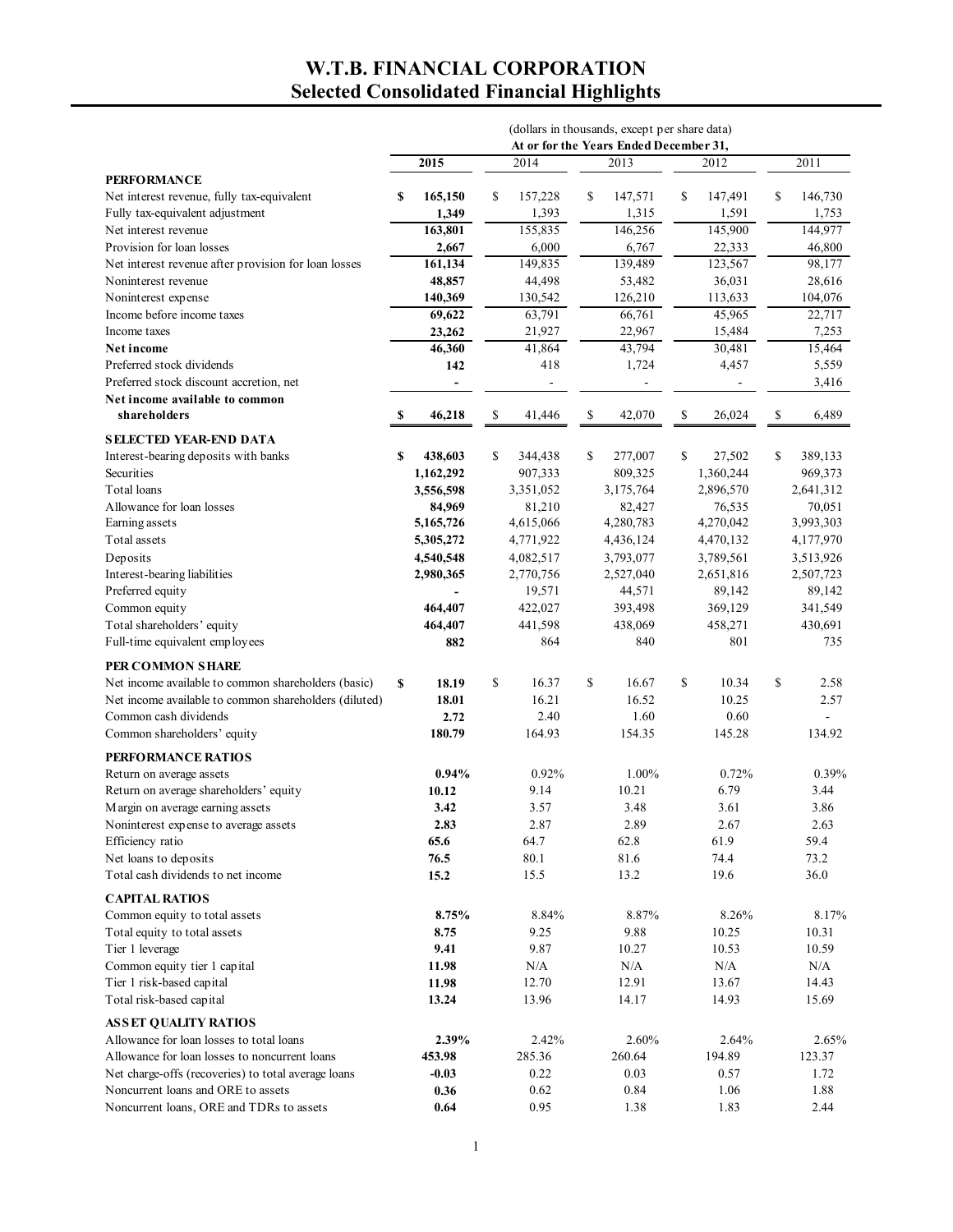### **W.T.B. FINANCIAL CORPORATION Consolidated Statements of Financial Condition**

|                                                                                                    | December 31,    |                  |  |  |  |  |
|----------------------------------------------------------------------------------------------------|-----------------|------------------|--|--|--|--|
|                                                                                                    | 2015            | 2014             |  |  |  |  |
| <b>ASSETS</b>                                                                                      |                 |                  |  |  |  |  |
| Cash and due from banks                                                                            | S<br>79,795,019 | \$<br>86,738,022 |  |  |  |  |
| Interest-bearing deposits with banks                                                               | 438,603,226     | 344,438,344      |  |  |  |  |
| Securities available for sale, at fair value                                                       | 679,877,946     | 476,870,956      |  |  |  |  |
| Securities held to maturity, at amortized cost                                                     | 482,414,445     | 430,462,030      |  |  |  |  |
| Federal Home Loan Bank and Pacific Coast Bankers' Bancshares stock, at cost                        | 5,781,300       | 13,500,900       |  |  |  |  |
| Loans receivable:                                                                                  |                 |                  |  |  |  |  |
| Held for sale                                                                                      | 23,728,595      | 8,964,780        |  |  |  |  |
| Held in portfolio                                                                                  | 3,532,869,864   | 3,342,087,199    |  |  |  |  |
| Total loans                                                                                        | 3,556,598,459   | 3,351,051,979    |  |  |  |  |
| Allowance for loan losses                                                                          | (84,968,885)    | (81,209,935)     |  |  |  |  |
| Loans net of allowance for loan losses                                                             | 3,471,629,574   | 3,269,842,044    |  |  |  |  |
| Premises and equipment, net                                                                        | 44,659,499      | 45,833,178       |  |  |  |  |
| Other real estate, net                                                                             | 355,500         | 1,076,462        |  |  |  |  |
| Deferred income taxes, net                                                                         | 34,573,646      | 33,082,441       |  |  |  |  |
| Cash surrender value of life insurance                                                             | 20,245,980      | 32, 267, 232     |  |  |  |  |
| Accrued interest receivable                                                                        | 13,682,150      | 12,982,577       |  |  |  |  |
| Prepaid expenses and other assets                                                                  | 33,654,075      | 24,827,620       |  |  |  |  |
| Total assets                                                                                       | \$5,305,272,360 | \$4,771,921,806  |  |  |  |  |
| <b>LIABILITIES</b>                                                                                 |                 |                  |  |  |  |  |
| Deposits:                                                                                          |                 |                  |  |  |  |  |
| Noninterest-bearing                                                                                | \$1,825,070,343 | \$1,518,055,367  |  |  |  |  |
| Interest-bearing                                                                                   | 2,715,477,707   | 2,564,461,682    |  |  |  |  |
| Total deposits                                                                                     | 4,540,548,050   | 4,082,517,049    |  |  |  |  |
| Securities sold under agreements to repurchase                                                     | 264,887,110     | 206,293,915      |  |  |  |  |
| Accrued interest payable                                                                           | 526,585         | 1,112,429        |  |  |  |  |
| Other liabilities                                                                                  | 34,903,602      | 40,400,785       |  |  |  |  |
| <b>Total liabilities</b>                                                                           | 4,840,865,347   | 4,330,324,178    |  |  |  |  |
| <b>COMMITMENTS AND CONTINGENCIES (NOTE 18)</b>                                                     |                 |                  |  |  |  |  |
| <b>SHAREHOLDERS' EQUITY</b>                                                                        |                 |                  |  |  |  |  |
| Preferred stock, no par value, 500,000 shares authorized;                                          |                 |                  |  |  |  |  |
| Class C Series C-3 preferred stock (liquidation preference \$1,000 per share), no shares           |                 |                  |  |  |  |  |
| and 19,571 shares issued and outstanding at December 31, 2015 and 2014, respectively               |                 | 19,571,000       |  |  |  |  |
| Class A common stock, no par value, 25,000 shares authorized, issued and outstanding               | 250,000         | 250,000          |  |  |  |  |
| Class B common stock, no par value, 3,475,000 shares authorized; 2,543,805 shares issued           |                 |                  |  |  |  |  |
| and outstanding at December 31, 2015; 2,660,046 shares issued and 2,533,856 shares                 |                 |                  |  |  |  |  |
| outstanding at December 31, 2014                                                                   | 29,629,574      | 28,083,078       |  |  |  |  |
| Surplus                                                                                            | 32,665,000      | 32,665,000       |  |  |  |  |
| Undivided profits                                                                                  | 427,792,790     | 409,979,660      |  |  |  |  |
|                                                                                                    | 490,337,364     | 490,548,738      |  |  |  |  |
| Less treasury stock, at cost (no shares and 126,190 Class B shares in 2015 and 2014, respectively) |                 | (21, 489, 467)   |  |  |  |  |
|                                                                                                    | 490,337,364     | 469,059,271      |  |  |  |  |
| Accumulated other comprehensive loss                                                               | (25,930,351)    | (27, 461, 643)   |  |  |  |  |
| Total shareholders' equity                                                                         | 464,407,013     | 441,597,628      |  |  |  |  |
| Total liabilities and shareholders' equity                                                         | \$5,305,272,360 | \$4,771,921,806  |  |  |  |  |
|                                                                                                    |                 |                  |  |  |  |  |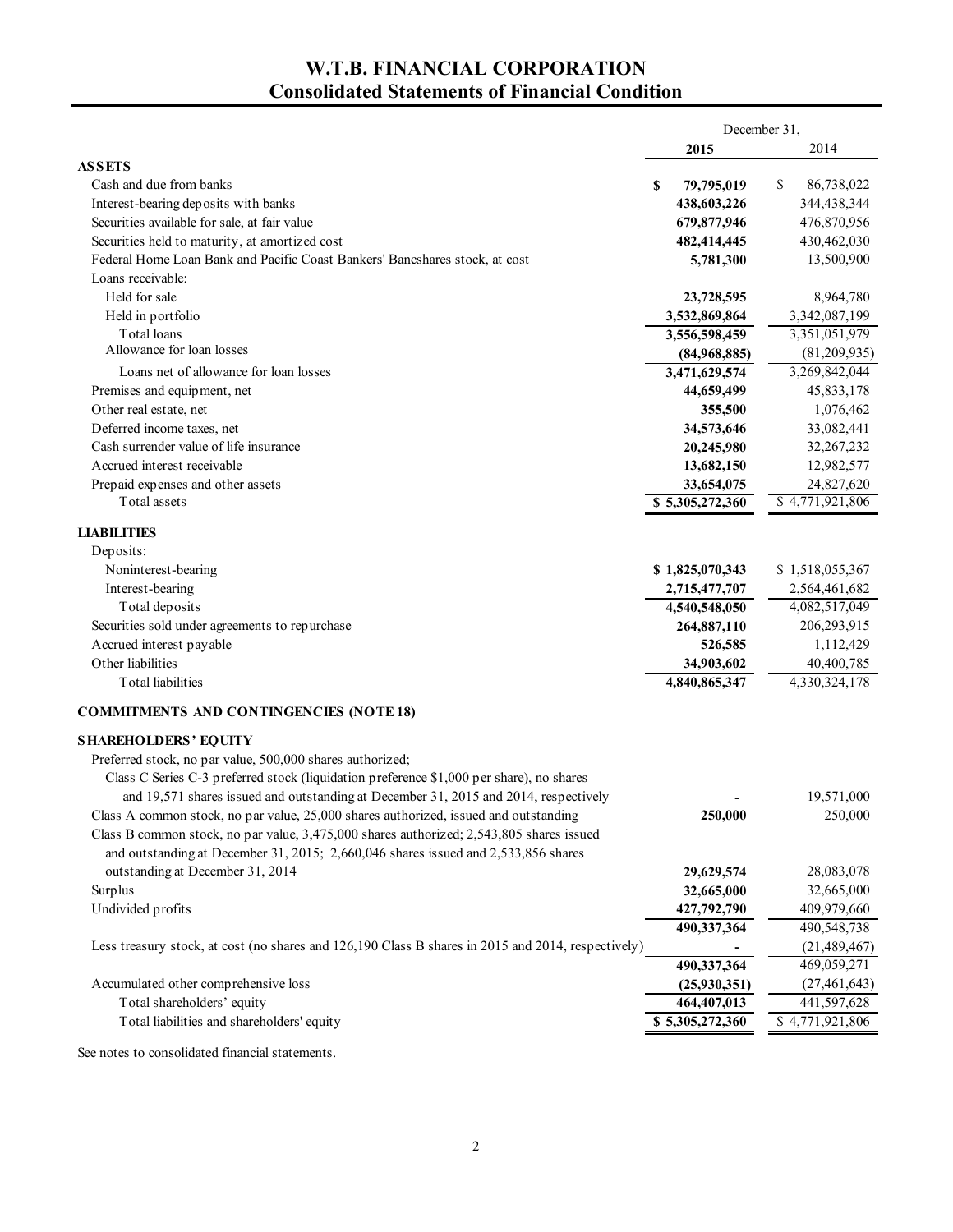### **W.T.B. FINANCIAL CORPORATION Consolidated Statements of Income**

|                                                      | Years Ended December 31, |                         |                      |  |  |  |
|------------------------------------------------------|--------------------------|-------------------------|----------------------|--|--|--|
|                                                      | 2015                     | 2014                    | 2013                 |  |  |  |
| <b>INTEREST REVENUE</b>                              |                          |                         |                      |  |  |  |
| Loans, including fees                                | \$151,464,308            | \$147,675,052           | \$137,771,580        |  |  |  |
| Deposits with banks                                  | 989,400                  | 770,513                 | 404,191              |  |  |  |
| Securities:                                          |                          |                         |                      |  |  |  |
| Taxable                                              | 15,665,705               | 12,720,699              | 16,036,471           |  |  |  |
| Tax-exempt                                           | 86,878                   | 267,023                 | 458,916              |  |  |  |
| Other interest and dividend income                   | 31,418                   | 29,171                  | 19,533               |  |  |  |
| Total interest revenue                               | 168,237,709              | 161,462,458             | 154,690,691          |  |  |  |
| <b>INTEREST EXPENSE</b>                              |                          |                         |                      |  |  |  |
| Demand and savings deposits                          | 2,361,846                | 2,398,198               | 2,662,249            |  |  |  |
| Time deposits                                        | 1,838,692                | 3,030,539               | 5,587,813            |  |  |  |
| Securities sold under agreements to repurchase       | 235,953                  | 198,596                 | 159,454              |  |  |  |
| Federal funds purchased                              | 27                       | 199                     | 3,092                |  |  |  |
| Federal Home Loan Bank and other borrowings          | 5                        | 101                     | 21,969               |  |  |  |
| Total interest expense                               | 4,436,523                | 5,627,633               | 8,434,577            |  |  |  |
| Net interest revenue                                 | 163,801,186              | 155,834,825             | 146,256,114          |  |  |  |
| Provision for loan losses                            | 2,666,700                | 6,000,000               | 6,766,666            |  |  |  |
| Net interest revenue after provision for loan losses | 161,134,486              | 149,834,825             | 139,489,448          |  |  |  |
| <b>NONINTEREST REVENUE</b>                           |                          |                         |                      |  |  |  |
| Fiduciary income                                     |                          |                         | 12,311,921           |  |  |  |
| Investment services fees                             | 13,864,892               | 13,001,381<br>4,333,174 |                      |  |  |  |
| Bank card and credit card fees, net                  | 4,420,838                |                         | 3,550,859            |  |  |  |
| Mortgage banking revenue, net                        | 11,020,060               | 10,345,150              | 9,642,086            |  |  |  |
| Other fees on loans                                  | 5,751,736                | 3,806,138<br>763,416    | 4,729,574<br>998,679 |  |  |  |
| Service charges on deposits                          | 1,221,989                | 6,959,916               |                      |  |  |  |
| Other service charges, commissions and fees          | 6,464,820<br>796,613     | 539,149                 | 7,223,830<br>902,693 |  |  |  |
| Net gains on other real estate                       | 742,204                  | 2,727,617               | 1,362,161            |  |  |  |
| Gains on sale of securities, net                     | 605,669                  | 77,126                  | 11,286,577           |  |  |  |
| Other income                                         | 3,968,336                | 1,945,154               | 1,473,530            |  |  |  |
| Total noninterest revenue                            | 48,857,157               | 44,498,221              | 53,481,910           |  |  |  |
|                                                      |                          |                         |                      |  |  |  |
| <b>NONINTEREST EXPENSE</b>                           |                          |                         |                      |  |  |  |
| Salaries                                             | 64,479,547               | 58,366,994              | 54,862,384           |  |  |  |
| Pension and employee benefits                        | 17,408,294               | 17,025,329              | 15,888,009           |  |  |  |
| Occupancy expense                                    | 7,504,188                | 7,056,509               | 6,532,985            |  |  |  |
| Furniture and equipment expense                      | 6,236,960                | 6,149,387               | 5,612,915            |  |  |  |
| Software expense                                     | 6,887,709                | 6,476,023               | 5,415,997            |  |  |  |
| Data processing expense                              | 8,834,374                | 8,693,438               | 11,117,217           |  |  |  |
| Marketing and public relations                       | 5,318,014                | 4,617,018               | 4,249,598            |  |  |  |
| Professional fees                                    | 3,528,142                | 4,721,516               | 4,426,894            |  |  |  |
| State revenue taxes                                  | 1,473,916                | 1,254,028               | 1,613,518            |  |  |  |
| FDIC assessments                                     | 2,845,366                | 2,729,180               | 2,603,171            |  |  |  |
| Other real estate operations                         | 87,483                   | 489,905                 | 853,507              |  |  |  |
| Other expense                                        | 15,765,948               | 12,962,898              | 13,034,435           |  |  |  |
| Total noninterest expense                            | 140,369,941              | 130,542,225             | 126,210,630          |  |  |  |
| Income before income taxes                           | 69,621,702               | 63,790,821              | 66,760,728           |  |  |  |
| Income taxes                                         | 23,261,988               | 21,926,753              | 22,967,045           |  |  |  |
| <b>NET INCOME</b>                                    | 46,359,714<br>S.         | 41,864,068<br>\$        | 43,793,683<br>\$     |  |  |  |

See notes to consolidated financial statements.

Continued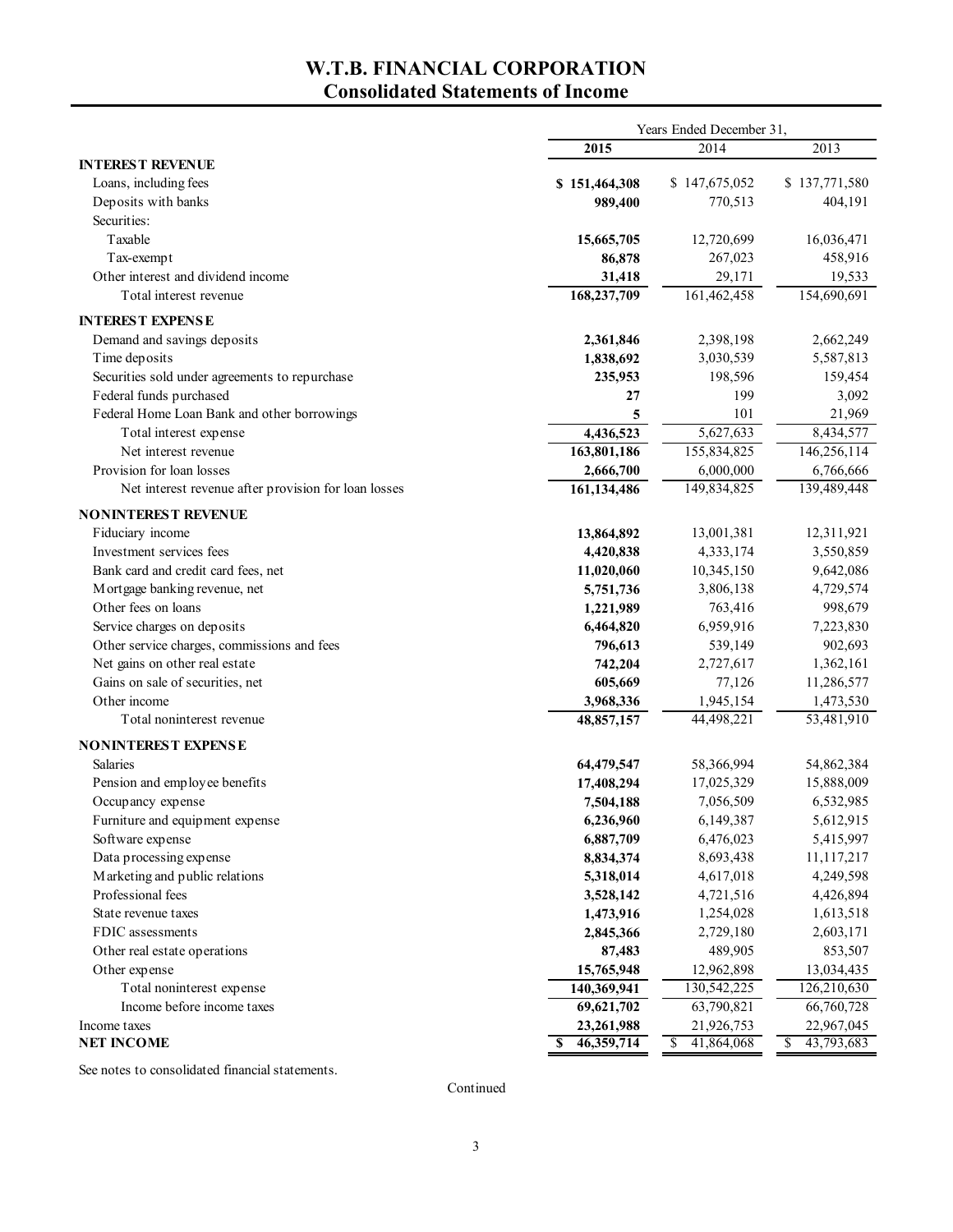### **W.T.B. FINANCIAL CORPORATION Consolidated Statements of Income (continued)**

|                                                                                                  | Years Ended December 31, |                        |      |                        |    |                         |  |
|--------------------------------------------------------------------------------------------------|--------------------------|------------------------|------|------------------------|----|-------------------------|--|
|                                                                                                  | 2015                     |                        | 2014 |                        |    | 2013                    |  |
| <b>NET INCOME</b><br>Preferred stock dividends                                                   | S.                       | 46,359,714<br>141,346  | S.   | 41,864,068<br>417,932  | \$ | 43,793,683<br>1,723,291 |  |
| NET INCOME AVAILABLE TO COMMON SHAREHOLDERS                                                      |                          | 46,218,368             | S.   | 41,446,136             | \$ | 42,070,392              |  |
| PER SHARE DATA<br>Weighted average number of common stock shares outstanding<br>Basic<br>Diluted |                          | 2,541,339<br>2,566,077 |      | 2,532,116<br>2,556,515 |    | 2,523,284<br>2,547,025  |  |
| Earnings per common share (based on weighted average shares<br>outstanding)                      |                          |                        |      |                        |    |                         |  |
| Basic                                                                                            | S                        | 18.19                  | \$   | 16.37                  | \$ | 16.67                   |  |
| Diluted                                                                                          | S                        | 18.01                  | \$   | 16.21                  | \$ | 16.52                   |  |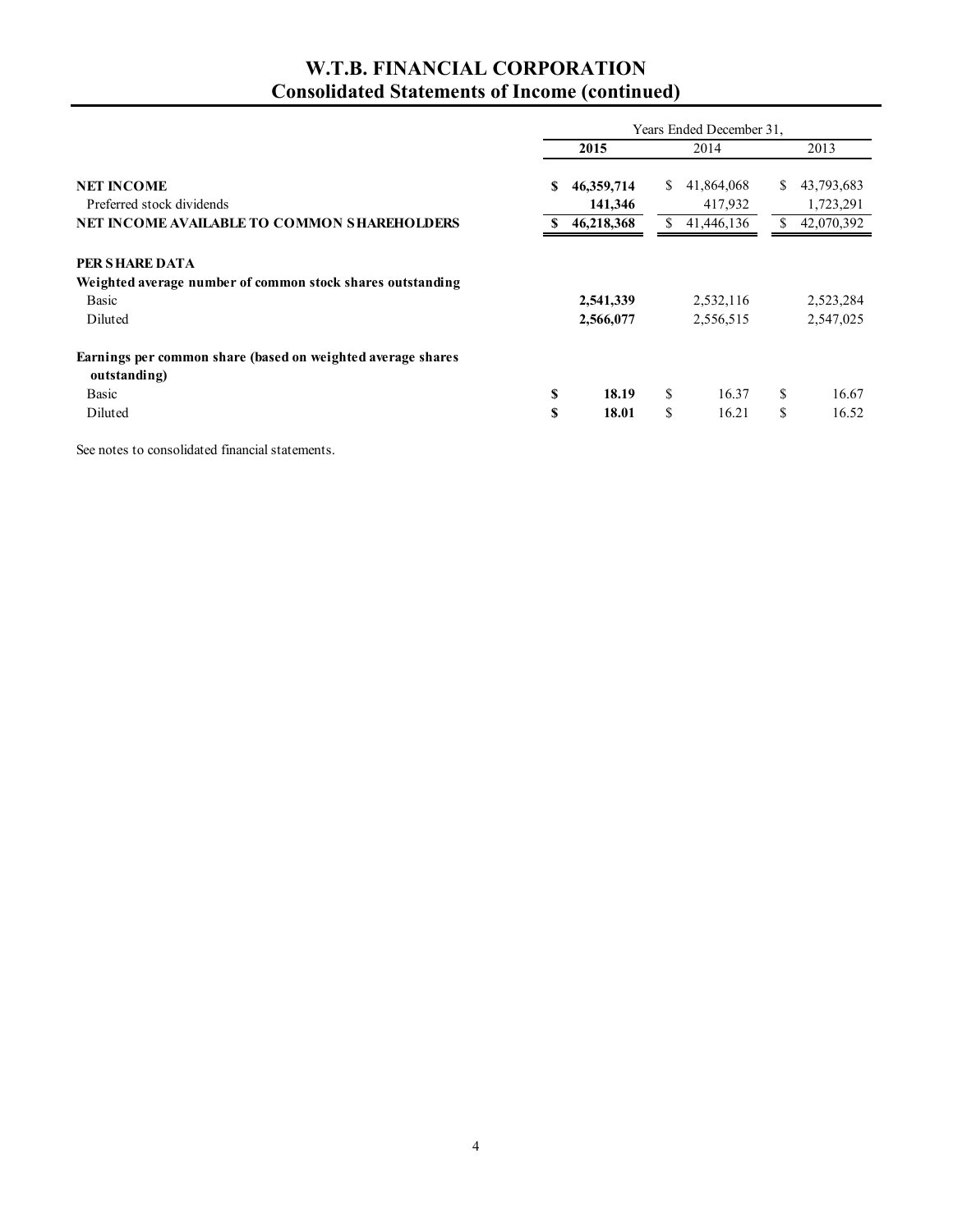### **W.T.B. FINANCIAL CORPORATION Consolidated Statements of Comprehensive Income**

|                                                                     | Years Ended December 31, |                 |                  |  |  |  |
|---------------------------------------------------------------------|--------------------------|-----------------|------------------|--|--|--|
|                                                                     | 2015                     | 2014            | 2013             |  |  |  |
| <b>NET INCOME</b>                                                   | 46,359,714<br>S          | 41,864,068<br>S | 43,793,683<br>S. |  |  |  |
| Securities available for sale:                                      |                          |                 |                  |  |  |  |
| Unrealized gains (losses) arising during the year                   | (3,103,413)              | 5,194,876       | (22, 229, 720)   |  |  |  |
| Income tax benefit (expense) related to unrealized gains (losses)   | 1,086,195                | (1,818,206)     | 7,780,402        |  |  |  |
| Reclassification adjustment for gains included in net income        | (605, 669)               | (77, 126)       | (11, 286, 577)   |  |  |  |
| Income tax expense related to reclassification adjustment for gains |                          |                 |                  |  |  |  |
| included in net income                                              | 211,984                  | 26,994          | 3,950,302        |  |  |  |
| Net change in unrealized gains (losses)                             | (2,410,903)              | 3,326,538       | (21, 785, 593)   |  |  |  |
| Defined benefit pension plan:                                       |                          |                 |                  |  |  |  |
| Unrealized gain (loss) arising during the year                      | 2,210,949                | (19,690,141)    | 7,821,638        |  |  |  |
| Income tax benefit (expense) related to unrealized gains (losses)   | (773, 832)               | 6,891,549       | (2, 737, 573)    |  |  |  |
| Reclassification adjustment for amounts included in net income      | 3,853,966                | 2,152,594       | 3,331,862        |  |  |  |
| Income tax benefit related to reclassification adjustment for       |                          |                 |                  |  |  |  |
| amounts included in net income                                      | (1,348,888)              | (753, 408)      | (1,166,152)      |  |  |  |
| Net decrease (increase) in unrealized losses                        | 3,942,195                | (11,399,406)    | 7,249,775        |  |  |  |
| OTHER COMPREHENSIVE INCOME (LOSS), NET OF TAX                       | 1,531,292                | (8,072,868)     | (14, 535, 818)   |  |  |  |
| <b>COMPREHENSIVE INCOME</b>                                         | 47,891,006               | 33,791,200      | 29,257,865<br>S  |  |  |  |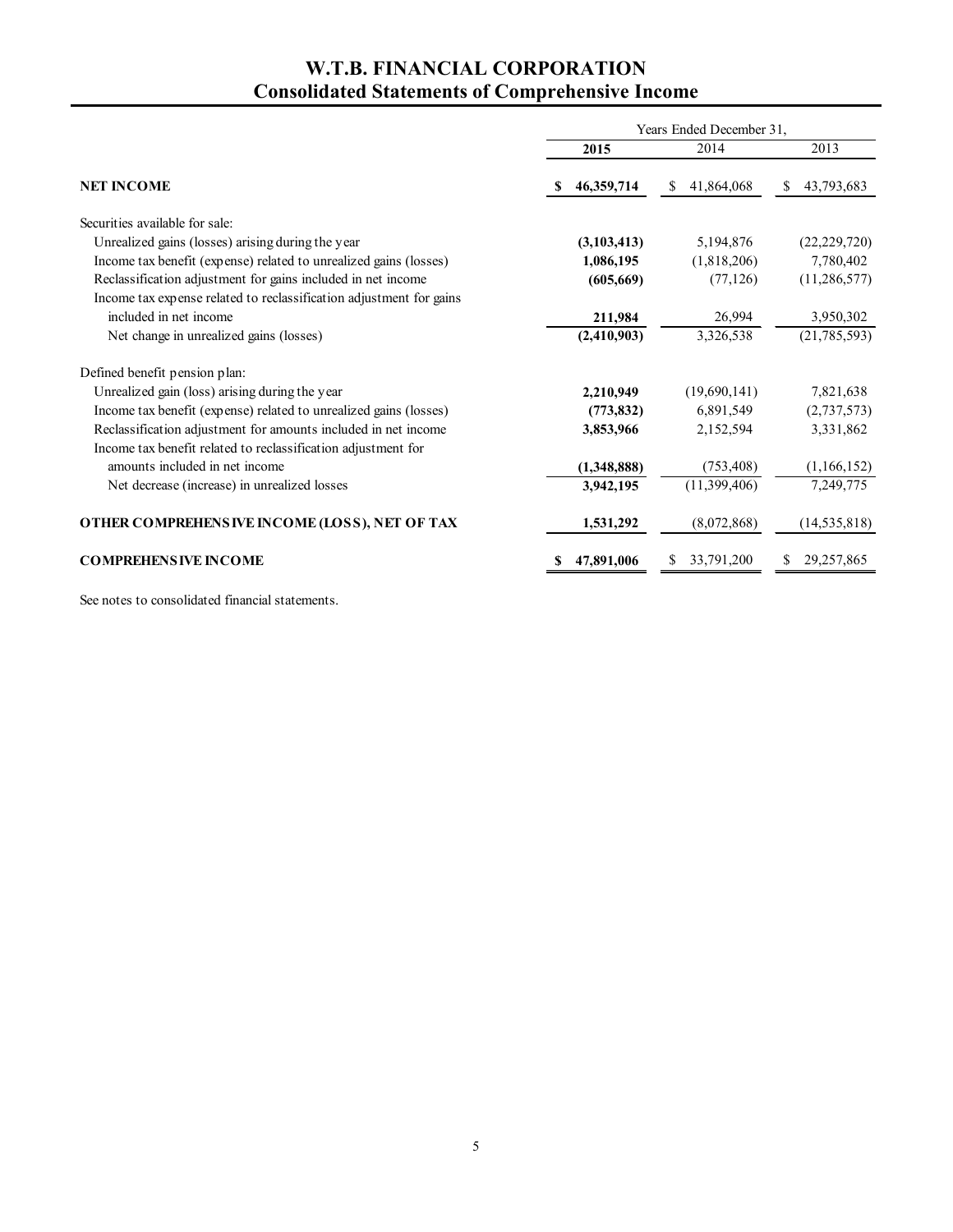### **W.T.B. FINANCIAL CORPORATION Consolidated Statements of Changes in Shareholders' Equity**

|                                                | Total          | Number of<br>Common | Preferred Stock       | Common Stock |              |                       |              | Accumulated<br>Other |                |
|------------------------------------------------|----------------|---------------------|-----------------------|--------------|--------------|-----------------------|--------------|----------------------|----------------|
|                                                | Shareholders'  | <b>Shares</b>       |                       |              |              | Treasury              |              | Comprehensive        | Undivided      |
|                                                | Equity         | Outstanding         | Class <sub>C</sub>    | Class A      | Class B      | Stock                 | Surplus      | Loss                 | Profits        |
| Balance, December 31, 2012                     | \$458,271,147  | 2,540,845           | \$89,142,000          | \$250,000    | \$26,086,180 | \$(21,600,760)        | \$32,665,000 | $\sqrt{(4,852,957)}$ | \$336,581,684  |
| Net income, 2013<br>Other comprehensive loss,  | 43,793,683     |                     |                       |              |              |                       |              |                      | 43,793,683     |
| net of tax                                     | (14, 535, 818) |                     |                       |              |              |                       |              | (14, 535, 818)       |                |
| Cash dividends of \$1.60 per share             | (4,038,472)    |                     |                       |              |              |                       |              |                      | (4,038,472)    |
| Preferred dividends<br>Repayment of Series C-3 | (1,723,291)    |                     |                       |              |              |                       |              |                      | (1,723,291)    |
| preferred stock                                | (44, 571, 000) |                     | (44, 571, 000)        |              |              |                       |              |                      |                |
| Stock-based compensation                       | 692,301        | 7,315               |                       |              | 692,301      |                       |              |                      |                |
| Stock-based directors' fees                    | 180,349        | 1,161               |                       |              | 121,510      | 58,839                |              |                      |                |
| Balance, December 31, 2013                     | 438,068,899    | 2,549,321           | 44,571,000            | 250,000      | 26,899,991   | (21, 541, 921)        | 32,665,000   | (19,388,775)         | 374,613,604    |
| Net income, 2014                               | 41,864,068     |                     |                       |              |              |                       |              |                      | 41,864,068     |
| Other comprehensive loss,                      |                |                     |                       |              |              |                       |              |                      |                |
| net of tax                                     | (8,072,868)    |                     |                       |              |              |                       |              | (8,072,868)          |                |
| Cash dividends of \$2.40 per share             | (6,080,080)    |                     |                       |              |              |                       |              |                      | (6,080,080)    |
| Preferred dividends                            | (417, 932)     |                     |                       |              |              |                       |              |                      | (417, 932)     |
| Repayment of Series C-3                        |                |                     |                       |              |              |                       |              |                      |                |
| preferred stock                                | (25,000,000)   |                     | (25,000,000)          |              |              |                       |              |                      |                |
| Stock-based compensation                       | 1,055,212      | 8,500               |                       |              | 1,055,212    |                       |              |                      |                |
| Stock-based directors' fees                    | 180,329        | 1,035               |                       |              | 127,875      | 52,454                |              |                      |                |
| Balance, December 31, 2014                     | 441,597,628    | 2,558,856           | 19,571,000            | 250,000      | 28,083,078   | (21, 489, 467)        | 32,665,000   | (27, 461, 643)       | 409,979,660    |
| Net income, 2015                               | 46,359,714     |                     |                       |              |              |                       |              |                      | 46,359,714     |
| Other comprehensive income,                    |                |                     |                       |              |              |                       |              |                      |                |
| net of tax                                     | 1,531,292      |                     |                       |              |              |                       |              | 1,531,292            |                |
| Cash dividends of \$2.72 per share             | (6,915,771)    |                     |                       |              |              |                       |              |                      | (6,915,771)    |
| Preferred dividends                            | (141, 346)     |                     |                       |              |              |                       |              |                      | (141, 346)     |
| Repayment of Series C-3                        |                |                     |                       |              |              |                       |              |                      |                |
| preferred stock                                | (19, 571, 000) |                     | (19, 571, 000)        |              |              |                       |              |                      |                |
| Stock-based compensation                       | 1,276,286      | 8,500               |                       |              | 1,276,286    |                       |              |                      |                |
| Stock-based directors' fees                    | 270,210        | 1,449               |                       |              | 270,210      |                       |              |                      |                |
| Retirement of treasury stock                   |                |                     |                       |              |              | 21,489,467            |              |                      | (21, 489, 467) |
| Balance, December 31, 2015                     | \$464,407,013  | 2,568,805           | $\mathbf S$<br>$\sim$ | \$250,000    | \$29,629,574 | $\mathbb S$<br>$\sim$ | \$32,665,000 | \$(25,930,351)       | \$427,792,790  |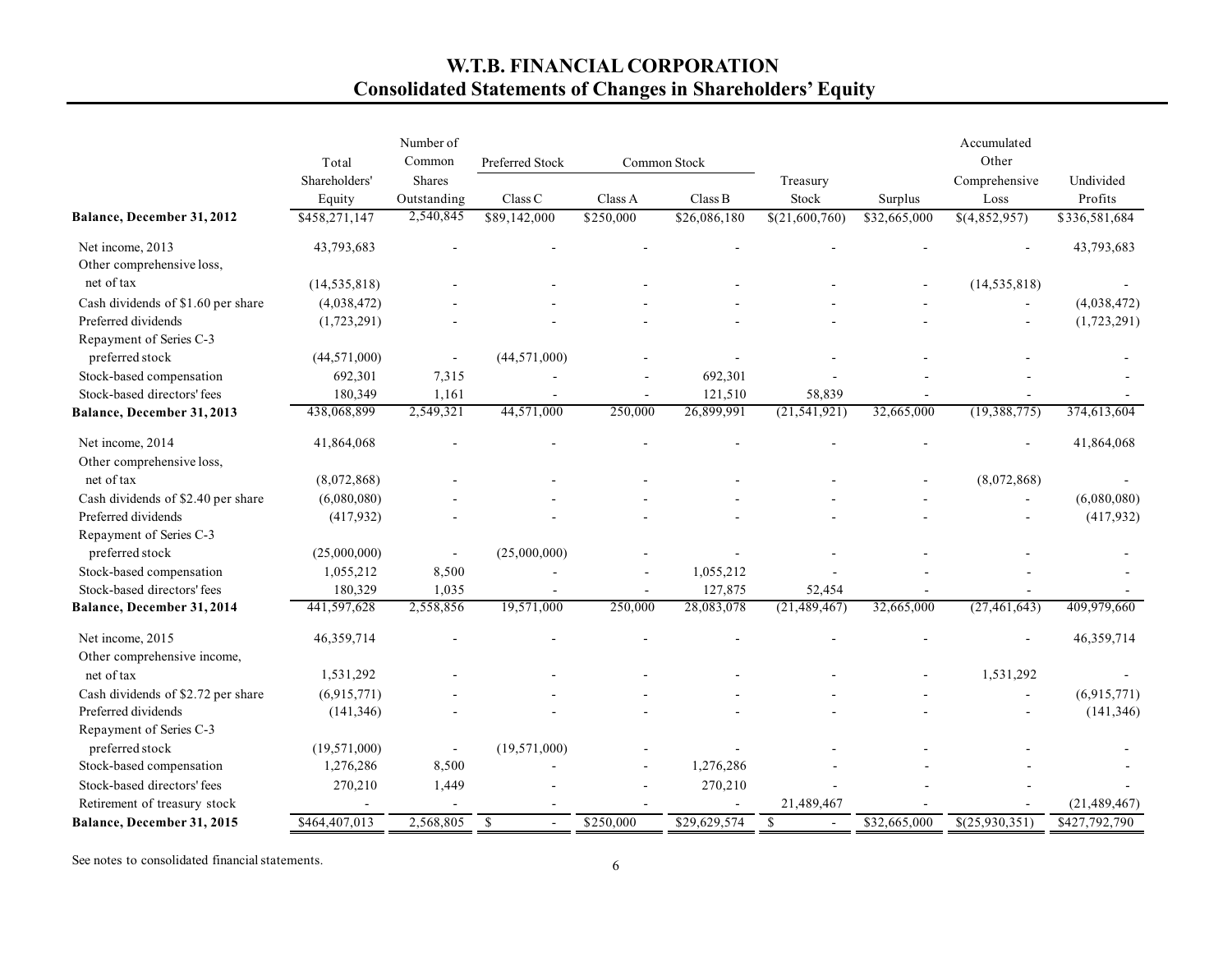### **W.T.B. FINANCIAL CORPORATION Consolidated Statements of Cash Flows**

| 2014<br>2013<br>2015<br>Cash flows from operating activities:<br>Net income<br>43,793,683<br>46,359,714<br>\$<br>41,864,068<br>\$<br>S.<br>Adjustments to reconcile net income to net cash provided by operating activities:<br>Provision for loan losses<br>6,000,000<br>6,766,666<br>2,666,700<br>Provision for losses on other real estate<br>6,332<br>39,000<br>34,642<br>233,440<br>Deferred income taxes (benefit)<br>5,671,045<br>(1,615,251)<br>Depreciation<br>6,337,769<br>5,901,674<br>6,386,618<br>Amortization of software<br>1,684,939<br>770,228<br>1,755,875<br>Amortization of intangibles<br>17,079<br>13,450<br>543,045<br>Net premium amortization of securities<br>6,976,489<br>3,753,449<br>4,276,157<br>Change in mortgage servicing rights<br>(281,372)<br>34,033<br>207,423<br>Gains on sales of securities, net<br>(11, 286, 577)<br>(605, 669)<br>(77, 126)<br>(Gains) losses on sales of premises and equipment<br>(56,207)<br>68,939<br>143<br>Gains on sale of investments<br>(568,305)<br>Gains on sale of other real estate, net<br>(781, 204)<br>(2,762,259)<br>(1,368,493)<br>Origination of loans held for sale<br>(265, 470, 392)<br>(156, 738, 411)<br>(207, 223, 865)<br>Proceeds from sales of loans held for sale<br>206,931,106<br>217,299,095<br>256,462,995<br>Gains on sales of loans<br>(5,756,418)<br>(3,189,091)<br>(4,415,941)<br>(Increase) decrease in accrued interest receivable<br>(699, 573)<br>(965,210)<br>4,231,798<br>Increase in cash surrender value of life insurance<br>(4,161,285)<br>(1,627,968)<br>(1,567,968)<br>Stock-based compensation<br>1,276,286<br>1,055,212<br>692,301<br>Stock-based directors' fees<br>180,329<br>270,210<br>180,349<br>Change in FDIC indemnification asset<br>1,432,374<br>3,841,295<br>Contributions to pension plan<br>(6,000,000)<br>(11,600,000)<br>(5,000,000)<br>(Increase) decrease in other assets<br>4,060,108<br>(3,578,367)<br>4,193,837<br>Increase in accrued expenses and other liabilities<br>6,328,219<br>6,030,816<br>5,659,344<br>Net cash provided by operating activities<br>99,842,286<br>69,734,942<br>45,314,094<br>Cash flows from investing activities:<br>Net increase in interest-bearing deposits with banks<br>(249, 504, 283)<br>(67, 431, 587)<br>(94, 164, 882)<br>Securities available for sale:<br>Payments for purchases<br>(155, 052, 661)<br>(9,970,312)<br>(365, 604, 858)<br>Proceeds from sales<br>132,301,398<br>506,971,737<br>74,244,982<br>Proceeds from maturities, calls, and pay downs<br>64,082,409<br>177,547,966<br>82,065,456<br>Securities held to maturity:<br>Payments for purchases<br>(165, 803, 892)<br>(177,003,547)<br>(128, 899, 292)<br>Proceeds from maturities, calls, and paydowns<br>27,906,142<br>24,166,863<br>75,854,737<br>Proceeds from the redemption of Federal Home Loan Bank stock<br>1,326,700<br>554,500<br>7,719,600<br>Net increase in loans held in portfolio<br>(228,965,801)<br>(287, 279, 626)<br>(190, 763, 463)<br>Purchases of premises and equipment<br>(8,737,050)<br>(8,935,435)<br>(5, 722, 212)<br>Proceeds from sales of premises and equipment<br>102,789<br>659,431<br>100<br>Purchases of software<br>(7,699,611)<br>(1,151,961)<br>(231,930)<br>Proceeds from investments<br>441,356<br>101,969<br>Proceeds from sales of other real estate<br>7,958,610<br>5,194,337<br>2,536,214<br>Net cash used in investing activities<br>(393,023,548)<br>(25,957,311)<br>(542, 204, 248) |  | Years Ended December 31, |  |  |  |
|------------------------------------------------------------------------------------------------------------------------------------------------------------------------------------------------------------------------------------------------------------------------------------------------------------------------------------------------------------------------------------------------------------------------------------------------------------------------------------------------------------------------------------------------------------------------------------------------------------------------------------------------------------------------------------------------------------------------------------------------------------------------------------------------------------------------------------------------------------------------------------------------------------------------------------------------------------------------------------------------------------------------------------------------------------------------------------------------------------------------------------------------------------------------------------------------------------------------------------------------------------------------------------------------------------------------------------------------------------------------------------------------------------------------------------------------------------------------------------------------------------------------------------------------------------------------------------------------------------------------------------------------------------------------------------------------------------------------------------------------------------------------------------------------------------------------------------------------------------------------------------------------------------------------------------------------------------------------------------------------------------------------------------------------------------------------------------------------------------------------------------------------------------------------------------------------------------------------------------------------------------------------------------------------------------------------------------------------------------------------------------------------------------------------------------------------------------------------------------------------------------------------------------------------------------------------------------------------------------------------------------------------------------------------------------------------------------------------------------------------------------------------------------------------------------------------------------------------------------------------------------------------------------------------------------------------------------------------------------------------------------------------------------------------------------------------------------------------------------------------------------------------------------------------------------------------------------------------------------------------------------------------------------------------------------------------------------------------------------------------------------------------------------------------------------------------------------------------------|--|--------------------------|--|--|--|
|                                                                                                                                                                                                                                                                                                                                                                                                                                                                                                                                                                                                                                                                                                                                                                                                                                                                                                                                                                                                                                                                                                                                                                                                                                                                                                                                                                                                                                                                                                                                                                                                                                                                                                                                                                                                                                                                                                                                                                                                                                                                                                                                                                                                                                                                                                                                                                                                                                                                                                                                                                                                                                                                                                                                                                                                                                                                                                                                                                                                                                                                                                                                                                                                                                                                                                                                                                                                                                                                              |  |                          |  |  |  |
|                                                                                                                                                                                                                                                                                                                                                                                                                                                                                                                                                                                                                                                                                                                                                                                                                                                                                                                                                                                                                                                                                                                                                                                                                                                                                                                                                                                                                                                                                                                                                                                                                                                                                                                                                                                                                                                                                                                                                                                                                                                                                                                                                                                                                                                                                                                                                                                                                                                                                                                                                                                                                                                                                                                                                                                                                                                                                                                                                                                                                                                                                                                                                                                                                                                                                                                                                                                                                                                                              |  |                          |  |  |  |
|                                                                                                                                                                                                                                                                                                                                                                                                                                                                                                                                                                                                                                                                                                                                                                                                                                                                                                                                                                                                                                                                                                                                                                                                                                                                                                                                                                                                                                                                                                                                                                                                                                                                                                                                                                                                                                                                                                                                                                                                                                                                                                                                                                                                                                                                                                                                                                                                                                                                                                                                                                                                                                                                                                                                                                                                                                                                                                                                                                                                                                                                                                                                                                                                                                                                                                                                                                                                                                                                              |  |                          |  |  |  |
|                                                                                                                                                                                                                                                                                                                                                                                                                                                                                                                                                                                                                                                                                                                                                                                                                                                                                                                                                                                                                                                                                                                                                                                                                                                                                                                                                                                                                                                                                                                                                                                                                                                                                                                                                                                                                                                                                                                                                                                                                                                                                                                                                                                                                                                                                                                                                                                                                                                                                                                                                                                                                                                                                                                                                                                                                                                                                                                                                                                                                                                                                                                                                                                                                                                                                                                                                                                                                                                                              |  |                          |  |  |  |
|                                                                                                                                                                                                                                                                                                                                                                                                                                                                                                                                                                                                                                                                                                                                                                                                                                                                                                                                                                                                                                                                                                                                                                                                                                                                                                                                                                                                                                                                                                                                                                                                                                                                                                                                                                                                                                                                                                                                                                                                                                                                                                                                                                                                                                                                                                                                                                                                                                                                                                                                                                                                                                                                                                                                                                                                                                                                                                                                                                                                                                                                                                                                                                                                                                                                                                                                                                                                                                                                              |  |                          |  |  |  |
|                                                                                                                                                                                                                                                                                                                                                                                                                                                                                                                                                                                                                                                                                                                                                                                                                                                                                                                                                                                                                                                                                                                                                                                                                                                                                                                                                                                                                                                                                                                                                                                                                                                                                                                                                                                                                                                                                                                                                                                                                                                                                                                                                                                                                                                                                                                                                                                                                                                                                                                                                                                                                                                                                                                                                                                                                                                                                                                                                                                                                                                                                                                                                                                                                                                                                                                                                                                                                                                                              |  |                          |  |  |  |
|                                                                                                                                                                                                                                                                                                                                                                                                                                                                                                                                                                                                                                                                                                                                                                                                                                                                                                                                                                                                                                                                                                                                                                                                                                                                                                                                                                                                                                                                                                                                                                                                                                                                                                                                                                                                                                                                                                                                                                                                                                                                                                                                                                                                                                                                                                                                                                                                                                                                                                                                                                                                                                                                                                                                                                                                                                                                                                                                                                                                                                                                                                                                                                                                                                                                                                                                                                                                                                                                              |  |                          |  |  |  |
|                                                                                                                                                                                                                                                                                                                                                                                                                                                                                                                                                                                                                                                                                                                                                                                                                                                                                                                                                                                                                                                                                                                                                                                                                                                                                                                                                                                                                                                                                                                                                                                                                                                                                                                                                                                                                                                                                                                                                                                                                                                                                                                                                                                                                                                                                                                                                                                                                                                                                                                                                                                                                                                                                                                                                                                                                                                                                                                                                                                                                                                                                                                                                                                                                                                                                                                                                                                                                                                                              |  |                          |  |  |  |
|                                                                                                                                                                                                                                                                                                                                                                                                                                                                                                                                                                                                                                                                                                                                                                                                                                                                                                                                                                                                                                                                                                                                                                                                                                                                                                                                                                                                                                                                                                                                                                                                                                                                                                                                                                                                                                                                                                                                                                                                                                                                                                                                                                                                                                                                                                                                                                                                                                                                                                                                                                                                                                                                                                                                                                                                                                                                                                                                                                                                                                                                                                                                                                                                                                                                                                                                                                                                                                                                              |  |                          |  |  |  |
|                                                                                                                                                                                                                                                                                                                                                                                                                                                                                                                                                                                                                                                                                                                                                                                                                                                                                                                                                                                                                                                                                                                                                                                                                                                                                                                                                                                                                                                                                                                                                                                                                                                                                                                                                                                                                                                                                                                                                                                                                                                                                                                                                                                                                                                                                                                                                                                                                                                                                                                                                                                                                                                                                                                                                                                                                                                                                                                                                                                                                                                                                                                                                                                                                                                                                                                                                                                                                                                                              |  |                          |  |  |  |
|                                                                                                                                                                                                                                                                                                                                                                                                                                                                                                                                                                                                                                                                                                                                                                                                                                                                                                                                                                                                                                                                                                                                                                                                                                                                                                                                                                                                                                                                                                                                                                                                                                                                                                                                                                                                                                                                                                                                                                                                                                                                                                                                                                                                                                                                                                                                                                                                                                                                                                                                                                                                                                                                                                                                                                                                                                                                                                                                                                                                                                                                                                                                                                                                                                                                                                                                                                                                                                                                              |  |                          |  |  |  |
|                                                                                                                                                                                                                                                                                                                                                                                                                                                                                                                                                                                                                                                                                                                                                                                                                                                                                                                                                                                                                                                                                                                                                                                                                                                                                                                                                                                                                                                                                                                                                                                                                                                                                                                                                                                                                                                                                                                                                                                                                                                                                                                                                                                                                                                                                                                                                                                                                                                                                                                                                                                                                                                                                                                                                                                                                                                                                                                                                                                                                                                                                                                                                                                                                                                                                                                                                                                                                                                                              |  |                          |  |  |  |
|                                                                                                                                                                                                                                                                                                                                                                                                                                                                                                                                                                                                                                                                                                                                                                                                                                                                                                                                                                                                                                                                                                                                                                                                                                                                                                                                                                                                                                                                                                                                                                                                                                                                                                                                                                                                                                                                                                                                                                                                                                                                                                                                                                                                                                                                                                                                                                                                                                                                                                                                                                                                                                                                                                                                                                                                                                                                                                                                                                                                                                                                                                                                                                                                                                                                                                                                                                                                                                                                              |  |                          |  |  |  |
|                                                                                                                                                                                                                                                                                                                                                                                                                                                                                                                                                                                                                                                                                                                                                                                                                                                                                                                                                                                                                                                                                                                                                                                                                                                                                                                                                                                                                                                                                                                                                                                                                                                                                                                                                                                                                                                                                                                                                                                                                                                                                                                                                                                                                                                                                                                                                                                                                                                                                                                                                                                                                                                                                                                                                                                                                                                                                                                                                                                                                                                                                                                                                                                                                                                                                                                                                                                                                                                                              |  |                          |  |  |  |
|                                                                                                                                                                                                                                                                                                                                                                                                                                                                                                                                                                                                                                                                                                                                                                                                                                                                                                                                                                                                                                                                                                                                                                                                                                                                                                                                                                                                                                                                                                                                                                                                                                                                                                                                                                                                                                                                                                                                                                                                                                                                                                                                                                                                                                                                                                                                                                                                                                                                                                                                                                                                                                                                                                                                                                                                                                                                                                                                                                                                                                                                                                                                                                                                                                                                                                                                                                                                                                                                              |  |                          |  |  |  |
|                                                                                                                                                                                                                                                                                                                                                                                                                                                                                                                                                                                                                                                                                                                                                                                                                                                                                                                                                                                                                                                                                                                                                                                                                                                                                                                                                                                                                                                                                                                                                                                                                                                                                                                                                                                                                                                                                                                                                                                                                                                                                                                                                                                                                                                                                                                                                                                                                                                                                                                                                                                                                                                                                                                                                                                                                                                                                                                                                                                                                                                                                                                                                                                                                                                                                                                                                                                                                                                                              |  |                          |  |  |  |
|                                                                                                                                                                                                                                                                                                                                                                                                                                                                                                                                                                                                                                                                                                                                                                                                                                                                                                                                                                                                                                                                                                                                                                                                                                                                                                                                                                                                                                                                                                                                                                                                                                                                                                                                                                                                                                                                                                                                                                                                                                                                                                                                                                                                                                                                                                                                                                                                                                                                                                                                                                                                                                                                                                                                                                                                                                                                                                                                                                                                                                                                                                                                                                                                                                                                                                                                                                                                                                                                              |  |                          |  |  |  |
|                                                                                                                                                                                                                                                                                                                                                                                                                                                                                                                                                                                                                                                                                                                                                                                                                                                                                                                                                                                                                                                                                                                                                                                                                                                                                                                                                                                                                                                                                                                                                                                                                                                                                                                                                                                                                                                                                                                                                                                                                                                                                                                                                                                                                                                                                                                                                                                                                                                                                                                                                                                                                                                                                                                                                                                                                                                                                                                                                                                                                                                                                                                                                                                                                                                                                                                                                                                                                                                                              |  |                          |  |  |  |
|                                                                                                                                                                                                                                                                                                                                                                                                                                                                                                                                                                                                                                                                                                                                                                                                                                                                                                                                                                                                                                                                                                                                                                                                                                                                                                                                                                                                                                                                                                                                                                                                                                                                                                                                                                                                                                                                                                                                                                                                                                                                                                                                                                                                                                                                                                                                                                                                                                                                                                                                                                                                                                                                                                                                                                                                                                                                                                                                                                                                                                                                                                                                                                                                                                                                                                                                                                                                                                                                              |  |                          |  |  |  |
|                                                                                                                                                                                                                                                                                                                                                                                                                                                                                                                                                                                                                                                                                                                                                                                                                                                                                                                                                                                                                                                                                                                                                                                                                                                                                                                                                                                                                                                                                                                                                                                                                                                                                                                                                                                                                                                                                                                                                                                                                                                                                                                                                                                                                                                                                                                                                                                                                                                                                                                                                                                                                                                                                                                                                                                                                                                                                                                                                                                                                                                                                                                                                                                                                                                                                                                                                                                                                                                                              |  |                          |  |  |  |
|                                                                                                                                                                                                                                                                                                                                                                                                                                                                                                                                                                                                                                                                                                                                                                                                                                                                                                                                                                                                                                                                                                                                                                                                                                                                                                                                                                                                                                                                                                                                                                                                                                                                                                                                                                                                                                                                                                                                                                                                                                                                                                                                                                                                                                                                                                                                                                                                                                                                                                                                                                                                                                                                                                                                                                                                                                                                                                                                                                                                                                                                                                                                                                                                                                                                                                                                                                                                                                                                              |  |                          |  |  |  |
|                                                                                                                                                                                                                                                                                                                                                                                                                                                                                                                                                                                                                                                                                                                                                                                                                                                                                                                                                                                                                                                                                                                                                                                                                                                                                                                                                                                                                                                                                                                                                                                                                                                                                                                                                                                                                                                                                                                                                                                                                                                                                                                                                                                                                                                                                                                                                                                                                                                                                                                                                                                                                                                                                                                                                                                                                                                                                                                                                                                                                                                                                                                                                                                                                                                                                                                                                                                                                                                                              |  |                          |  |  |  |
|                                                                                                                                                                                                                                                                                                                                                                                                                                                                                                                                                                                                                                                                                                                                                                                                                                                                                                                                                                                                                                                                                                                                                                                                                                                                                                                                                                                                                                                                                                                                                                                                                                                                                                                                                                                                                                                                                                                                                                                                                                                                                                                                                                                                                                                                                                                                                                                                                                                                                                                                                                                                                                                                                                                                                                                                                                                                                                                                                                                                                                                                                                                                                                                                                                                                                                                                                                                                                                                                              |  |                          |  |  |  |
|                                                                                                                                                                                                                                                                                                                                                                                                                                                                                                                                                                                                                                                                                                                                                                                                                                                                                                                                                                                                                                                                                                                                                                                                                                                                                                                                                                                                                                                                                                                                                                                                                                                                                                                                                                                                                                                                                                                                                                                                                                                                                                                                                                                                                                                                                                                                                                                                                                                                                                                                                                                                                                                                                                                                                                                                                                                                                                                                                                                                                                                                                                                                                                                                                                                                                                                                                                                                                                                                              |  |                          |  |  |  |
|                                                                                                                                                                                                                                                                                                                                                                                                                                                                                                                                                                                                                                                                                                                                                                                                                                                                                                                                                                                                                                                                                                                                                                                                                                                                                                                                                                                                                                                                                                                                                                                                                                                                                                                                                                                                                                                                                                                                                                                                                                                                                                                                                                                                                                                                                                                                                                                                                                                                                                                                                                                                                                                                                                                                                                                                                                                                                                                                                                                                                                                                                                                                                                                                                                                                                                                                                                                                                                                                              |  |                          |  |  |  |
|                                                                                                                                                                                                                                                                                                                                                                                                                                                                                                                                                                                                                                                                                                                                                                                                                                                                                                                                                                                                                                                                                                                                                                                                                                                                                                                                                                                                                                                                                                                                                                                                                                                                                                                                                                                                                                                                                                                                                                                                                                                                                                                                                                                                                                                                                                                                                                                                                                                                                                                                                                                                                                                                                                                                                                                                                                                                                                                                                                                                                                                                                                                                                                                                                                                                                                                                                                                                                                                                              |  |                          |  |  |  |
|                                                                                                                                                                                                                                                                                                                                                                                                                                                                                                                                                                                                                                                                                                                                                                                                                                                                                                                                                                                                                                                                                                                                                                                                                                                                                                                                                                                                                                                                                                                                                                                                                                                                                                                                                                                                                                                                                                                                                                                                                                                                                                                                                                                                                                                                                                                                                                                                                                                                                                                                                                                                                                                                                                                                                                                                                                                                                                                                                                                                                                                                                                                                                                                                                                                                                                                                                                                                                                                                              |  |                          |  |  |  |
|                                                                                                                                                                                                                                                                                                                                                                                                                                                                                                                                                                                                                                                                                                                                                                                                                                                                                                                                                                                                                                                                                                                                                                                                                                                                                                                                                                                                                                                                                                                                                                                                                                                                                                                                                                                                                                                                                                                                                                                                                                                                                                                                                                                                                                                                                                                                                                                                                                                                                                                                                                                                                                                                                                                                                                                                                                                                                                                                                                                                                                                                                                                                                                                                                                                                                                                                                                                                                                                                              |  |                          |  |  |  |
|                                                                                                                                                                                                                                                                                                                                                                                                                                                                                                                                                                                                                                                                                                                                                                                                                                                                                                                                                                                                                                                                                                                                                                                                                                                                                                                                                                                                                                                                                                                                                                                                                                                                                                                                                                                                                                                                                                                                                                                                                                                                                                                                                                                                                                                                                                                                                                                                                                                                                                                                                                                                                                                                                                                                                                                                                                                                                                                                                                                                                                                                                                                                                                                                                                                                                                                                                                                                                                                                              |  |                          |  |  |  |
|                                                                                                                                                                                                                                                                                                                                                                                                                                                                                                                                                                                                                                                                                                                                                                                                                                                                                                                                                                                                                                                                                                                                                                                                                                                                                                                                                                                                                                                                                                                                                                                                                                                                                                                                                                                                                                                                                                                                                                                                                                                                                                                                                                                                                                                                                                                                                                                                                                                                                                                                                                                                                                                                                                                                                                                                                                                                                                                                                                                                                                                                                                                                                                                                                                                                                                                                                                                                                                                                              |  |                          |  |  |  |
|                                                                                                                                                                                                                                                                                                                                                                                                                                                                                                                                                                                                                                                                                                                                                                                                                                                                                                                                                                                                                                                                                                                                                                                                                                                                                                                                                                                                                                                                                                                                                                                                                                                                                                                                                                                                                                                                                                                                                                                                                                                                                                                                                                                                                                                                                                                                                                                                                                                                                                                                                                                                                                                                                                                                                                                                                                                                                                                                                                                                                                                                                                                                                                                                                                                                                                                                                                                                                                                                              |  |                          |  |  |  |
|                                                                                                                                                                                                                                                                                                                                                                                                                                                                                                                                                                                                                                                                                                                                                                                                                                                                                                                                                                                                                                                                                                                                                                                                                                                                                                                                                                                                                                                                                                                                                                                                                                                                                                                                                                                                                                                                                                                                                                                                                                                                                                                                                                                                                                                                                                                                                                                                                                                                                                                                                                                                                                                                                                                                                                                                                                                                                                                                                                                                                                                                                                                                                                                                                                                                                                                                                                                                                                                                              |  |                          |  |  |  |
|                                                                                                                                                                                                                                                                                                                                                                                                                                                                                                                                                                                                                                                                                                                                                                                                                                                                                                                                                                                                                                                                                                                                                                                                                                                                                                                                                                                                                                                                                                                                                                                                                                                                                                                                                                                                                                                                                                                                                                                                                                                                                                                                                                                                                                                                                                                                                                                                                                                                                                                                                                                                                                                                                                                                                                                                                                                                                                                                                                                                                                                                                                                                                                                                                                                                                                                                                                                                                                                                              |  |                          |  |  |  |
|                                                                                                                                                                                                                                                                                                                                                                                                                                                                                                                                                                                                                                                                                                                                                                                                                                                                                                                                                                                                                                                                                                                                                                                                                                                                                                                                                                                                                                                                                                                                                                                                                                                                                                                                                                                                                                                                                                                                                                                                                                                                                                                                                                                                                                                                                                                                                                                                                                                                                                                                                                                                                                                                                                                                                                                                                                                                                                                                                                                                                                                                                                                                                                                                                                                                                                                                                                                                                                                                              |  |                          |  |  |  |
|                                                                                                                                                                                                                                                                                                                                                                                                                                                                                                                                                                                                                                                                                                                                                                                                                                                                                                                                                                                                                                                                                                                                                                                                                                                                                                                                                                                                                                                                                                                                                                                                                                                                                                                                                                                                                                                                                                                                                                                                                                                                                                                                                                                                                                                                                                                                                                                                                                                                                                                                                                                                                                                                                                                                                                                                                                                                                                                                                                                                                                                                                                                                                                                                                                                                                                                                                                                                                                                                              |  |                          |  |  |  |
|                                                                                                                                                                                                                                                                                                                                                                                                                                                                                                                                                                                                                                                                                                                                                                                                                                                                                                                                                                                                                                                                                                                                                                                                                                                                                                                                                                                                                                                                                                                                                                                                                                                                                                                                                                                                                                                                                                                                                                                                                                                                                                                                                                                                                                                                                                                                                                                                                                                                                                                                                                                                                                                                                                                                                                                                                                                                                                                                                                                                                                                                                                                                                                                                                                                                                                                                                                                                                                                                              |  |                          |  |  |  |
|                                                                                                                                                                                                                                                                                                                                                                                                                                                                                                                                                                                                                                                                                                                                                                                                                                                                                                                                                                                                                                                                                                                                                                                                                                                                                                                                                                                                                                                                                                                                                                                                                                                                                                                                                                                                                                                                                                                                                                                                                                                                                                                                                                                                                                                                                                                                                                                                                                                                                                                                                                                                                                                                                                                                                                                                                                                                                                                                                                                                                                                                                                                                                                                                                                                                                                                                                                                                                                                                              |  |                          |  |  |  |
|                                                                                                                                                                                                                                                                                                                                                                                                                                                                                                                                                                                                                                                                                                                                                                                                                                                                                                                                                                                                                                                                                                                                                                                                                                                                                                                                                                                                                                                                                                                                                                                                                                                                                                                                                                                                                                                                                                                                                                                                                                                                                                                                                                                                                                                                                                                                                                                                                                                                                                                                                                                                                                                                                                                                                                                                                                                                                                                                                                                                                                                                                                                                                                                                                                                                                                                                                                                                                                                                              |  |                          |  |  |  |
|                                                                                                                                                                                                                                                                                                                                                                                                                                                                                                                                                                                                                                                                                                                                                                                                                                                                                                                                                                                                                                                                                                                                                                                                                                                                                                                                                                                                                                                                                                                                                                                                                                                                                                                                                                                                                                                                                                                                                                                                                                                                                                                                                                                                                                                                                                                                                                                                                                                                                                                                                                                                                                                                                                                                                                                                                                                                                                                                                                                                                                                                                                                                                                                                                                                                                                                                                                                                                                                                              |  |                          |  |  |  |
|                                                                                                                                                                                                                                                                                                                                                                                                                                                                                                                                                                                                                                                                                                                                                                                                                                                                                                                                                                                                                                                                                                                                                                                                                                                                                                                                                                                                                                                                                                                                                                                                                                                                                                                                                                                                                                                                                                                                                                                                                                                                                                                                                                                                                                                                                                                                                                                                                                                                                                                                                                                                                                                                                                                                                                                                                                                                                                                                                                                                                                                                                                                                                                                                                                                                                                                                                                                                                                                                              |  |                          |  |  |  |
|                                                                                                                                                                                                                                                                                                                                                                                                                                                                                                                                                                                                                                                                                                                                                                                                                                                                                                                                                                                                                                                                                                                                                                                                                                                                                                                                                                                                                                                                                                                                                                                                                                                                                                                                                                                                                                                                                                                                                                                                                                                                                                                                                                                                                                                                                                                                                                                                                                                                                                                                                                                                                                                                                                                                                                                                                                                                                                                                                                                                                                                                                                                                                                                                                                                                                                                                                                                                                                                                              |  |                          |  |  |  |
|                                                                                                                                                                                                                                                                                                                                                                                                                                                                                                                                                                                                                                                                                                                                                                                                                                                                                                                                                                                                                                                                                                                                                                                                                                                                                                                                                                                                                                                                                                                                                                                                                                                                                                                                                                                                                                                                                                                                                                                                                                                                                                                                                                                                                                                                                                                                                                                                                                                                                                                                                                                                                                                                                                                                                                                                                                                                                                                                                                                                                                                                                                                                                                                                                                                                                                                                                                                                                                                                              |  |                          |  |  |  |
|                                                                                                                                                                                                                                                                                                                                                                                                                                                                                                                                                                                                                                                                                                                                                                                                                                                                                                                                                                                                                                                                                                                                                                                                                                                                                                                                                                                                                                                                                                                                                                                                                                                                                                                                                                                                                                                                                                                                                                                                                                                                                                                                                                                                                                                                                                                                                                                                                                                                                                                                                                                                                                                                                                                                                                                                                                                                                                                                                                                                                                                                                                                                                                                                                                                                                                                                                                                                                                                                              |  |                          |  |  |  |
|                                                                                                                                                                                                                                                                                                                                                                                                                                                                                                                                                                                                                                                                                                                                                                                                                                                                                                                                                                                                                                                                                                                                                                                                                                                                                                                                                                                                                                                                                                                                                                                                                                                                                                                                                                                                                                                                                                                                                                                                                                                                                                                                                                                                                                                                                                                                                                                                                                                                                                                                                                                                                                                                                                                                                                                                                                                                                                                                                                                                                                                                                                                                                                                                                                                                                                                                                                                                                                                                              |  |                          |  |  |  |
|                                                                                                                                                                                                                                                                                                                                                                                                                                                                                                                                                                                                                                                                                                                                                                                                                                                                                                                                                                                                                                                                                                                                                                                                                                                                                                                                                                                                                                                                                                                                                                                                                                                                                                                                                                                                                                                                                                                                                                                                                                                                                                                                                                                                                                                                                                                                                                                                                                                                                                                                                                                                                                                                                                                                                                                                                                                                                                                                                                                                                                                                                                                                                                                                                                                                                                                                                                                                                                                                              |  |                          |  |  |  |

See notes to consolidated financial statements.

Continued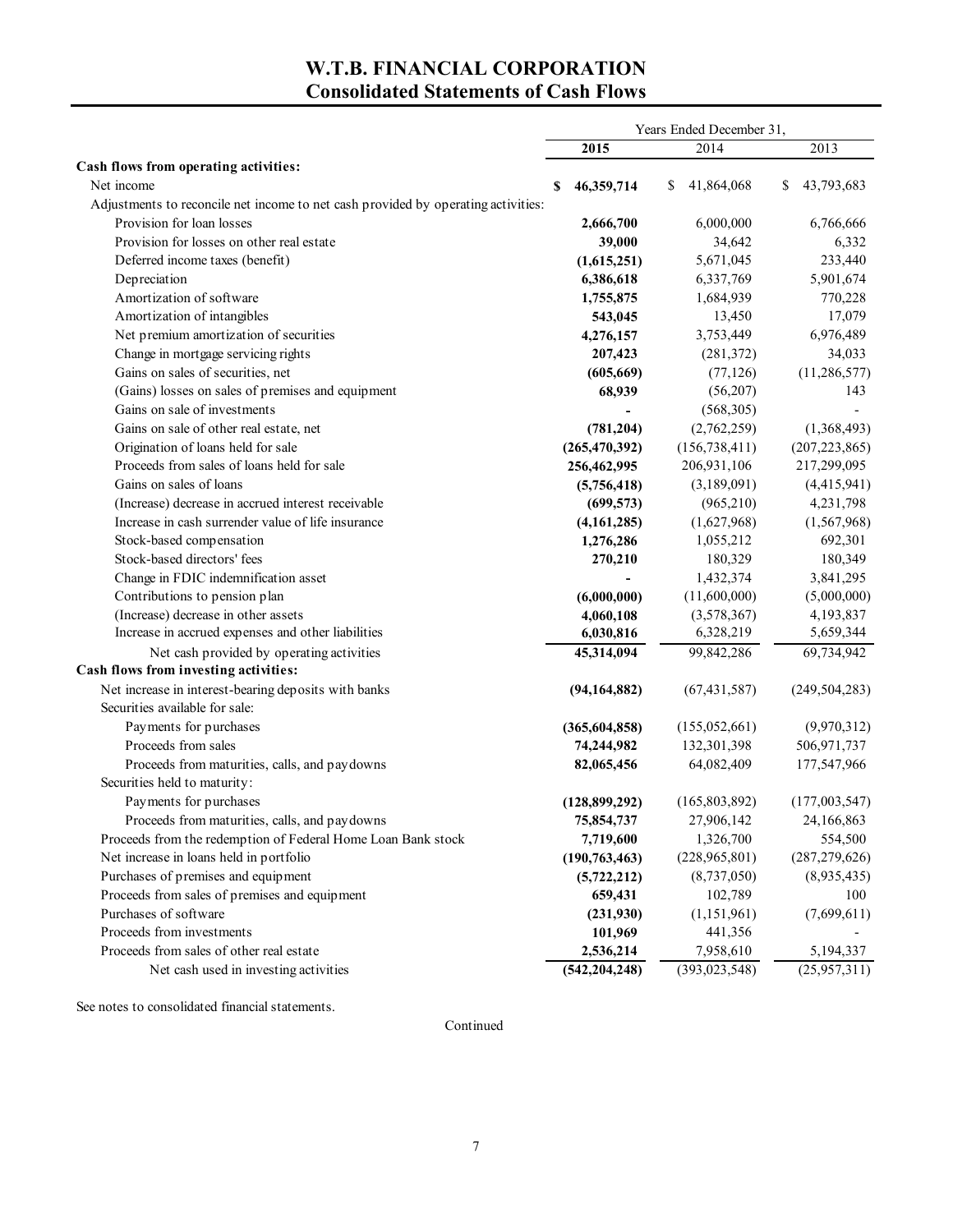### **W.T.B. FINANCIAL CORPORATION Consolidated Statements of Cash Flows (continued)**

|                                                                           | Years Ended December 31, |              |               |               |    |                |  |
|---------------------------------------------------------------------------|--------------------------|--------------|---------------|---------------|----|----------------|--|
|                                                                           | 2015                     |              | 2014          |               |    | 2013           |  |
| <b>Cash flows from financing activities:</b>                              |                          |              |               |               |    |                |  |
| Net increase in deposits                                                  | \$                       | 458,031,001  |               | \$289,437,426 | S. | 3,516,300      |  |
| Net decrease in Federal Home Loan Bank advances                           |                          |              |               |               |    | (15,000,000)   |  |
| Net increase in securities sold under repurchase agreements               |                          | 58,593,195   |               | 33,767,996    |    | 6,237,470      |  |
| Repurchase of preferred stock                                             |                          | (19,571,000) |               | (25,000,000)  |    | (44, 571, 000) |  |
| Common stock dividends paid                                               |                          | (6,915,771)  |               | (6,080,080)   |    | (4,038,472)    |  |
| Preferred stock dividends paid                                            |                          | (190, 274)   |               | (480, 432)    |    | (2,726,139)    |  |
| Net cash (used in) provided by financing activities                       |                          | 489,947,151  |               | 291,644,910   |    | (56, 581, 841) |  |
| Decrease in cash and cash equivalents                                     |                          | (6,943,003)  |               | (1, 536, 352) |    | (12,804,210)   |  |
| Cash and cash equivalents at beginning of year                            |                          | 86,738,022   |               | 88,274,374    |    | 101,078,584    |  |
| Cash and cash equivalents at end of year                                  |                          | 79,795,019   | S.            | 86,738,022    | S  | 88,274,374     |  |
|                                                                           |                          |              |               |               |    |                |  |
| Supplemental disclosures of cash flow information:                        |                          |              |               |               |    |                |  |
| Cash paid for interest                                                    | S                        | 5,022,367    | <sup>\$</sup> | 5,910,302     | S. | 8,941,155      |  |
| Cash paid for income taxes                                                |                          | 24,534,843   |               | 13,327,748    |    | 26,532,535     |  |
| Transfer from loans to other real estate                                  |                          | 1,073,048    |               | 488,351       |    | 1,558,722      |  |
| Transfer from cash surrender value life insurance to other assets         |                          | 16,182,537   |               |               |    |                |  |
| Transfer from premises and equipment to loans                             |                          |              |               | 988,273       |    |                |  |
| Transfer from premises and equipment to prepaid expenses and other assets |                          | 219,097      |               | 988,273       |    |                |  |
| Transfer from loans held in portfolio to loans held for sale              |                          |              |               | 46,847,538    |    |                |  |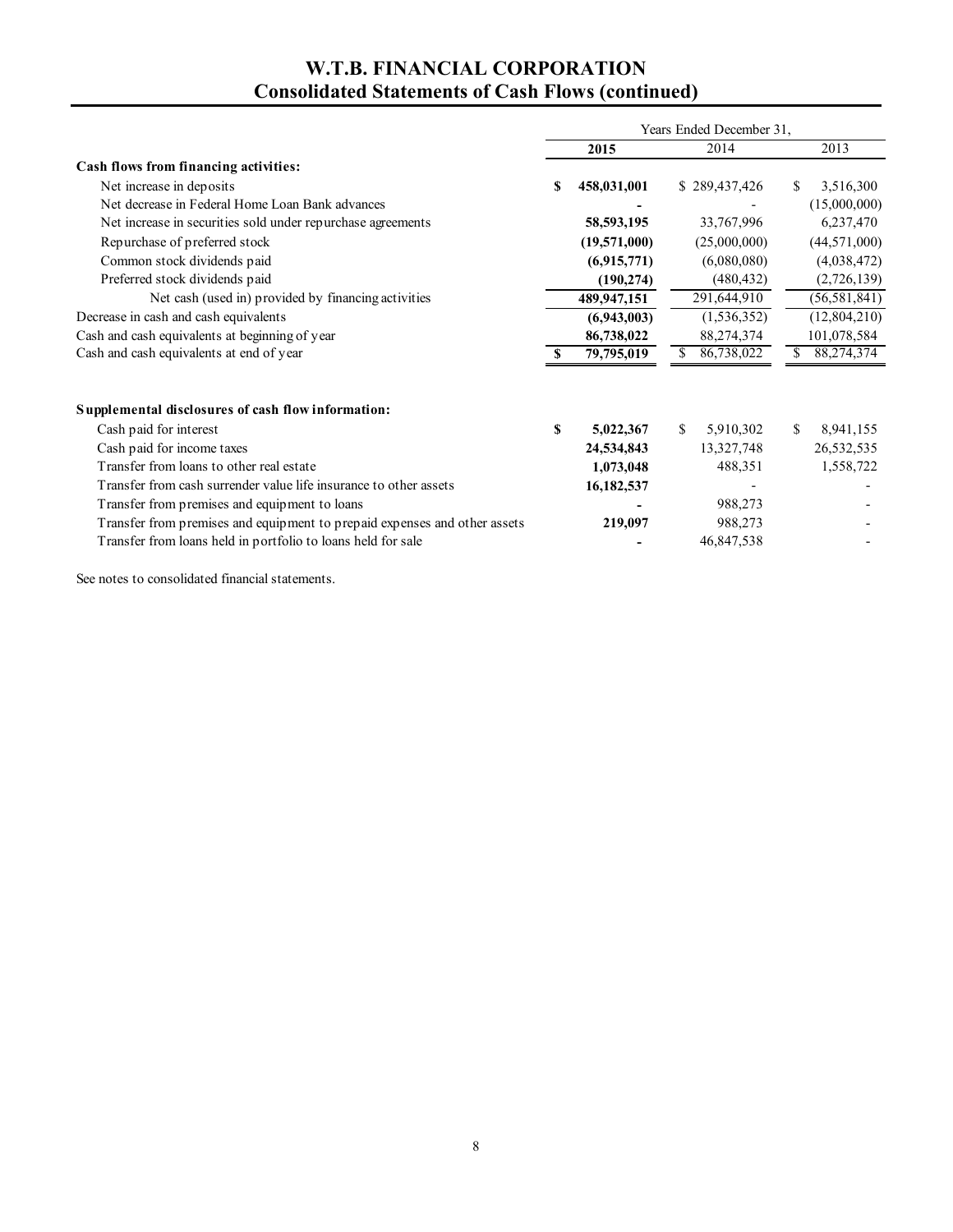#### **Note 1: Summary of Significant Accounting Policies**

#### *Nature of Operations*

W.T.B. Financial Corporation ("W.T.B.") is a bank holding company headquartered in Spokane, Washington, and through its subsidiary, Washington Trust Bank (the "Bank"), is primarily engaged in the business of financial services in Washington, Idaho and Oregon. The Bank was originally chartered in 1902 and provides a wide range of banking, fiduciary, asset management, mortgage banking, and other financial services to corporate and individual customers. West Sprague Holding Company, LLC is a wholly-owned subsidiary of the Bank.

#### *Basis of Financial Statement Presentation and Consolidation*

The consolidated financial statements of W.T.B. include the accounts of W.T.B. and its wholly-owned subsidiary. Intercompany transactions and balances have been eliminated in consolidation. The preparation of financial statements in conformity with generally accepted accounting principles ("GAAP") in the United States requires management to make certain estimates and assumptions that affect the amounts reported in the consolidated financial statements and accompanying notes. Actual results could differ from those estimates. Material estimates that are particularly susceptible to significant change relate to the determination of the allowance for loan losses, valuation of the defined benefit pension obligation, and valuation of other real estate.

#### *Segment Reporting*

W.T.B. has not established any independent business activity apart from acting as the parent company of the Bank. W.T.B. and the Bank are managed as a single entity and not by departments or lines of business. Based on management's analysis, no department or line of business meets the criteria established in Accounting Standards Codification ("ASC") 280, *Segment Reporting*, for reporting of selected information about operating segments.

#### *Subsequent Events*

W.T.B. has evaluated events and transactions for potential recognition or disclosure through March 16, 2016, the date these consolidated financial statements were available to be issued.

#### *Cash Equivalents*

Cash equivalents include amounts due from banks, federal funds sold, and securities purchased under resale agreements. Generally, federal funds sold and securities purchased under resale agreements are for periods of one week or less.

#### *Securities*

Securities are classified as held to maturity and carried at amortized cost when management has the positive intent and ability to hold them to maturity. Securities are classified as available for sale when they might be sold before maturity. Securities classified as available for sale are carried at fair value, with any unrealized gains and losses, net of tax, reported as a component of other comprehensive income ("OCI") and shareholders' equity. Other-than-temporary impairment ("OTTI") losses relating to credit impairment are included in noninterest revenue. Gains and losses realized on the sale of securities are computed on the specific-identification method and are included in noninterest revenue. Interest and dividends on securities are included in interest revenue. Interest revenue includes amortization of purchase premiums or discounts. Premiums and discounts on securities are amortized on the level-yield method without anticipating prepayments, except for mortgage backed securities where prepayments are factored into the amortization method.

W.T.B. considers the following factors when determining OTTI for a security: the length of time and the extent to which the market value has been less than amortized cost, the financial condition and near-term prospects of the issuer, terms and structure of the security, the underlying fundamentals of the relevant market and the outlook for such market for the near future. Management also makes an assessment of whether W.T.B. has (1) the intent to sell the security, or (2) more likely than not will be required to sell the security before its anticipated market recovery. If the security is likely to be sold or if it is likely the security will be required to be sold before recovering its cost basis, the entire impairment loss would be recognized in earnings as OTTI. If W.T.B. does not intend to sell the security and it is not likely the security will be required to be sold, but management does not expect to recover the entire amortized cost basis of the security, only the portion of the impairment loss representing credit losses would be recognized in earnings as OTTI. The credit loss on a security is measured as the difference between the amortized cost basis and the present value of the cash flows expected to be collected. Projected cash flows are discounted by the original interest rate when a security is analyzed for potential OTTI. The remaining impairment related to all other factors, the difference between the present value of the cash flows expected to be collected and fair value, is recognized as a charge to OCI.

#### *Federal Home Loan Bank and Pacific Coast Bankers' Bancshares Stock*

The Federal Home Loan Bank of Seattle successfully completed a merger with the Federal Home Loan Bank of Des Moines on June 1, 2015. The Bank was a member of the Federal Home Loan Bank of Seattle and, as a result of the merger, is now a member of the Federal Home Loan Bank of Des Moines. As a member of the Federal Home Loan Bank ("FHLB"), the Bank is required to maintain a minimum level of investment in FHLB stock, plus additional investments in FHLB stock based on its outstanding FHLB borrowings. The FHLB provides a wide range of secured lending facilities and structures, which are an important source of supplemental funding and liquidity to the Bank. The Bank's investment in FHLB stock has no quoted market value and is carried at par value (\$100 per share). Ownership of FHLB stock is restricted to members and former members of the FHLB, and is purchased and redeemed at par. At December 31, 2015 and 2014, the Bank's investment in FHLB stock was \$5,721,300 and \$13,440,900, respectively.

The Bank's investment in Pacific Coast Bankers' Bancshares ("PCBB") consists of shares of PCBB's common stock. No ready market exists for PCBB stock, and it has no quoted market value. This investment is carried at cost. At December 31, 2015 and 2014, the Bank's investment in PCBB stock was \$60,000.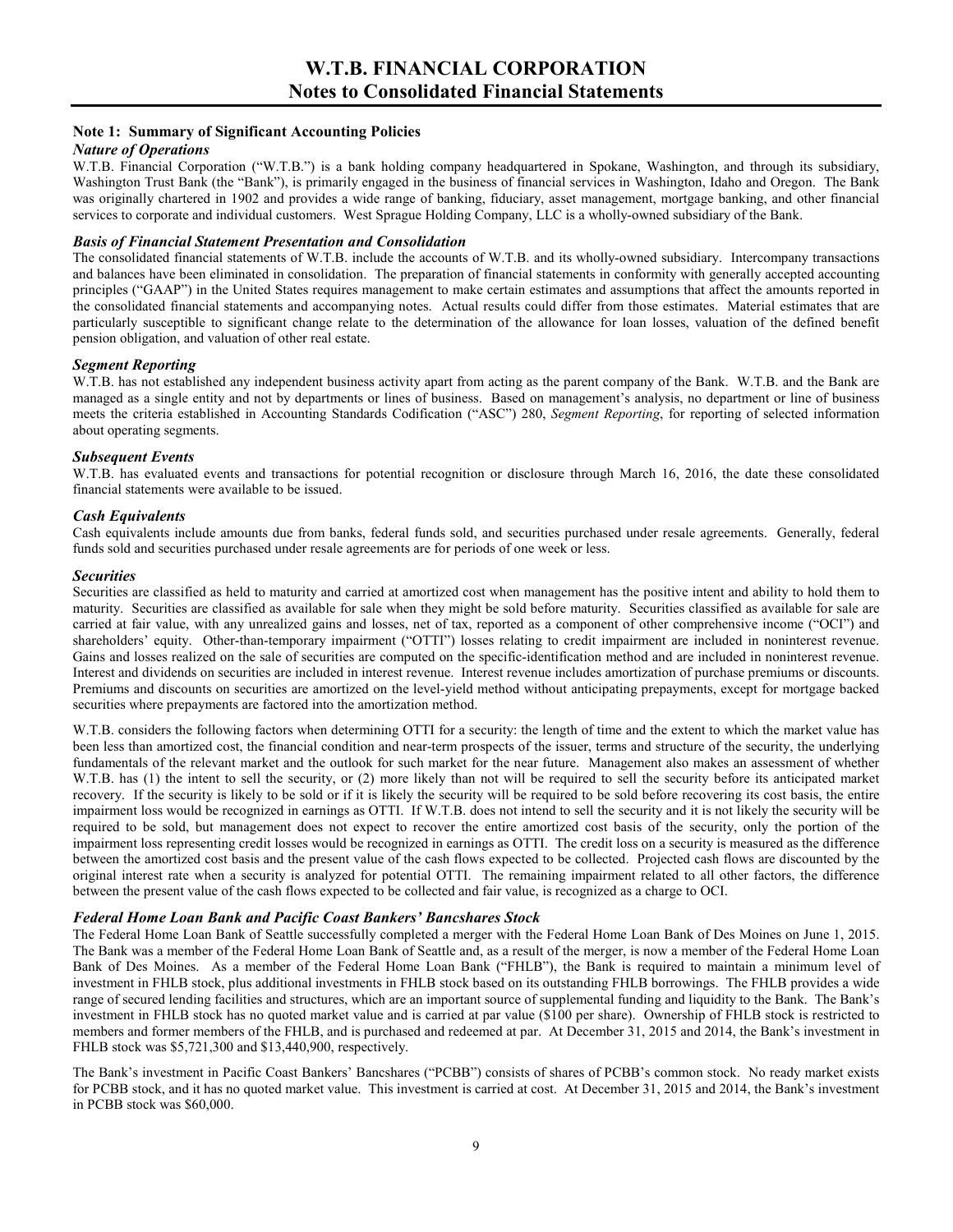#### *Federal Home Loan Bank and Pacific Coast Bankers' Bancshares Stock (continued)*

Management periodically evaluates FHLB and PCBB stock for impairment. Management's determination of whether these investments are impaired is based on its assessment of the ultimate recoverability of cost rather than by recognizing temporary declines in value. The determination of whether a decline affects the ultimate recoverability of cost is influenced by criteria such as (1) the significance of any deterioration in earnings performance, credit rating or asset quality of the issuer, (2) the significance of any adverse changes in the regulatory or economic environment, and (3) the significance of adverse changes in the general market condition of either the geographic area or the industry in which they operate. Management has reviewed the financial statements of the FHLB and PCBB and has determined there is not an otherthan-temporary impairment on the stock investments as of December 31, 2015.

#### *Cash Surrender Value of Life Insurance*

The Bank has purchased life insurance policies on certain key executives. Bank owned life insurance is recorded at its cash surrender value, or the amount that can be realized.

#### *Loans*

Loans held in portfolio are carried at the principal amount outstanding, net of unearned income. Loans held for sale are carried at the lower of aggregate cost or market.

Interest income on loans is accrued on the principal amount outstanding. Loan origination fees and costs are capitalized and recognized as an adjustment to the yield of the related loan over its estimated life.

Loans are classified as impaired when, based on current information and events, it is probable that the Bank will be unable to collect the scheduled payments of principal and interest when due, in accordance with the terms of the original loan agreement. The carrying value of impaired loans is based on the present value of expected future cash flows discounted at each loan's effective interest rate, the loan's observable market price, or for collateral dependent loans, at the fair value of the collateral, less selling costs. If the measurement of each impaired loan's value is less than the recorded investment in the loan, the Bank recognizes this impairment and adjusts the carrying value of the loan through the allowance for loan losses. This recognition of impairment is accomplished by charging-off the impaired portion of the loan, or establishing a specific amount to be provided for in the allowance for loan losses. In general, any portion of the recorded investment in a collateral dependent loan in excess of the fair value of the collateral that can be identified as uncollectible is a confirmed loss and charged-off against the allowance for loan losses.

#### *Purchased Loans*

Purchased loans are recorded at their estimated fair values on the purchase date and are accounted for prospectively based on expected cash flows. No allowance for credit losses is recorded on these loans at the acquisition date. Expected future cash flows in excess of the fair value of loans ("accretable yield") at the purchase date are recorded as interest income over the life of the loans if the timing and amount of the future cash flows can be reasonably estimated. The nonaccretable difference represents estimated losses in the portfolio and is equal to the difference between contractually required payments and the cash flows expected to be collected. Subsequent to the purchase date, increases in cash flows for purchased loans over those expected at the purchase date that can be reasonably estimated are recognized as interest income prospectively. Subsequent to the purchase date, the present value of any decreases in expected cash flows under those expected at the purchase date is recognized by recording a charge-off through the allowance for loan losses.

#### *Income Recognition on Nonaccrual and Impaired Loans*

Loans are classified as nonaccrual if the collection of principal and interest is doubtful. Generally, this occurs when a loan is past due as to maturity, or payment of principal or interest by 90 days or more, unless such loans are well-secured and in the process of collection. Generally, if a loan, or portion thereof, is partially charged-off, the loan is considered impaired and classified as nonaccrual. Loans that are less than 90 days past due may also be classified as nonaccrual if repayment in full of principal and/or interest is in doubt.

When a loan is classified as nonaccrual, all uncollected accrued interest is reversed from interest income and the accrual of interest income is discontinued. Generally, any subsequent cash payments are applied as a reduction of principal outstanding. In cases where the future collectability of the principal balance in full is expected, interest income may be recognized on a cash basis. A loan may be restored to accrual status when the borrower's financial condition improves so that full collection of future contractual payments is considered likely. Restoration to accrual status for those loans placed on nonaccrual status due to payment delinquency will generally not occur until the borrower demonstrates repayment ability over a period of not less than six months.

#### *Troubled Debt Restructuring*

Loans may occasionally be restructured due to economic or legal reasons relating to the borrower's financial condition by granting a concession in order to protect the Bank's investment. Examples of such concessions may include forgiving principal or accrued interest, extending maturity date(s), or providing lower interest rates than would normally be available for transactions of similar risk. This generally occurs when the financial condition of the borrower necessitates temporary or permanent relief from the original contractual terms of the loan. A loan restructured in a troubled debt restructuring ("TDR") is an impaired loan and is accounted for as such. If a borrower on a restructured accruing loan has demonstrated performance under the previous terms and shows the capacity to continue to perform under the restructured terms, the loan will remain on accrual status. Otherwise the loan will be placed on nonaccrual status until the borrower demonstrates repayment ability over a period of not less than six months. A TDR that has been in compliance with its modified terms and which yields a market rate will not be reported as a troubled debt restructuring in calendar years after the year in which the restructuring took place.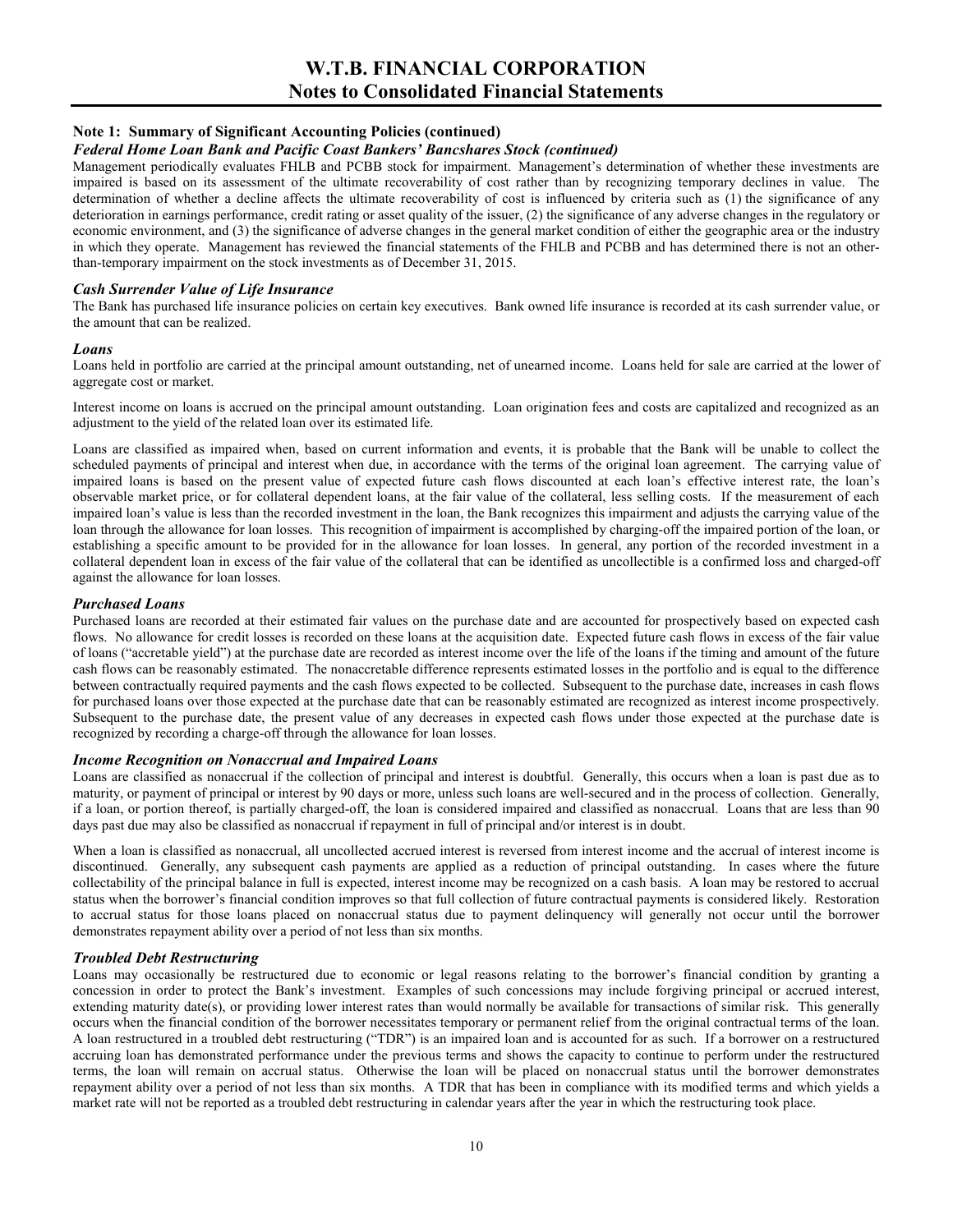#### *Allowance for Loan Losses*

The allowance for loan losses is a valuation allowance for known and inherent losses in the portfolio. Management's determination of the allowance is based on an evaluation of the loan portfolio, impaired loans, past loan loss experience, economic conditions, volume, growth and composition of the loan portfolio, and other risks inherent in the portfolio. Management applies risk factors to categories of loans and individually reviews all impaired loans above a de minimus threshold. Management uses risk grades for loans in the commercial, agricultural, real estate secured, and consumer categories. For homogenous consumer portfolios, management relies heavily on statistical analysis, past loan loss experience, current payment performance and industry trends to estimate losses. Management evaluates the adequacy of the allowance at least quarterly, by reviewing relevant internal and external factors that affect credit quality.

#### *FDIC Indemnification Asset*

On February 13, 2009, Washington Trust Bank entered into a purchase and assumption agreement with the FDIC in connection with certain assets and liabilities of Pinnacle Bank located in Beaverton, Oregon (the "Purchase and Assumption Agreement"). The loans and other real estate purchased from the FDIC were covered by a loss share provision within the Purchase and Assumption Agreement between the FDIC and Washington Trust Bank that afforded the Bank significant protection from losses on the assets acquired. At the time of acquisition, the FDIC indemnification asset was recorded at fair value based on the discounted expected cash flows under the Purchase and Assumption Agreement.

The balance of the FDIC indemnification asset is adjusted periodically to reflect changes in expectations of discounted estimated cash flows on covered loans if they can be reasonably estimated. Increases in expected cash flows on covered loans are recorded prospectively through interest income and decreases in expected cash flows are recorded as a charge-off through the allowance for loan losses. These adjustments are recorded net of a corresponding increase or decrease to the FDIC indemnification asset for the covered portion of the loans. Payments for reimbursement of losses received from the FDIC are accounted for as a reduction to the FDIC indemnification asset.

As of December 31, 2014, loans acquired in connection with the Purchase and Assumption Agreement, with the exception of single family oneto-four residential mortgage loans, were no longer eligible for submission to the FDIC for reimbursement. As of December 31, 2014, the recorded investment in covered loans was \$629,703 and the value of the indemnification asset was zero. On August 4, 2015, the Purchase and Assumption Agreement between the FDIC and Washington Trust Bank was terminated.

#### *Mortgage Servicing Rights*

Mortgage servicing rights result from the sale of mortgage loans while retaining loan servicing responsibilities. Mortgage servicing rights are carried at the original capitalized fair value, net of accumulated amortization and impairment. The original capitalized value is determined using discounted cash flows of expected future loan servicing revenue based on market interest rates and loan prepayment assumptions at the time the loan is sold. Mortgage servicing rights are amortized in proportion to, and over the period of, the estimated net servicing revenues. Impairment of mortgage servicing rights is assessed based on the fair value of those rights. Fair values are estimated using discounted cash flows of expected future loan servicing revenue based on current market interest rates and current prepayment assumptions. The current market interest rate is to reflect expected marketplace yield requirements for loan servicing portfolios. For purposes of measuring impairment, mortgage servicing rights are stratified based on the characteristics of the underlying loans, including loan type, size, note rate, origination date and term. Subsequent loan prepayments and elevated prepayment assumptions in excess of those forecasted can adversely impact the carrying value of mortgage servicing rights. The amount of impairment recognized is the amount by which the capitalized mortgage servicing rights for each class exceed their fair value.

Servicing fee income is recorded as noninterest income for fees earned for servicing loans and included in mortgage banking revenue, net. The fees are based on a contractual percentage of the outstanding principal and are recorded as income when earned. The amortization of mortgage servicing rights is netted against loan servicing fee income.

#### *Derivatives*

Derivative financial instruments are used to meet the ongoing credit needs of customers and the market exposure of certain types of interest rate risk. Derivative instruments are recognized as either assets or liabilities in the consolidated statements of financial condition at fair value. Changes in the fair value of a derivative are recorded in the consolidated statements of income.

W.T.B.'s pipeline of rate-locked residential mortgage loan commitments and forward sales contracts to investors are considered derivatives. W.T.B. utilizes forward sales contracts to hedge the risk of changes in fair value, due to changes in interest rates, of both locked residential mortgage loan commitments and residential loans held for sale. The estimated fair values of these derivatives are determined by the changes in the market value of the related loans, caused by changes in market interest rates, during the period from the commitment date or contract date to the valuation date. At December 31, 2015, the estimated fair value of rate locks was \$11,526 and the estimated fair value of forward sales agreements was \$36,300. At December 31, 2014, the estimated fair value of rate locks was \$171,849 and the estimated fair value of forward sales agreements was \$(77,536).

W.T.B. engages in interest rate swap transactions to meet customer needs that serve as hedges to an equal amount of fixed rate loans, which include market value prepayment penalties that mirror the termination costs of the specifically matched interest rate swaps. The fair value adjustments for these swaps and the related loans are reflected in other assets or other liabilities, as appropriate, and in the carrying value of the hedged loans.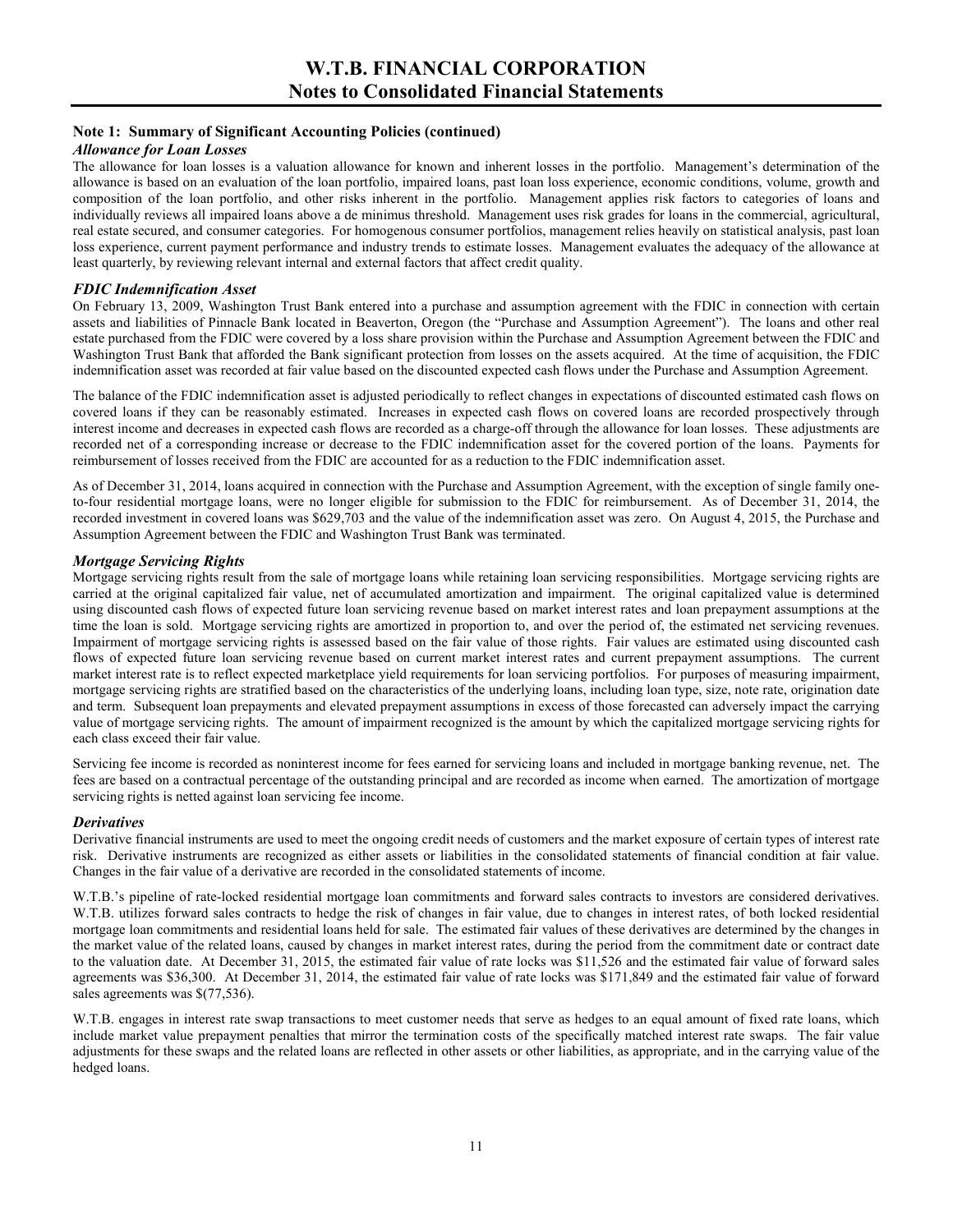#### *Transfers of Financial Assets*

Transfers of financial assets are accounted for as sales when control over the assets has been surrendered. Control over transferred assets is deemed to be surrendered when (1) the assets have been isolated from the Bank, (2) the transferee obtains the right (free of conditions that constrain it from taking advantage of that right) to pledge or exchange the transferred assets, and (3) the Bank does not maintain effective control over the transferred assets through an agreement to repurchase them before their maturity.

#### *Premises and Equipment*

Premises and equipment, including leasehold improvements, are stated at cost, less accumulated depreciation and amortization. Depreciation and amortization are computed on both the straight-line and accelerated methods over the estimated useful lives of the assets, or the terms of the associated operating leases. Gains or losses on disposition are reflected in current income. Normal costs of maintenance and repairs are treated as current expenses.

W.T.B. reviews long-lived and intangible assets any time that a change in circumstance indicates that the carrying amount of these assets may not be recoverable. Recoverability of these assets is determined by comparing the carrying value of the asset to the forecasted undiscounted cash flows of the operation associated with the asset. If the evaluation of the forecasted cash flows indicates that the carrying value of the asset is not recoverable, the asset is written down to fair value.

#### *Other Real Estate*

Other real estate ("ORE") acquired through, or in lieu of, loan foreclosure is recorded at the fair value of the property. A provision to the valuation allowance on ORE is made for subsequent declines in the fair value on a specific property basis. Direct costs incurred in connection with holding ORE are charged to expense when incurred.

#### *Advertising Costs*

W.T.B. expenses as incurred advertising costs, which are included in marketing and public relations expense. Advertising expenses were \$1,706,577, \$1,770,216 and \$1,708,448 for 2015, 2014 and 2013, respectively.

#### *Income Taxes*

W.T.B. accounts for income taxes in accordance with income tax accounting guidance, ASC 740, *Income Taxes*. The income tax accounting guidance results in two components of income tax expense: current and deferred. Current income tax expense reflects taxes to be paid or refunded for the current period by applying the provisions of the enacted tax law to the taxable income or excess of deductions over revenues. W.T.B. determines deferred income taxes using the liability (or balance sheet) method. Under this method, the net deferred tax asset or liability is based on the tax effects of the differences between the book and tax bases of assets and liabilities, and enacted changes in tax rates and laws are recognized in the period in which they occur.

Deferred income tax expense results from changes in deferred tax assets and liabilities between periods. Deferred tax assets are recognized if it is more likely than not, based on the technical merits, that the tax position will be realized or sustained upon examination. The term more likely than not means a likelihood of more than 50 percent; the terms examined and upon examination also include resolution of the related appeals or litigation processes, if any. A tax position that meets the more-likely-than-not recognition threshold is initially and subsequently measured as the largest amount of tax benefit that has a greater than 50 percent likelihood of being realized upon settlement with a taxing authority that has full knowledge of all relevant information. The determination of whether or not a tax position has met the more-likely-thannot recognition threshold considers the facts, circumstances, and information available at the reporting date and is subject to management's judgment. Deferred tax assets are reduced by a valuation allowance if, based on the weight of evidence available, it is more likely than not that some portion or all of a deferred tax asset will not be realized.

W.T.B. recognizes interest and penalties on income taxes, if any, as a component of income tax expense.

#### *Stock-Based Compensation*

Compensation cost is recognized for restricted stock awards issued to executive officers, based on fair value at the date of grant. The fair value of the awards is estimated using the market value of W.T.B.'s common stock. Compensation cost is recognized over the required service period, generally defined as the vesting period. For awards with graded vesting, compensation cost is recognized on a straight-line basis over the requisite service period for the entire award.

#### *Earnings Per Common Share*

W.T.B.'s basic earnings per common share is computed by dividing net income available to common shareholders by the weighted-average number of common shares outstanding during the period, excluding nonvested restricted stock. Diluted earnings per common share is computed by dividing net income available to common shareholders by the weighted-average number of common shares outstanding, which includes dilutive common shares related to nonvested restricted stock.

#### *Class C Stock*

During 2011, 89,142 shares of Class C Series C-3 preferred stock were issued in connection with W.T.B.'s participation in the United States Treasury Department's Small Business Lending Fund program. During 2015 and 2014, 19,571 and 25,000 shares, respectively, were There were no Class C Series C-3 preferred stock shares outstanding at December 31, 2015 and 19,571 shares at December 31, 2014. See Note 21 for further discussion on W.T.B.'s participation in the Small Business Lending Fund program.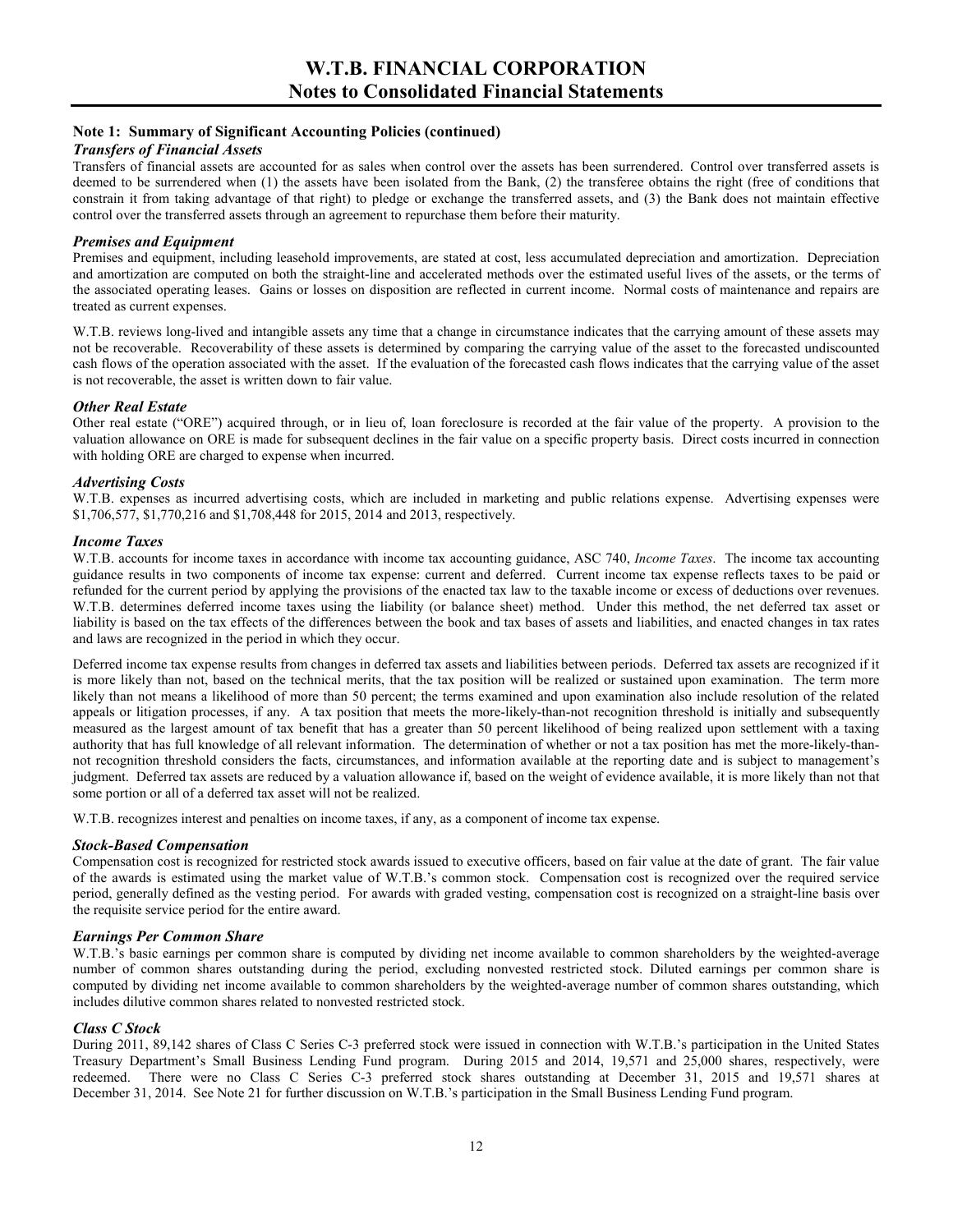#### *Common Stock*

At December 31, 2015 and 2014, 25,000 shares of Class A voting common stock were outstanding. Class B nonvoting common stock shares outstanding were 2,543,805 and 2,533,856 at December 31, 2015 and 2014, respectively.

#### *Treasury Stock*

Repurchased common stock shares are recorded as treasury stock at cost. Treasury shares are not deemed outstanding for earnings per share calculations. During 2015, all 126,190 Class B treasury shares were retired. Class B treasury shares held for reissue at December 31, 2014 were 126,190.

#### *Comprehensive Income*

Comprehensive income consists of net income and other comprehensive income (loss). Other comprehensive income (loss) includes unrealized gains and losses on securities available for sale and unrealized gains and losses related to the defined benefit pension plan, which are reported as a separate component of equity.

#### *Fair Value of Financial Instruments*

Fair values of financial instruments are estimated using relevant market information and other assumptions. Fair value estimates involve uncertainties and matters of significant judgment regarding interest rates, credit risk, and other factors, especially the absence of broad markets for particular items. Changes in assumptions or in market conditions could significantly affect these estimates. See Note 16 for further discussion.

#### *Reclassifications*

Certain amounts appearing in the consolidated financial statements and notes thereto for the years ended December 31, 2014 and 2013 have been reclassified to conform to the December 31, 2015 presentation. These reclassifications had no effect on retained earnings or net income as previously reported and the effect of these reclassifications is not considered material.

#### *Recent Accounting Pronouncements*

ASU 2014-12, *Compensation-Stock Compensation (Topic 718)*. The amendments require that a performance target that affects vesting and that could be achieved after the requisite service period be treated as a performance condition. A reporting entity should apply existing guidance in Topic 718 as it relates to awards with performance conditions that affect vesting to account for such awards. As such, the performance target should not be reflected in estimating the grant-date fair value of the award. Compensation cost should be recognized in the period in which it becomes probable that the performance target will be achieved and should represent the compensation cost attributable to the period(s) for which the requisite service has already been rendered. If the performance target becomes probable of being achieved before the end of the requisite service period, the remaining unrecognized compensation cost should be recognized prospectively over the remaining requisite service period. The total amount of compensation cost recognized during and after the requisite service period should reflect the number of awards that are expected to vest and should be adjusted to reflect those awards that ultimately vest. The requisite service period ends when the employee can cease rendering service and still be eligible to vest in the award if the performance target is achieved. As indicated in the definition of vest, the stated vesting period (which includes the period in which the performance target could be achieved) may differ from the requisite service period. The amendments of this update are effective for annual periods, and interim periods within those annual periods, beginning after December 15, 2015. Early application is permitted. The ASU is not expected to have a significant impact on W.T.B.'s consolidated financial statements.

ASU 2015-02, *Consolidation (Topic 810)*. The amendments in this update affect an entity's evaluation of consolidation requirements. The amendment specifically affects an entity's evaluation of whether (1) the fees it receives from managing a fund or asset-backed financing structure should result in the consolidation of the entity, (2) limited partnerships and similar entities should be consolidated, and (3) variable interests held by the reporting entity's related parties or de facto agents affect its consolidation conclusion. The amendments of this update are effective for annual periods, and interim periods within those annual periods, beginning after December 15, 2015. The ASU is not expected to have a significant impact on W.T.B.'s consolidated financial statements.

ASU 2015-03, *Interest-Imputation of Interest (Subtopic 835-30)*. This ASU changes the presentation of debt issuance costs in financial statements. Under previous guidance, an entity reported debt issuance costs in the balance sheet as deferred charges (i.e. as an asset). Under this ASU, an entity presents such costs in the balance sheet as a direct deduction from the related debt liability, consistent with debt discounts. Amortization of the costs is reported in interest expense. The amendments of this update are effective for annual periods, and interim periods within those annual periods, beginning after December 15, 2015. The ASU is not expected to have a significant impact on W.T.B.'s consolidated financial statements.

ASU 2016-01, *Financial Instruments--Overall (Topic 825-10)*. This ASU helps to enhance the reporting model for financial instruments to provide users of financial statements with more decision-useful information. The amendments in this ASU address certain aspects of recognition, measurement, presentation, and disclosure of financial instruments. The amendments of this update are effective for annual periods, and interim periods within those annual periods, beginning after December 15, 2017. The ASU is not expected to have a significant impact on W.T.B.'s consolidated financial statements.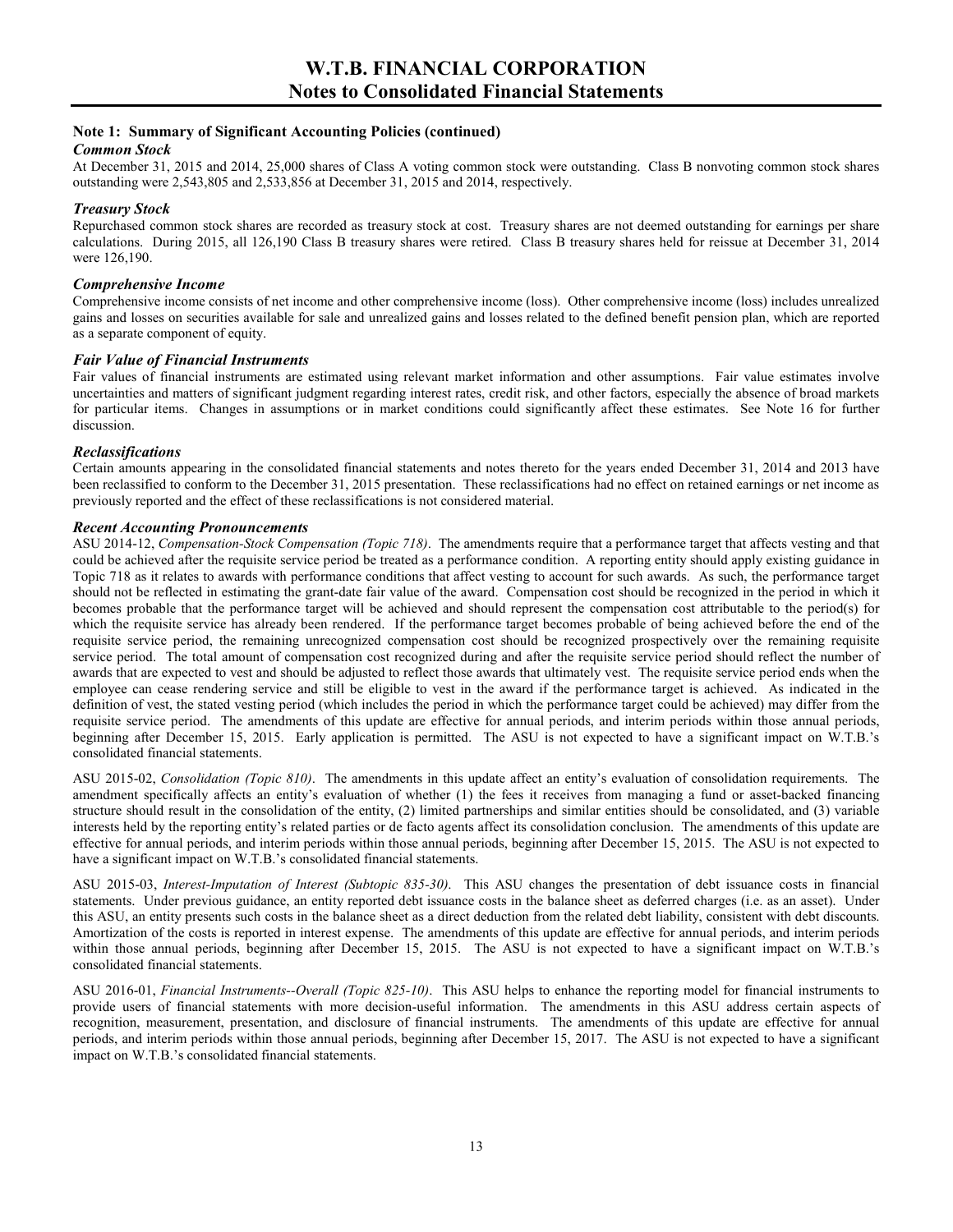#### *Recent Accounting Pronouncements (continued)*

ASU 2016-02, *Leases (Topic 842)*. The new standard requires substantially all leases to be recognized by lessees on their balance sheets as a right-of-use asset and a corresponding lease liability but recognize expenses in their income statements in a manner similar to current practice. For lessors, the guidance modifies the classification criteria and the accounting for sales-type and direct financing leases. The amendments of this update are effective for annual periods, and interim periods within those annual periods, beginning after December 15, 2018. W.T.B. is currently evaluating the provisions of this ASU to determine the potential impact the new standard will have on W.T.B.'s consolidated financial statements.

#### **Note 2: Cash and Due from Banks**

Federal Reserve Board regulations require depository institutions to maintain minimum reserve balances in the form of cash on hand or deposits with the Federal Reserve Bank. At December 31, 2015 and 2014, these reserve balance requirements were \$20,953,000 and \$16,843,000, respectively, which were met by the Bank.

#### **Note 3: Securities**

The amortized costs and fair values for securities as of December 31, 2015 and 2014 were as follows:

|                                       | 2015                  |                         |                          |                     |  |  |  |  |  |
|---------------------------------------|-----------------------|-------------------------|--------------------------|---------------------|--|--|--|--|--|
| <b>Securities Available for Sale:</b> | Amortized Cost        | <b>Unrealized Gains</b> | <b>Unrealized Losses</b> | Fair Value          |  |  |  |  |  |
| U.S. Treasury and federal agencies    | 208, 344, 764         | \$<br>137,136           | \$<br>836,078            | \$<br>207, 645, 822 |  |  |  |  |  |
| States and political subdivisions     | 1,510,804             | 71,642                  |                          | 1,582,446           |  |  |  |  |  |
| Mortgage-backed securities            | 472,472,981           | 1,624,665               | 3,447,968                | 470,649,678         |  |  |  |  |  |
|                                       | 682,328,549<br>S      | \$<br>1,833,443         | \$<br>4,284,046          | \$<br>679,877,946   |  |  |  |  |  |
|                                       |                       |                         |                          |                     |  |  |  |  |  |
|                                       |                       |                         | 2014                     |                     |  |  |  |  |  |
| <b>Securities Available for Sale:</b> | <b>Amortized Cost</b> | <b>Unrealized Gains</b> | <b>Unrealized Losses</b> | Fair Value          |  |  |  |  |  |
| U.S. Treasury and federal agencies    | 222,338,501           | \$<br>893               | \$<br>2,166,612          | \$<br>220, 172, 782 |  |  |  |  |  |
| States and political subdivisions     | 2,516,026             | 76,803                  | 3,630                    | 2,589,199           |  |  |  |  |  |
| M ortgage-backed securities           | 250,757,950           | 3,734,437               | 383,412                  | 254,108,975         |  |  |  |  |  |
|                                       | 475,612,477<br>S      | \$<br>3,812,133         | \$<br>2,553,654          | \$<br>476,870,956   |  |  |  |  |  |
|                                       |                       |                         |                          |                     |  |  |  |  |  |
|                                       |                       |                         |                          |                     |  |  |  |  |  |
|                                       |                       |                         | 2015                     |                     |  |  |  |  |  |
| <b>Securities Held to Maturity:</b>   | <b>Amortized Cost</b> | <b>Unrealized Gains</b> | <b>Unrealized Losses</b> | Fair Value          |  |  |  |  |  |
| U.S. Treasury and federal agencies    | 302,005,672           | \$<br>598,724           | \$<br>1,069,710          | \$<br>301,534,686   |  |  |  |  |  |
| States and political subdivisions     | 2,533,835             | 14,157                  | 488                      | 2,547,504           |  |  |  |  |  |
| M ortgage-backed securities           | 177,874,938           | 281,052                 | 1,249,722                | 176,906,268         |  |  |  |  |  |
|                                       | 482,414,445<br>S      | \$<br>893,933           | \$<br>2,319,920          | \$<br>480,988,458   |  |  |  |  |  |
|                                       |                       |                         |                          |                     |  |  |  |  |  |
|                                       |                       |                         | 2014                     |                     |  |  |  |  |  |
| <b>Securities Held to Maturity:</b>   | <b>Amortized Cost</b> | <b>Unrealized Gains</b> | <b>Unrealized Losses</b> | Fair Value          |  |  |  |  |  |
| U.S. Treasury and federal agencies    | 252,753,484<br>\$     | \$                      | \$<br>2,443,170          | \$<br>250,310,314   |  |  |  |  |  |
| M ortgage-backed securities           | 177,708,546           | 506,133                 | 821,481                  | 177,393,198         |  |  |  |  |  |
|                                       | 430,462,030<br>S      | \$<br>506,133           | \$<br>3,264,651          | \$<br>427,703,512   |  |  |  |  |  |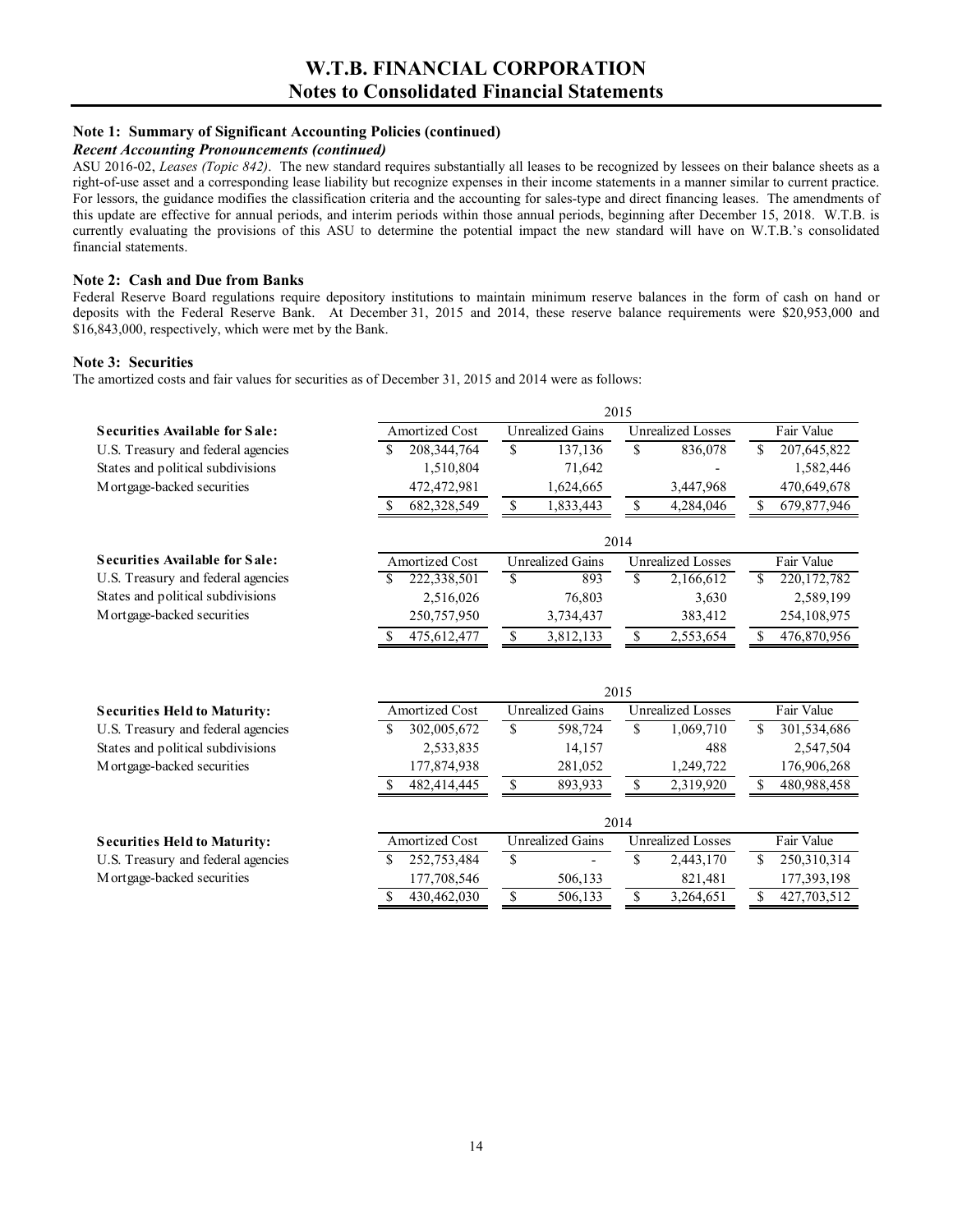#### **Note 3: Securities (continued)**

The following tables show the gross unrealized losses and fair value, aggregated by category and the length of time that individual securities have been in a continuous unrealized loss position at December 31, 2015 and 2014.

|                                       | 2015                |        |                     |                           |            |            |               |            |            |  |  |  |
|---------------------------------------|---------------------|--------|---------------------|---------------------------|------------|------------|---------------|------------|------------|--|--|--|
|                                       | Less Than 12 Months |        | 12 M onths or M ore |                           | Total      |            |               |            |            |  |  |  |
|                                       |                     |        | Unrealized          |                           |            | Unrealized |               |            | Unrealized |  |  |  |
| <b>Securities Available for Sale:</b> | Fair Value          | Losses |                     | Fair Value                |            | Losses     | Fair Value    | Losses     |            |  |  |  |
| U.S. Treasury and federal agencies    | \$142,271,573       | \$     | 836,078             | \$                        | \$         |            | \$142,271,573 | \$         | 836,078    |  |  |  |
| Mortgage-backed securities            | 372,052,858         |        | 3,135,905           | 15,838,192                |            | 312,063    | 387,891,050   |            | 3,447,968  |  |  |  |
|                                       | \$514,324,431       | S      | 3,971,983           | \$15,838,192              | \$         | 312,063    | \$530,162,623 | S          | 4,284,046  |  |  |  |
|                                       | 2014                |        |                     |                           |            |            |               |            |            |  |  |  |
|                                       | Less Than 12 Months |        |                     | 12 Months or More         |            |            |               | Total      |            |  |  |  |
|                                       |                     |        | Unrealized          |                           | Unrealized |            |               | Unrealized |            |  |  |  |
| <b>Securities Available for Sale:</b> | Fair Value          |        | Losses              | Fair Value                |            | Losses     | Fair Value    |            | Losses     |  |  |  |
| U.S. Treasury and federal agencies    | \$ 80,354,700       | \$     | 200,628             | \$138,818,160             | \$         | 1,965,984  | \$219,172,860 | \$         | 2,166,612  |  |  |  |
| States and political subdivisions     |                     |        |                     | 1,003,270                 |            | 3,630      | 1,003,270     |            | 3,630      |  |  |  |
| Mortgage-backed securities            | 43,844,162          |        | 202,678             | 20,474,884                |            | 180,734    | 64,319,046    |            | 383,412    |  |  |  |
|                                       | \$124,198,862       | \$     | 403,306             | \$160,296,314             | \$         | 2,150,348  | \$284,495,176 | \$         | 2,553,654  |  |  |  |
|                                       |                     |        |                     |                           | 2015       |            |               |            |            |  |  |  |
|                                       | Less Than 12 Months |        |                     | 12 Months or More         |            | Total      |               |            |            |  |  |  |
|                                       |                     |        | Unrealized          |                           | Unrealized |            |               | Unrealized |            |  |  |  |
| <b>Securities Held to Maturity:</b>   | Fair Value          |        | Losses              | Fair Value                |            | Losses     | Fair Value    |            | Losses     |  |  |  |
| U.S. Treasury and federal agencies    | \$70,795,807        | \$     | 455,248             | \$57,301,470              | \$         | 614,462    | \$128,097,277 | \$         | 1,069,710  |  |  |  |
| States and political subdivisions     | 597,230             |        | 488                 |                           |            |            | 597,230       |            | 488        |  |  |  |
| Mortgage-backed securities            | 100,833,184         |        | 658,072             | 33,564,481                |            | 591,650    | 134,397,665   |            | 1,249,722  |  |  |  |
|                                       | \$172,226,221       | \$.    | 1,113,808           | \$90,865,951              | \$         | 1,206,112  | \$263,092,172 | \$         | 2,319,920  |  |  |  |
|                                       |                     |        |                     |                           | 2014       |            |               |            |            |  |  |  |
|                                       | Less Than 12 Months |        |                     | 12 M onths or M ore       |            |            |               | Total      |            |  |  |  |
|                                       |                     |        | Unrealized          |                           |            | Unrealized |               |            | Unrealized |  |  |  |
| <b>Securities Held to Maturity:</b>   | Fair Value          |        | Losses              | Fair Value                |            | Losses     | Fair Value    |            | Losses     |  |  |  |
| U.S. Treasury and federal agencies    | \$55,799,788        | \$     | 739,880             | \$194,510,526             | \$         | 1,703,290  | \$250,310,314 | \$         | 2,443,170  |  |  |  |
| Mortgage-backed securities            | 92,533,653          |        | 367,497             | 32,323,277                |            | 453,984    | 124,856,930   |            | 821,481    |  |  |  |
|                                       | \$148,333,441       | \$     | 1,107,377           | $\overline{$}226,833,803$ | \$         | 2,157,274  | \$375,167,244 | \$         | 3,264,651  |  |  |  |
|                                       |                     |        |                     |                           |            |            |               |            |            |  |  |  |

The above table represents 49 available-for-sale and 25 held-to-maturity securities for which the fair value at December 31, 2015, was less than the amortized cost. There were 20 available-for-sale securities and 25 held-to-maturity securities in an unrealized loss position as of December 31, 2014.

W.T.B. reviews investment securities on an ongoing basis for the presence of OTTI. As of December 31, 2015, there were 2 available-for-sale and 7 held-to-maturity securities in the gross unrealized loss position for twelve months or more. Management takes into consideration current market conditions, fair value in relationship to cost, extent and nature of the decline in fair value, issuer rating changes and trends, intent to sell the security or if it is likely that we will be required to sell the security before recovery of our amortized cost basis, or recorded cost if previously written down, of the investment and other factors. We do not consider the unrealized losses on these securities to be OTTI as of December 31, 2015.

W.T.B. adopted a provision of GAAP that provides for the bifurcation of OTTI into two categories: (a) the amount of the total OTTI related to the decrease in cash flows expected to be collected from the debt security (the credit loss) that is recognized in earnings and (b) the amount of the total OTTI related to all other factors that is recognized net of income taxes, as a component of OCI. W.T.B. recorded, during the year ended December 31, 2015, 2014 and 2013, no impairments through OCI or through earnings. There were no securities with OTTI losses recognized as of December 31, 2015 and 2014.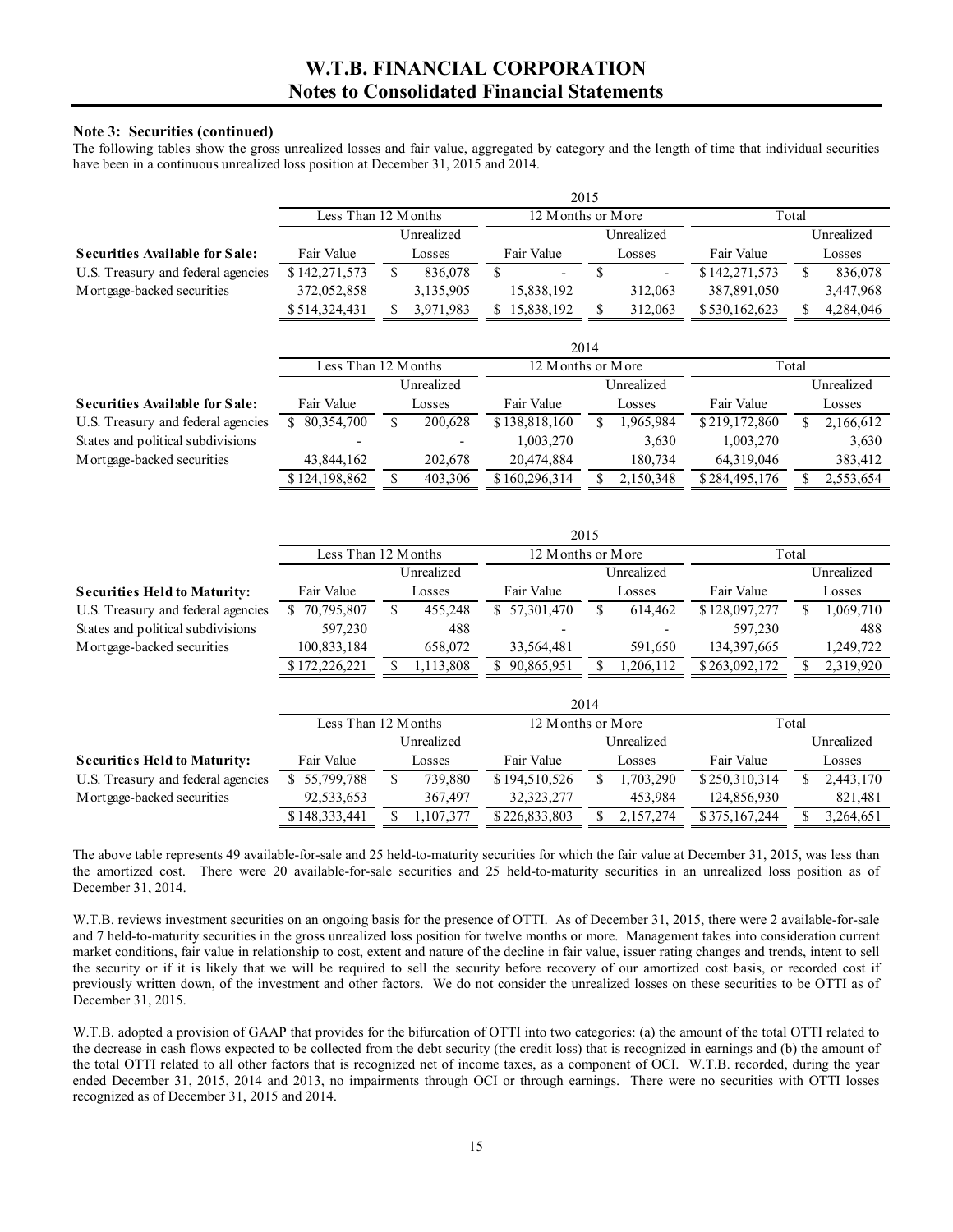#### **Note 3: Securities (continued)**

As of December 31, 2015, investment securities were pledged for the following obligations:

|                                            | Securities Available for Sale |              |            |             |                | Securities Held to Maturity |            |             |  |
|--------------------------------------------|-------------------------------|--------------|------------|-------------|----------------|-----------------------------|------------|-------------|--|
|                                            | Amortized Cost                |              | Fair Value |             | Amortized Cost |                             | Fair Value |             |  |
| Repurchase agreements                      |                               | 93, 302, 551 |            | 93,447,589  |                | 215,241,117                 |            | 213,894,378 |  |
| State and local government public deposits |                               | 25, 295, 695 |            | 25,054,250  |                | 57,789,749                  |            | 57,762,942  |  |
| Other                                      |                               | 19,723,680   |            | 19,718,743  |                | 69,060,540                  |            | 68,963,995  |  |
|                                            |                               | 138,321,926  |            | 138,220,582 |                | 342,091,406                 |            | 340,621,315 |  |

Proceeds from the sale of available-for-sale securities in 2015 were \$74,244,982, resulting in gross gains of \$605,669 and no gross losses. Proceeds from the sale of available-for-sale securities in 2014 were \$132,301,398, resulting in gross gains of \$271,129 and gross losses of \$194,003. Proceeds from the sale of available-for-sale securities in 2013 were \$506,971,737, resulting in gross gains of \$11,422,361 and gross losses of \$135,784.

The amortized costs and fair values of debt securities by years to maturity as of December 31, 2015 are in the table below. Maturities of mortgage-backed securities are classified in accordance with the contractual maturity dates. Expected maturities will differ from contractual maturities since issuers may have the right to call or prepay obligations.

|                                        |                | Securities Available for Sale | Securities Held to Maturity |             |  |  |
|----------------------------------------|----------------|-------------------------------|-----------------------------|-------------|--|--|
|                                        | Amortized Cost | Fair Value                    | Amortized Cost              | Fair Value  |  |  |
| Due after one year through five years  | 208,760,950    | 208, 125, 215                 | 160,321,124                 | 159,435,466 |  |  |
| Due after five years through ten years | 78,082,476     | 78,917,190                    | 143,777,829                 | 144,287,583 |  |  |
| Due after ten years                    | 395,485,123    | 392,835,541                   | 178,315,492                 | 177,265,409 |  |  |
|                                        | 682,328,549    | 679,877,946                   | 482,414,445                 | 480,988,458 |  |  |

#### **Note 4: Loans and Allowance for Loan Losses**

#### *Loans*

Loans held in portfolio as of December 31 were as follows:

|                              | 2015            | 2014            |
|------------------------------|-----------------|-----------------|
| Commercial and industrial    | \$1,107,661,571 | \$1,009,506,022 |
| Agricultural                 | 205,604,698     | 216,929,474     |
| Commercial real estate       |                 |                 |
| Owner occupied               | 548,585,051     | 489, 343, 374   |
| Non-owner occupied           | 587,725,001     | 554,065,922     |
| Construction and development |                 |                 |
| Commercial                   | 221, 231, 546   | 207,843,325     |
| Residential                  | 167,483,319     | 158,659,375     |
| Residential real estate      |                 |                 |
| First mortgage               | 356, 365, 041   | 340,846,195     |
| Junior mortgage              | 30,633,446      | 28,274,085      |
| Revolving                    | 211,930,363     | 225,396,206     |
| Consumer                     | 95,649,828      | 111,223,221     |
| Total portfolio loans        | \$3,532,869,864 | \$3,342,087,199 |

Loans are presented net of unamortized deferred fees and costs of \$5,346,239 and \$5,006,503 at December 31, 2015 and 2014, respectively. Loans of \$1,866,780,759 and \$2,400,666,678 were pledged at December 31, 2015 and 2014, respectively, to the FHLB and Federal Reserve to secure open borrowing lines of credit.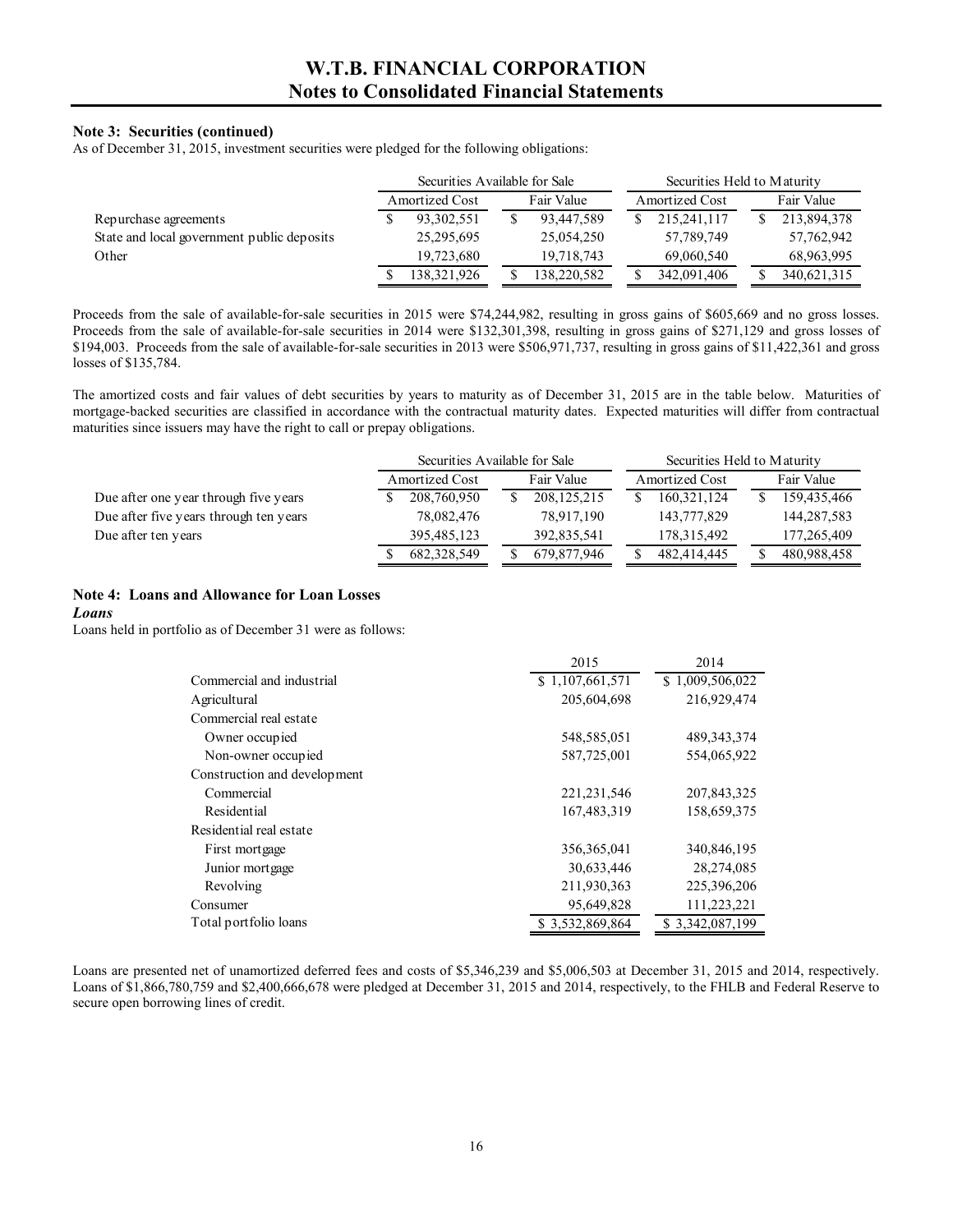#### **Note 4: Loans and Allowance for Loan Losses (continued)**

#### *Allowance for Loan Losses*

The following table summarizes activity related to the allowance for loan losses and the recorded investment in loans by loan category and based on impairment method as of December 31:

|                                                    |    |                                  |             |                                  |                              |    | 2015                         |    |                              |             |                             |                                  |
|----------------------------------------------------|----|----------------------------------|-------------|----------------------------------|------------------------------|----|------------------------------|----|------------------------------|-------------|-----------------------------|----------------------------------|
|                                                    |    | Commercial                       |             |                                  |                              |    |                              |    |                              |             |                             |                                  |
|                                                    |    | and                              |             |                                  | Real Estate Secured          |    |                              |    |                              |             |                             |                                  |
|                                                    |    | Agricultural                     |             | Commercial                       | Construction                 |    | Residential                  |    | Consumer                     |             | Unallocated                 | Total                            |
| Allowance for loan losses:                         |    |                                  |             |                                  |                              |    |                              |    |                              |             |                             |                                  |
| Beginning balance                                  | \$ | 30,588,023                       | \$          | 13,777,999                       | \$14,738,825                 |    | \$19,247,065                 | S  | 1,812,074                    | \$          | 1,045,949                   | \$<br>81,209,935                 |
| Charge-offs                                        |    | (2,982,942)                      |             |                                  | (281, 300)                   |    | (678, 300)                   |    | (580, 941)                   |             |                             | (4,523,483)                      |
| Recoveries                                         |    | 2,775,492                        |             | 79,737                           | 930,445                      |    | 1,315,341                    |    | 514,718                      |             |                             | 5,615,733                        |
| Provision (recapture)                              |    | 2,877,466                        |             | (3,220,507)                      | 4,289,444                    |    | (868,098)                    |    | (207, 284)                   |             | (204, 321)                  | 2,666,700                        |
| Ending balance                                     |    | 33,258,039                       | S           | 10,637,229                       | 19,677,414<br>S.             | S  | 19,016,008                   | S  | 1,538,567                    | \$          | 841.628                     | \$<br>84,968,885                 |
| Ending allowance balance                           |    |                                  |             |                                  |                              |    |                              |    |                              |             |                             |                                  |
| attributable to loans:                             |    |                                  |             |                                  |                              |    |                              |    |                              |             |                             |                                  |
| Individually evaluated                             |    |                                  |             |                                  |                              |    |                              |    |                              |             |                             |                                  |
| for impairment                                     | \$ | 983,702                          | \$          |                                  | 2,920,767<br>\$              | \$ | 520,208                      | \$ |                              | \$          |                             | \$<br>4,424,677                  |
| Collectively evaluated                             |    |                                  |             |                                  |                              |    |                              |    |                              |             |                             |                                  |
| for impairment                                     |    | 32,274,336                       |             | 10,637,230                       | 16,756,647                   |    | 18,495,800                   |    | 1,538,567                    |             | 841,628                     | 80,544,208                       |
| Total allowance for loan losses                    | \$ | 33,258,038                       | $\mathbf S$ | 10,637,230                       | 19,677,414<br>\$             | \$ | 19,016,008                   | \$ | 1,538,567                    | $\mathbf S$ | 841,628                     | \$<br>84,968,885                 |
|                                                    |    |                                  |             |                                  |                              |    |                              |    |                              |             |                             |                                  |
| Loans:                                             |    |                                  |             |                                  |                              |    |                              |    |                              |             |                             |                                  |
| Portfolio loans:                                   |    |                                  |             |                                  |                              |    |                              |    |                              |             |                             |                                  |
| Loans individually                                 |    |                                  |             |                                  |                              |    |                              |    |                              |             |                             |                                  |
| evaluated for impairment                           | \$ | 7,310,168                        | \$          | 645,355                          | \$17,478,235                 | \$ | 1,325,562                    | \$ |                              |             |                             | \$<br>26,759,320                 |
| Loans collectively                                 |    |                                  |             |                                  |                              |    |                              |    |                              |             |                             |                                  |
| evaluated for impairment                           |    | 1,305,956,101                    |             | 1,135,664,697                    | 371,236,630                  |    | 597,603,288                  |    | 95,649,828                   |             |                             | 3,506,110,544                    |
| Total portfolio loans                              |    | \$1,313,266,269                  |             | \$1,136,310,052                  | \$388,714,865                |    | \$598,928,850                |    | \$95,649,828                 |             |                             | \$3,532,869,864                  |
|                                                    |    |                                  |             |                                  |                              |    |                              |    |                              |             |                             |                                  |
|                                                    |    |                                  |             |                                  |                              |    |                              |    |                              |             |                             |                                  |
|                                                    |    |                                  |             |                                  |                              |    | 2014                         |    |                              |             |                             |                                  |
|                                                    |    | Commercial                       |             |                                  |                              |    |                              |    |                              |             |                             |                                  |
|                                                    |    | and                              |             |                                  | Real Estate Secured          |    |                              |    |                              |             |                             |                                  |
|                                                    |    | Agricultural                     |             | Commercial                       | Construction                 |    | Residential                  |    | Consumer                     |             | Unallocated                 | Total                            |
| Allowance for loan losses:                         |    |                                  |             |                                  |                              |    |                              |    |                              |             |                             |                                  |
| Beginning balance                                  | \$ | 23,252,033                       | \$          | 11,759,551                       | \$18,576,408                 |    | \$25,332,948                 | \$ | 1,831,323                    | \$          | 1,674,469<br>$\overline{a}$ | \$<br>82,426,732                 |
| Charge-offs                                        |    | (9,387,313)                      |             | (230,679)                        | (299, 858)                   |    | (1,768,128)                  |    | (1,498,800)                  |             | $\overline{a}$              | (13, 184, 778)                   |
| Recoveries                                         |    | 3,472,628                        |             | 129,449                          | 618,474                      |    | 1,452,856                    |    | 294,574                      |             |                             | 5,967,981                        |
| Provision (recapture)                              | \$ | 13,250,675                       |             | 2,119,678                        | (4,156,199)<br>\$            |    | (5,770,611)                  |    | 1,184,977                    |             | (628, 520)                  | 6,000,000                        |
| Ending balance                                     |    | 30,588,023                       | \$          | 13,777,999                       | 14,738,825                   |    | \$19,247,065                 | \$ | 1,812,074                    | \$          | 1,045,949                   | \$<br>81,209,935                 |
|                                                    |    |                                  |             |                                  |                              |    |                              |    |                              |             |                             |                                  |
| Ending allowance balance<br>attributable to loans: |    |                                  |             |                                  |                              |    |                              |    |                              |             |                             |                                  |
| Individually evaluated                             |    |                                  |             |                                  |                              |    |                              |    |                              |             |                             |                                  |
|                                                    | \$ | 784,367                          | \$          |                                  | 2,393,961<br>S               | \$ | 164,220                      | \$ |                              | S           |                             | \$<br>3,342,548                  |
| for impairment<br>Collectively evaluated           |    |                                  |             |                                  |                              |    |                              |    |                              |             |                             |                                  |
| for impairment                                     |    | 29,803,656                       |             | 13,777,999                       | 12,344,864                   |    | 19,082,845                   |    | 1,812,074                    |             | 1,045,949                   |                                  |
| Total allowance for loan losses                    | S  | 30,588,023                       | \$          | 13,777,999                       | 14,738,825<br>\$             | \$ | 19,247,065                   | \$ | 1,812,074                    | \$          | 1,045,949                   | \$<br>77,867,387<br>81,209,935   |
|                                                    |    |                                  |             |                                  |                              |    |                              |    |                              |             |                             |                                  |
| Loans:                                             |    |                                  |             |                                  |                              |    |                              |    |                              |             |                             |                                  |
| Portfolio loans:                                   |    |                                  |             |                                  |                              |    |                              |    |                              |             |                             |                                  |
| Loans individually                                 |    |                                  |             |                                  |                              |    |                              |    |                              |             |                             |                                  |
| evaluated for impairment                           | \$ | 8,624,262                        | \$          | 2,508,036                        | \$21,763,952                 | \$ | 3,554,463                    | \$ |                              |             |                             | \$<br>36,450,713                 |
| Loans collectively                                 |    |                                  |             |                                  |                              |    |                              |    |                              |             |                             |                                  |
| evaluated for impairment<br>Total portfolio loans  |    | 1,217,811,234<br>\$1,226,435,496 |             | 1,040,901,260<br>\$1,043,409,296 | 344,738,748<br>\$366,502,700 |    | 590,962,023<br>\$594,516,486 |    | 111,223,221<br>\$111,223,221 |             |                             | 3,305,636,486<br>\$3,342,087,199 |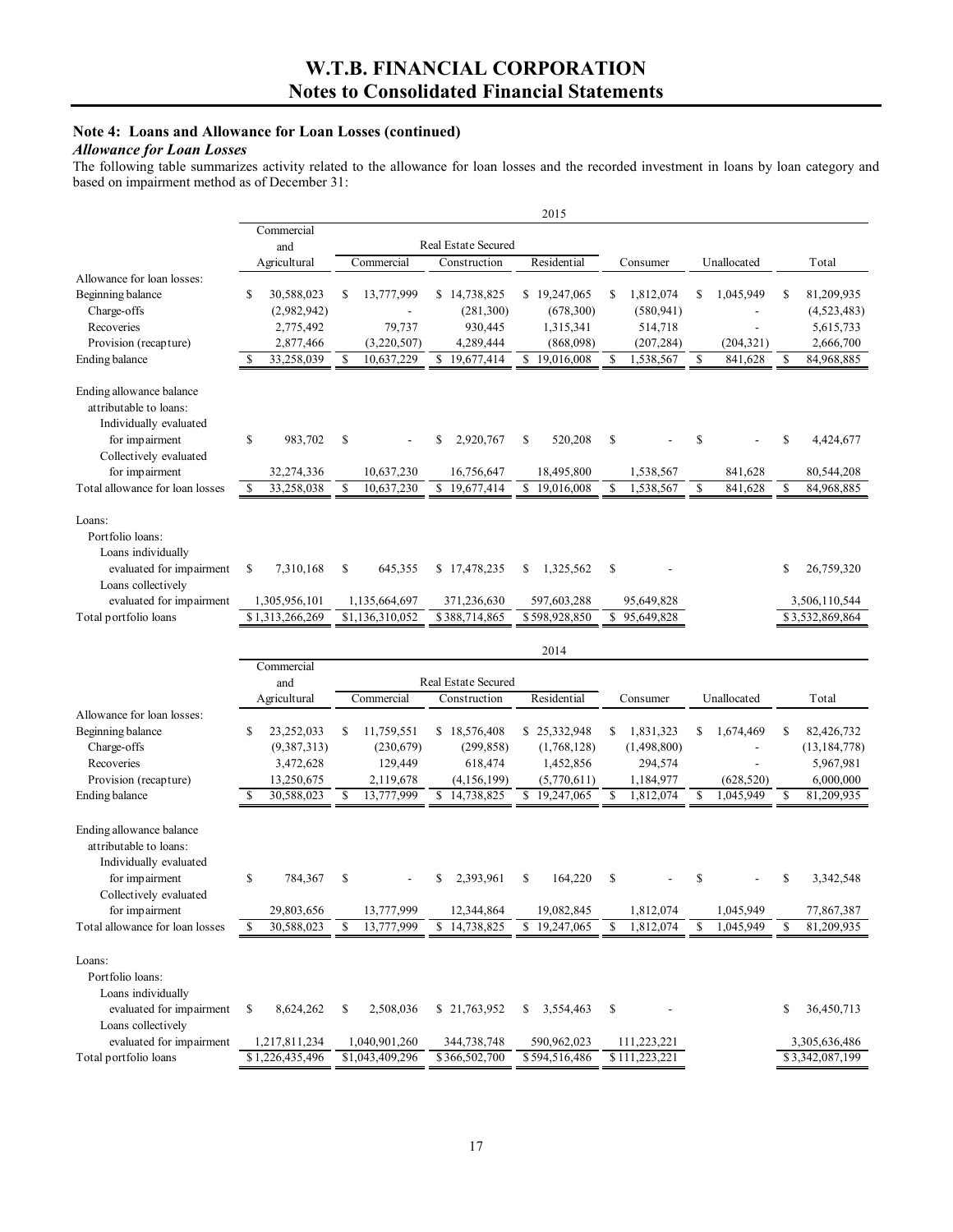#### **Note 4: Loans and Allowance for Loan Losses (continued)**

*Allowance for Loan Losses (continued)* 

|                                                                              |    |                 |     |               |   |                     |    | 2013          |               |               |   |             |    |                 |
|------------------------------------------------------------------------------|----|-----------------|-----|---------------|---|---------------------|----|---------------|---------------|---------------|---|-------------|----|-----------------|
|                                                                              |    | Commercial      |     |               |   |                     |    |               |               |               |   |             |    |                 |
|                                                                              |    | and             |     |               |   | Real Estate Secured |    |               |               |               |   |             |    |                 |
|                                                                              |    | Agricultural    |     | Commercial    |   | Construction        |    | Residential   | Consumer      |               |   | Unallocated |    | Total           |
| Allowance for loan losses:                                                   |    |                 |     |               |   |                     |    |               |               |               |   |             |    |                 |
| Beginning balance                                                            | S  | 16,849,964      | \$. | 14,997,394    |   | 14,040,207          |    | \$26,484,758  | S             | 1,864,929     |   | 2,297,545   | S. | 76,534,797      |
| Charge-offs                                                                  |    | (2,114,255)     |     | (42, 468)     |   | (840,799)           |    | (3,304,562)   |               | (589, 126)    |   |             |    | (6,891,210)     |
| Recoveries                                                                   |    | 2,270,341       |     | 204,627       |   | 1,715,846           |    | 1,487,325     |               | 338,340       |   |             |    | 6,016,479       |
| Provision (recapture)                                                        |    | 6,245,983       |     | (3,400,002)   |   | 3,661,154           |    | 665,427       |               | 217,180       |   | (623, 076)  |    | 6,766,666       |
| Ending balance                                                               |    | 23,252,033      |     | 11,759,551    |   | 18,576,408          |    | 25,332,948    |               | 1,831,323     |   | 1,674,469   |    | 82,426,732      |
|                                                                              |    |                 |     |               |   |                     |    |               |               |               |   |             |    |                 |
| Ending allowance balance<br>attributable to loans:<br>Individually evaluated |    |                 |     |               |   |                     |    |               |               |               |   |             |    |                 |
| for impairment                                                               | \$ | 1,048,900       | S   | 311,816       | S | 2,012,223           | S  | 312,325       | <sup>\$</sup> |               | S |             | \$ | 3,685,264       |
| Collectively evaluated                                                       |    |                 |     |               |   |                     |    |               |               |               |   |             |    |                 |
| for impairment                                                               |    | 22, 203, 133    |     | 11,447,735    |   | 16,564,185          |    | 25,020,623    |               | 1,831,323     |   | 1,674,469   |    | 78,741,468      |
| Total allowance for loan losses                                              | S  | 23,252,033      | S   | 11,759,551    |   | 18,576,408          |    | \$25,332,948  | S             | 1,831,323     |   | 1,674,469   | S. | 82,426,732      |
|                                                                              |    |                 |     |               |   |                     |    |               |               |               |   |             |    |                 |
| Loans:                                                                       |    |                 |     |               |   |                     |    |               |               |               |   |             |    |                 |
| Portfolio loans:                                                             |    |                 |     |               |   |                     |    |               |               |               |   |             |    |                 |
| Loans individually                                                           |    |                 |     |               |   |                     |    |               |               |               |   |             |    |                 |
| evaluated for impairment                                                     | \$ | 8,868,800       | S   | 7,351,840     |   | \$27,081,188        | \$ | 4,590,308     | <sup>\$</sup> |               |   |             |    | 47,892,136      |
| Loans collectively                                                           |    |                 |     |               |   |                     |    |               |               |               |   |             |    |                 |
| evaluated for impairment                                                     |    | 1,073,302,683   |     | 981,525,282   |   | 342,314,829         |    | 612,468,952   |               | 109,139,716   |   |             |    | 3,118,751,462   |
| Total portfolio loans                                                        |    | \$1,082,171,483 | S   | 988, 877, 122 |   | \$369,396,017       |    | \$617,059,260 |               | \$109,139,716 |   |             |    | \$3,166,643,598 |

#### *Impaired Loans*

The following table presents impaired loans and the related valuation allowance.

|                                                   |               | 2015       |     | 2014         | 2013             |
|---------------------------------------------------|---------------|------------|-----|--------------|------------------|
| December 31:                                      |               |            |     |              |                  |
| Nonaccrual loans                                  | \$            | 18,426,803 | \$  | 28, 281, 113 | \$<br>30,579,280 |
| Accruing troubled debt restructurings             |               | 14,814,920 |     | 15,646,589   | 23,825,825       |
| Loans past due 90 days or more and still accruing |               | 289,618    |     | 177,990      | 731,223          |
| Total impaired loans                              | $\mathcal{S}$ | 33,531,341 | \$. | 44,105,692   | 55,136,328       |
| Impaired loans with no valuation allowance        | \$            | 5,512,082  | \$  | 13,500,330   | \$<br>17,094,108 |
| Impaired loans with a valuation allowance         |               | 28,019,259 |     | 30,605,362   | 38,042,220       |
| Total impaired loans                              |               | 33,531,341 |     | 44,105,692   | 55,136,328       |
| Allowance on impaired loans                       |               | 5,361,248  |     | 4,260,046    | 4,608,563        |
| For the years ended December 31:                  |               |            |     |              |                  |
| Average impaired loans                            | \$            | 38,162,910 | \$  | 50,312,765   | \$<br>65,849,365 |
| Cash-basis interest income                        | \$            | 1,131,725  | \$  | 1,770,940    | \$<br>1,452,446  |

Commitments to advance additional funds in connection with impaired loans were \$935,369 and \$948,068 at December 31, 2015 and 2014, respectively.

W.T.B. recognizes the charge-off in the period in which it arises for collateral dependent loans. Therefore, impaired collateral dependent loans have been written-down to their estimated net realizable value, based on disposition value.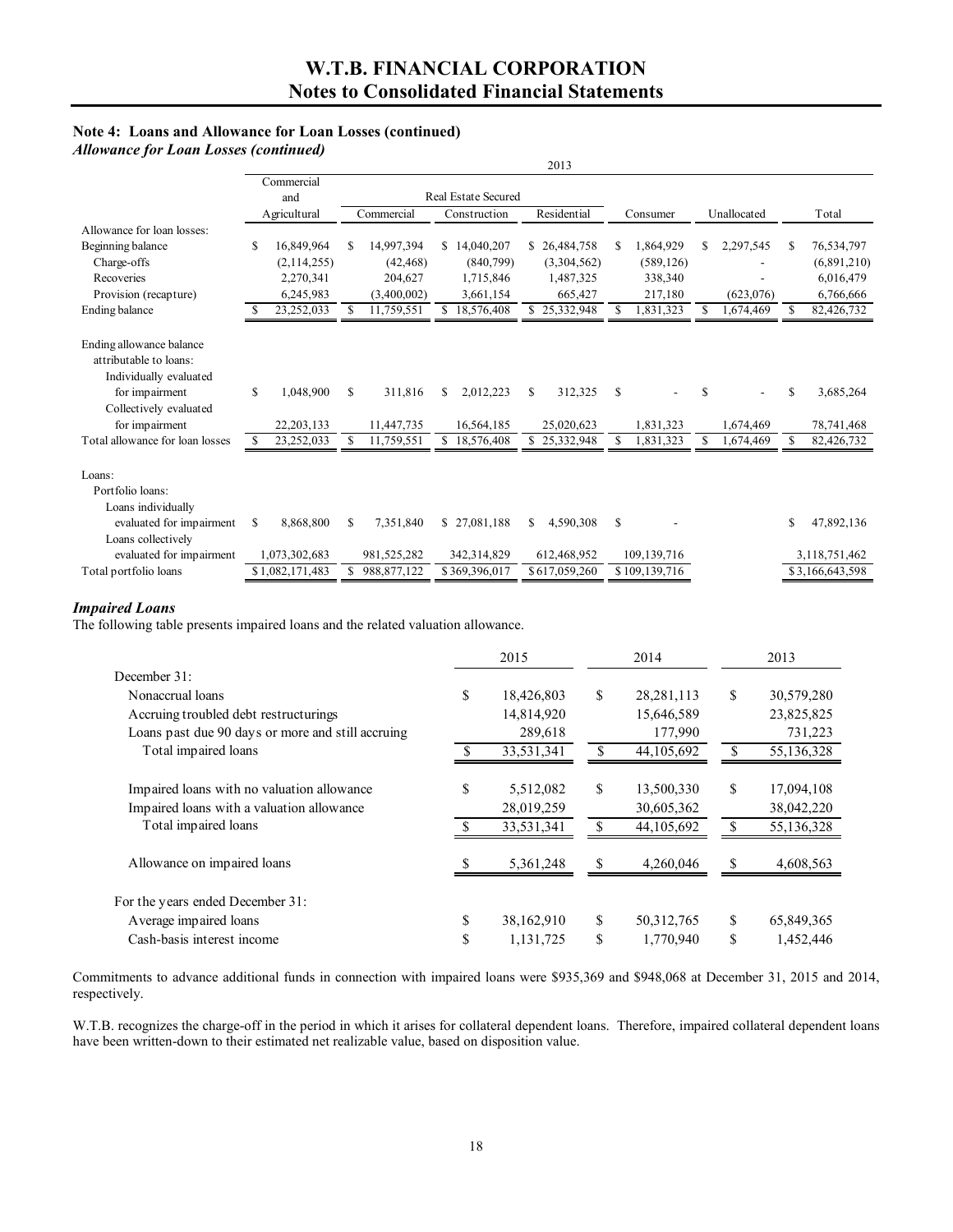### **Note 4: Loans and Allowance for Loan Losses (continued)**

#### *Impaired Loans (continued)*

The following table presents impaired loans by category as of December 31:

|                                           |               |                            | 2015            |               |                 |
|-------------------------------------------|---------------|----------------------------|-----------------|---------------|-----------------|
|                                           |               | Unpaid                     |                 |               |                 |
|                                           |               | Contractual                |                 | Average       | Interest        |
|                                           | Recorded      | Principal                  | Related         | Recorded      | Income          |
|                                           | Investment    | Balance                    | Allowance       | Investment    | Recognized      |
| Loans with no related allowance recorded: |               |                            |                 |               |                 |
| Commercial and industrial                 | \$<br>266,000 | 1,495,203<br>S             | \$              | \$<br>431,935 | \$<br>34,889    |
| Agricultural                              | 393,017       | 1,170,457                  |                 | 483,469       | 693             |
| Commercial real estate                    |               |                            |                 |               |                 |
| Owner occupied                            | 645,354       | 937,112                    |                 | 1,231,830     | 358,789         |
| Non-owner occupied                        |               |                            |                 | 34,601        |                 |
| Construction and development              |               |                            |                 |               |                 |
| Commercial                                |               |                            |                 | 574,192       |                 |
| Residential                               | 3,707,519     | 5,790,436                  |                 | 6,719,439     | 9,662           |
| Residential real estate                   |               |                            |                 |               |                 |
| First mortgage                            | 500,192       | 709,476                    |                 | 954,134       |                 |
| Junior mortgage                           |               |                            |                 |               |                 |
| Revolving                                 |               |                            |                 |               |                 |
| Consumer                                  |               |                            |                 |               |                 |
| Total loans with no related               |               |                            |                 |               |                 |
| allowance recorded                        | 5,512,082     | 10,102,684                 |                 | 10,429,600    | 404,033         |
| Loans with related allowance recorded:    |               |                            |                 |               |                 |
| Commercial and industrial                 | 7,772,127     | 8,241,249                  | 1,120,029       | 8,660,227     | 261,760         |
| Agricultural                              | 721,788       | 734,304                    | 118,528         | 803,388       |                 |
| Commercial real estate                    |               |                            |                 |               |                 |
| Owner occupied                            | 477,001       | 578,747                    | 65,969          | 708,366       | 51,843          |
| Non-owner occupied                        | 273,870       | 291,155                    | 37,876          | 341,664       | 13,961          |
| Construction and development              |               |                            |                 |               |                 |
| Commercial                                | 48,696        | 128,528                    | 2,570           | 4,641,167     |                 |
| Residential                               | 14,170,943    | 25,258,259                 | 2,980,283       | 8,095,599     | 340,579         |
| Residential real estate                   |               |                            |                 |               |                 |
| First mortgage                            | 2,206,782     | 4,092,596                  | 711,257         | 2,124,082     | 7,359           |
| Junior mortgage                           | 1,279,743     | 1,541,620                  | 176,989         | 1,356,275     | 33,408          |
| Revolving                                 | 681,882       | 971,582                    | 94,304          | 728,036       | 2,369           |
| Consumer                                  | 386,427       | 385,154                    | 53,443          | 274,506       | 16,413          |
| Total loans with related                  |               |                            |                 |               |                 |
| allowance recorded                        | 28,019,259    | 42,223,194                 | 5,361,248       | 27,733,310    | 727,692         |
| Total impaired loans:                     |               |                            |                 |               |                 |
| Commercial and industrial                 | 8,038,127     | 9,736,452                  | 1,120,029       | 9,092,162     | 296,649         |
| Agricultural                              | 1,114,805     | 1,904,761                  | 118,528         | 1,286,857     | 693             |
| Commercial real estate                    |               |                            |                 |               |                 |
| Owner occupied                            | 1,122,355     | 1,515,859                  | 65,969          | 1,940,196     | 410,632         |
| Non-owner occupied                        | 273,870       | 291,155                    | 37,876          | 376,265       | 13,961          |
| Construction and development              |               |                            |                 |               |                 |
| Commercial                                | 48,696        | 128,528                    | 2,570           | 5,215,359     |                 |
| Residential                               | 17,878,462    | 31,048,695                 | 2,980,283       | 14,815,038    | 350,241         |
| Residential real estate                   |               |                            |                 |               |                 |
| First mortgage                            | 2,706,974     | 4,802,072                  | 711,257         | 3,078,216     | 7,359           |
| Junior mortgage                           | 1,279,743     | 1,541,620                  | 176,989         | 1,356,275     | 33,408          |
| Revolving                                 | 681,882       | 971,582                    | 94,304          | 728,036       | 2,369           |
| Consumer                                  | 386,427       | 385,154                    | 53,443          | 274,506       | 16,413          |
| Total impaired loans                      | \$33,531,341  | $\overline{\$}$ 52,325,878 | \$<br>5,361,248 | \$38,162,910  | \$<br>1,131,725 |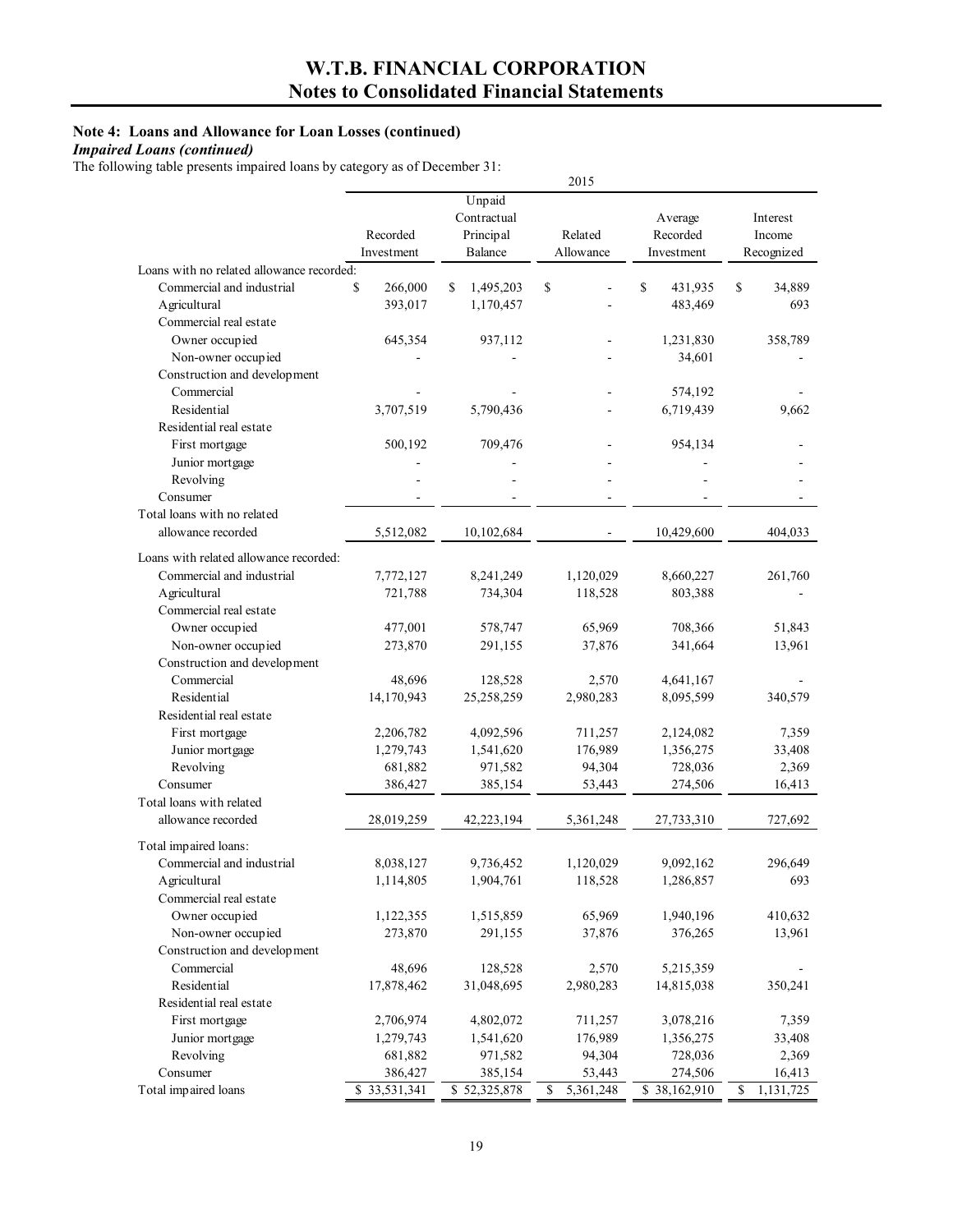### **Note 4: Loans and Allowance for Loan Losses (continued)**

*Impaired Loans (continued)* 

|                                           |               |               | 2014                     |               |                 |
|-------------------------------------------|---------------|---------------|--------------------------|---------------|-----------------|
|                                           |               | Unpaid        |                          |               |                 |
|                                           |               | Contractual   |                          | Average       | Interest        |
|                                           | Recorded      | Principal     | Related                  | Recorded      | Income          |
|                                           | Investment    | Balance       | Allowance                | Investment    | Recognized      |
| Loans with no related allowance recorded: |               |               |                          |               |                 |
| Commercial and industrial                 | \$<br>263,198 | \$<br>304,425 | \$                       | \$<br>955,695 | \$<br>56,855    |
| Agricultural                              | 569,729       | 587,935       |                          | 444,833       | 296,810         |
| Commercial real estate                    |               |               |                          |               |                 |
| Owner occupied                            | 2,001,541     | 2,593,443     |                          | 2,950,725     | 15,030          |
| Non-owner occupied                        | 780,159       | 891,593       |                          | 1,102,520     | 26,411          |
| Construction and development              |               |               |                          |               |                 |
| Commercial                                |               |               |                          | 291,688       |                 |
| Residential                               | 8,064,881     | 18,815,897    |                          | 9,208,198     | 190,418         |
| Residential real estate                   |               |               |                          |               |                 |
| First mortgage                            | 1,820,822     | 1,976,170     |                          | 1,991,213     | 89,802          |
| Junior mortgage                           |               |               |                          | 23,025        | 33,497          |
| Revolving                                 |               |               |                          |               |                 |
| Consumer                                  |               |               | $\overline{\phantom{a}}$ |               |                 |
| Total loans with no related               |               |               |                          |               |                 |
| allowance recorded                        | 13,500,330    | 25,169,463    |                          | 16,967,897    | 708,823         |
|                                           |               |               |                          |               |                 |
| Loans with related allowance recorded:    |               |               |                          |               |                 |
| Commercial and industrial                 | 9,393,115     | 10,353,173    | 983,468                  | 7,842,748     | 256,023         |
| Agricultural                              | 260,857       | 265,166       | 32,424                   | 239,102       |                 |
| Commercial real estate                    |               |               |                          |               |                 |
| Owner occupied                            | 573,300       | 618,378       | 71,261                   | 1,230,538     | 34,699          |
| Non-owner occupied                        | 445,780       | 457,752       | 55,410                   | 2,255,523     | 94,284          |
| Construction and development              |               |               |                          |               |                 |
| Commercial                                | 604,622       | 664,462       | 45,614                   | 434,961       | 167,474         |
| Residential                               | 13,417,970    | 16,540,850    | 2,388,561                | 14,524,187    | 356,144         |
| Residential real estate                   |               |               |                          |               |                 |
| First mortgage                            | 3,320,597     | 5,592,295     | 361,479                  | 4,022,905     | 50,555          |
| Junior mortgage                           | 1,393,922     | 1,615,625     | 173,265                  | 1,522,326     | 55,246          |
| Revolving                                 | 890,857       | 1,201,222     | 110,734                  | 875,221       | 4,876           |
| Consumer                                  | 304,342       | 304,343       | 37,830                   | 397,357       | 42,816          |
| Total loans with related                  |               |               |                          |               |                 |
| allowance recorded                        | 30,605,362    | 37,613,266    | 4,260,046                | 33, 344, 868  | 1,062,117       |
|                                           |               |               |                          |               |                 |
| Total impaired loans:                     |               |               |                          |               |                 |
| Commercial and industrial                 | 9,656,313     | 10,657,598    | 983,468                  | 8,798,443     | 312,878         |
| Agricultural                              | 830,586       | 853,101       | 32,424                   | 683,935       | 296,810         |
| Commercial real estate                    |               |               |                          |               |                 |
| Owner occupied                            | 2,574,841     | 3,211,821     | 71,261                   | 4,181,263     | 49,729          |
| Non-owner occupied                        | 1,225,939     | 1,349,345     | 55,410                   | 3,358,043     | 120,695         |
| Construction and development              |               |               |                          |               |                 |
| Commercial                                | 604,622       | 664,462       | 45,614                   | 726,649       | 167,474         |
| Residential                               | 21,482,851    | 35,356,747    | 2,388,561                | 23,732,385    | 546,562         |
| Residential real estate                   |               |               |                          |               |                 |
| First mortgage                            | 5, 141, 419   | 7,568,465     | 361,479                  | 6,014,118     | 140,357         |
| Junior mortgage                           | 1,393,922     | 1,615,625     | 173,265                  | 1,545,351     | 88,743          |
| Revolving                                 | 890,857       | 1,201,222     | 110,734                  | 875,221       | 4,876           |
| Consumer                                  | 304,342       | 304,343       | 37,830                   | 397,357       | 42,816          |
| Total impaired loans                      | \$44,105,692  | \$62,782,729  | \$<br>4,260,046          | \$50,312,765  | \$<br>1,770,940 |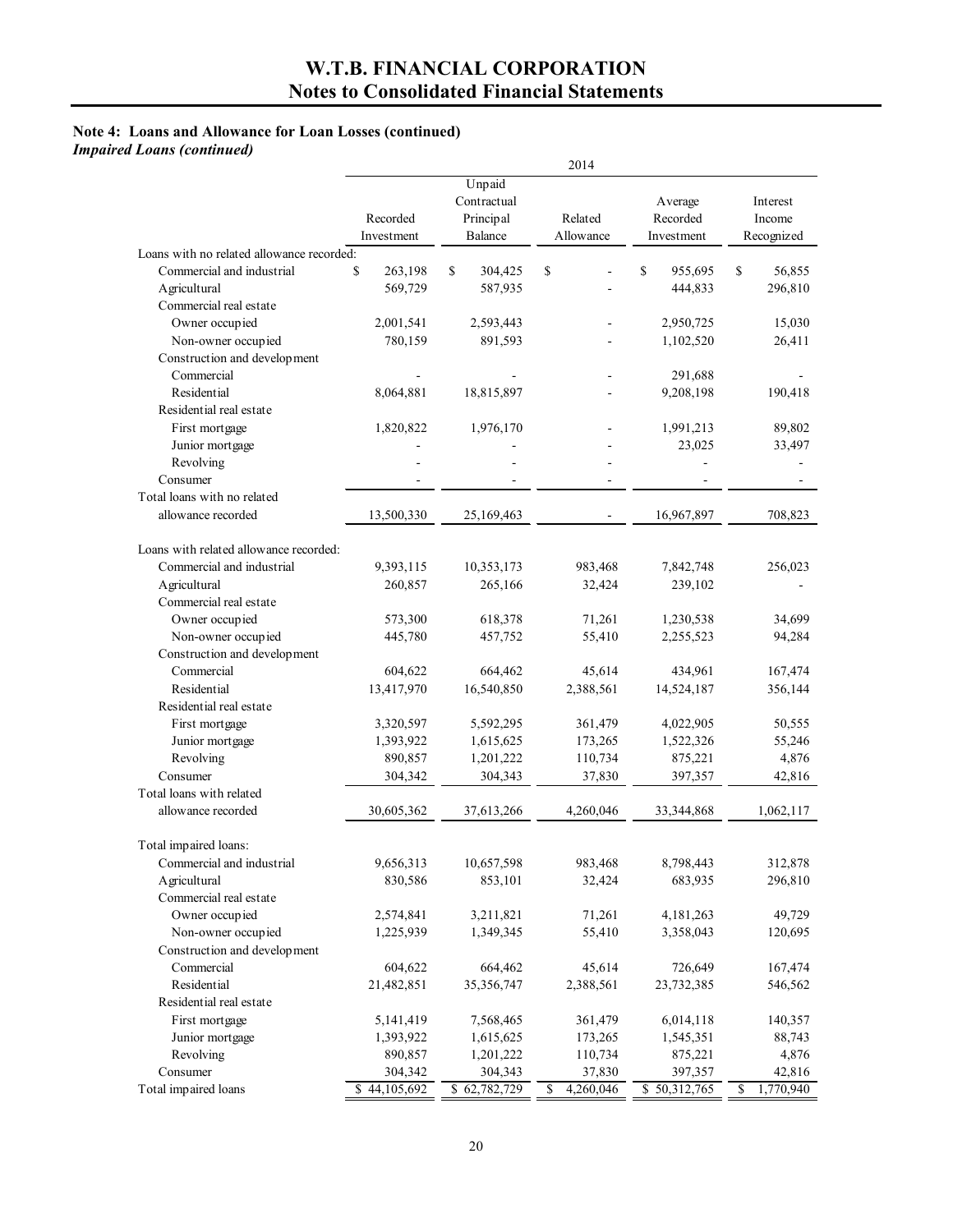### **Note 4: Loans and Allowance for Loan Losses (continued)**

*Impaired Loans (continued)* 

|                                           |                        |                                               | 2013                 |                                   |                                  |
|-------------------------------------------|------------------------|-----------------------------------------------|----------------------|-----------------------------------|----------------------------------|
|                                           | Recorded<br>Investment | Unpaid<br>Contractual<br>Principal<br>Balance | Related<br>Allowance | Average<br>Recorded<br>Investment | Interest<br>Income<br>Recognized |
| Loans with no related allowance recorded: |                        |                                               |                      |                                   |                                  |
| Commercial and industrial<br>Agricultural | \$<br>1,943,233        | \$<br>2,742,888                               | \$                   | \$<br>2,044,147                   | \$                               |
| Commercial real estate                    |                        |                                               |                      |                                   |                                  |
| Owner occupied                            | 881,924                | 1,067,313                                     |                      | 751,773                           |                                  |
| Non-owner occupied                        | 1,962,779              | 2,162,543                                     |                      | 3,361,561                         |                                  |
| Construction and development              |                        |                                               |                      |                                   |                                  |
| Commercial                                | 740,548                | 765,550                                       |                      | 249,826                           |                                  |
| Residential                               | 9,935,657              | 20,475,232                                    |                      | 12,231,489                        |                                  |
| Residential real estate                   |                        |                                               |                      |                                   |                                  |
| First mortgage                            | 1,629,967              | 1,920,825                                     |                      | 1,651,233                         |                                  |
| Junior mortgage                           |                        |                                               |                      | 15,526                            |                                  |
| Revolving                                 |                        |                                               |                      |                                   |                                  |
| Consumer                                  |                        |                                               |                      | 19,286                            |                                  |
| Total loans with no related               |                        |                                               |                      |                                   |                                  |
| allowance recorded                        | 17,094,108             | 29,134,351                                    |                      | 20,324,841                        |                                  |
| Loans with related allowance recorded:    |                        |                                               |                      |                                   |                                  |
| Commercial and industrial                 | 7,769,773              | 9,023,391                                     | 1,210,877            | 8,055,560                         | 292,268                          |
| Agricultural                              |                        |                                               |                      |                                   |                                  |
| Commercial real estate                    |                        |                                               |                      |                                   |                                  |
| Owner occupied                            | 2,672,279              | 3,099,637                                     | 172,996              | 2,871,710                         | 18,919                           |
| Non-owner occupied                        | 3,261,167              | 3,285,457                                     | 302,651              | 5,647,530                         | 136,058                          |
| Construction and development              |                        |                                               |                      |                                   |                                  |
| Commercial                                | 8,991,809              | 12,742,374                                    | 483,241              | 9,971,160                         | 626,774                          |
| Residential                               | 7,578,758              | 8,913,087                                     | 1,548,002            | 8,769,180                         | 104,293                          |
| Residential real estate                   |                        |                                               |                      |                                   |                                  |
| First mortgage                            | 4,811,228              | 7,688,516                                     | 551,120              | 7,186,935                         | 212,086                          |
| Junior mortgage                           | 1,671,211              | 1,757,708                                     | 191,962              | 1,745,768                         | 37,157                           |
| Revolving                                 | 853,854                | 1,131,493                                     | 98,077               | 794,521                           | 8,516                            |
| Consumer                                  | 432,141                | 440,173                                       | 49,637               | 482,160                           | 16,375                           |
| Total loans with related                  |                        |                                               |                      |                                   |                                  |
| allowance recorded                        | 38,042,220             | 48,081,836                                    | 4,608,563            | 45,524,524                        | 1,452,446                        |
| Total impaired loans:                     |                        |                                               |                      |                                   |                                  |
| Commercial and industrial                 | 9,713,006              | 11,766,279                                    | 1,210,877            | 10,099,707                        | 292,268                          |
| Agricultural                              |                        |                                               |                      |                                   |                                  |
| Commercial real estate                    |                        |                                               |                      |                                   |                                  |
| Owner occupied                            | 3,554,203              | 4,166,950                                     | 172,996              | 3,623,483                         | 18,919                           |
| Non-owner occupied                        | 5,223,946              | 5,448,000                                     | 302,651              | 9,009,091                         | 136,058                          |
| Construction and development              |                        |                                               |                      |                                   |                                  |
| Commercial                                | 9,732,357              | 13,507,924                                    | 483,241              | 10,220,986                        | 626,774                          |
| Residential                               | 17,514,415             | 29,388,319                                    | 1,548,002            | 21,000,669                        | 104,293                          |
| Residential real estate                   |                        |                                               |                      |                                   |                                  |
| First mortgage                            | 6,441,195              | 9,609,341                                     | 551,120              | 8,838,168                         | 212,086                          |
| Junior mortgage                           | 1,671,211              | 1,757,708                                     | 191,962              | 1,761,294                         | 37,157                           |
| Revolving                                 | 853,854                | 1,131,493                                     | 98,077               | 794,521                           | 8,516                            |
| Consumer                                  | 432,141                | 440,173                                       | 49,637               | 501,446                           | 16,375                           |
| Total impaired loans                      | \$55,136,328           | \$77,216,187                                  | \$<br>4,608,563      | \$65,849,365                      | $\mathbb{S}$<br>1,452,446        |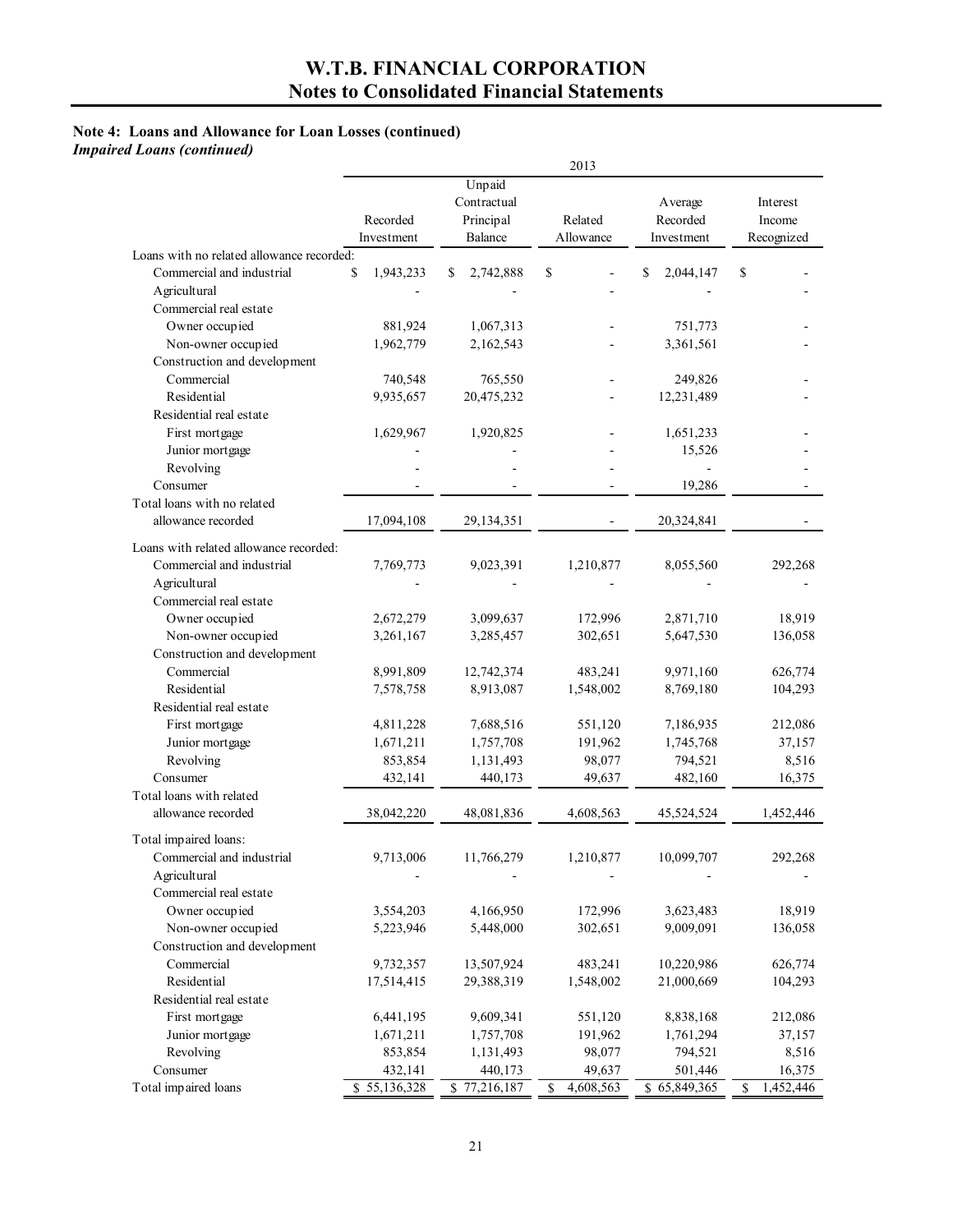#### **Note 4: Loans and Allowance for Loan Losses (continued)**

#### *Troubled Debt Restructurings*

Included in impaired loans are troubled debt restructurings. At December 31, 2015 and 2014, respectively, W.T.B. reported loans totaling \$12,019,757 and \$17,182,609 that were troubled debt restructurings and on nonaccrual status. In addition to these amounts, W.T.B. had troubled debt restructurings of \$14,814,920 and \$15,646,589 at December 31, 2015 and 2014, respectively, which were performing in accordance with their modified terms and were on accrual status. W.T.B. has committed to lend additional amounts totaling up to \$865,836 and \$470,759 to customers with outstanding loans that were classified as troubled debt restructurings as of December 31, 2015 and 2014, respectively.

The carrying value of loans modified in troubled debt restructurings is measured by either the present value of expected future cash flows, or for collateral dependent loans, at the fair value of the collateral, less selling costs. If the measurement of each troubled debt restructuring's value is less than the recorded investment in the loan, the Bank recognizes this impairment and adjusts the carrying value of the loan through the allowance for loan losses.

In certain circumstances, W.T.B. may offer one, or more, loan modifications to borrowers. The types of loan modifications offered typically impact loan payment amounts in the following ways:

- Rate Modification: A modification in which the interest rate is changed.
- Term Modification: A modification in which the maturity date, timing of payments, or frequency of payments is changed.
- Interest Only Modification: A modification in which the loan is converted to interest only payments for a period of time.
- Payment Modification: A modification in which the dollar amount of the payment is changed, other than as a result of any of the modifications described above.
- Combination Modification: Any other type of modification, including the use of multiple categories above.

Loans modified and recorded as troubled debt restructurings during the year ended December 31:

|                           |           |    | 2015             |   |                   |                          |    | 2014                     |    |                   |  |
|---------------------------|-----------|----|------------------|---|-------------------|--------------------------|----|--------------------------|----|-------------------|--|
|                           |           |    | Pre-Modification |   | Post-Modification |                          |    | Pre-Modification         |    | Post-Modification |  |
|                           |           |    | Outstanding      |   | Outstanding       |                          |    | Outstanding              |    | Outstanding       |  |
|                           | Number of |    | Recorded         |   | Recorded          | Number of                |    | Recorded                 |    | Recorded          |  |
|                           | Contracts |    | Investment       |   | Investment        | Contracts                |    | Investment               |    | Investment        |  |
| Commercial and industrial | 3         | \$ | 943,831          | S | 950.916           | $\overline{\phantom{a}}$ | \$ | $\overline{\phantom{0}}$ | \$ |                   |  |
| Residential real estate   |           |    |                  |   |                   |                          |    |                          |    |                   |  |
| First mortgage            |           |    | 4.948            |   | 4,698             | $\overline{\phantom{0}}$ |    |                          |    |                   |  |
| Consumer                  |           |    | 27,833           |   | 27,833            | 4                        |    | 81,927                   |    | 77,000            |  |
| Total                     |           |    | 976.612          |   | 983,447           |                          |    | 81.927                   |    | 77,000            |  |

|                              |           | 2013           |                                    |
|------------------------------|-----------|----------------|------------------------------------|
|                              |           |                | Pre-Modification Post-Modification |
|                              |           | Outstanding    | Outstanding                        |
|                              | Number of | Recorded       | Recorded                           |
|                              | Contracts | Investment     | Investment                         |
| Commercial and industrial    | 4         | \$<br>154,180  | 152,800<br>S                       |
| Commercial real estate       |           |                |                                    |
| Owner occupied               | 1         | 343,259        | 343,259                            |
| Non-owner occupied           | 1         | 1,485,000      | 1,485,000                          |
| Construction and development |           |                |                                    |
| Commercial                   | 1         | 802,170        | 802,170                            |
| Residential real estate      |           |                |                                    |
| Revolving                    |           | 135,000        | 129,722                            |
| Consumer                     | 15        | 151,772        | 151,676                            |
| Total                        | 23        | 3,071,381<br>S | 3,064,627                          |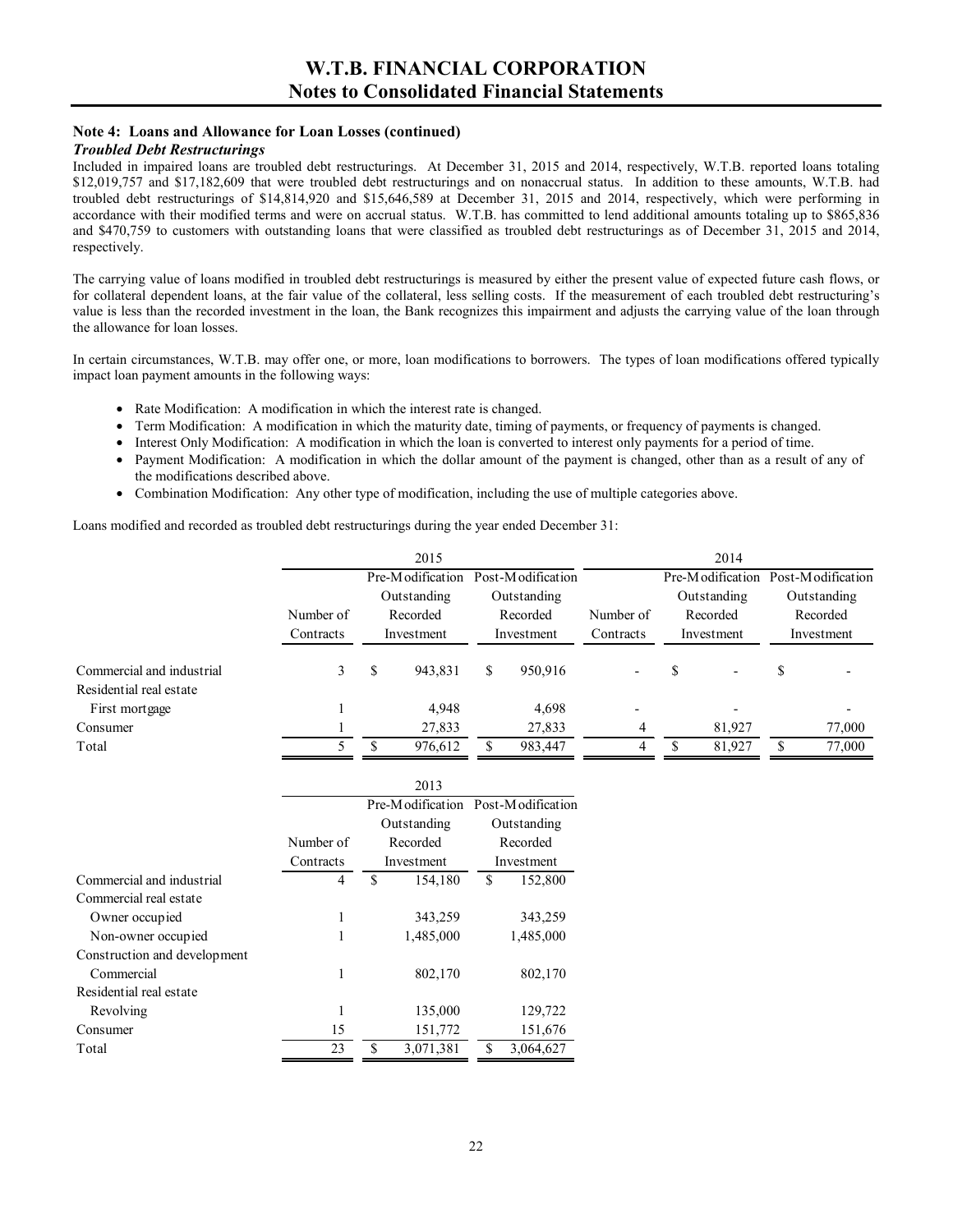#### **Note 4: Loans and Allowance for Loan Losses (continued)**

#### *Troubled Debt Restructurings (continued)*

During 2015, the Bank had only one restructured consumer loan with an interest only modification, which had no change in the recorded investment of balance of \$27,833 as a result of the modification. All other restructured loans during 2015 were combination modifications. All restructured loans during 2014 and 2013 were combination modifications.

A default on a troubled debt restructuring is when a loan is more than 90 days delinquent on its contractual payment or is in nonaccrual status. The following table presents restructured loans which were on nonaccrual status at the time of restructuring or incurred a default within the years ended December 31, 2015, 2014 and 2013, respectively, for which the default occurred within twelve months of the restructure date.

|                                   | 2015      |          |            | 2014           |          |            | 2013      |          |            |  |
|-----------------------------------|-----------|----------|------------|----------------|----------|------------|-----------|----------|------------|--|
|                                   | Number of | Recorded |            | Number of      | Recorded |            | Number of | Recorded |            |  |
|                                   | Contracts |          | Investment | Contracts      |          | Investment | Contracts |          | Investment |  |
| Troubled debt restructurings that |           |          |            |                |          |            |           |          |            |  |
| subsequently defaulted:           |           |          |            |                |          |            |           |          |            |  |
| Commercial and industrial         |           | \$       | 154,404    | $\overline{2}$ | \$       | 125,914    |           | \$       | 353,052    |  |
| Construction and development      |           |          |            |                |          |            |           |          |            |  |
| Commercial                        |           |          |            |                |          |            |           |          | 787,389    |  |
| Residential                       |           |          |            |                |          |            | 3         |          | 676,347    |  |
| Residential real estate           |           |          |            |                |          |            |           |          |            |  |
| First mortgage                    |           |          | 13,001     |                |          |            |           |          | 62,127     |  |
| Junior mortgage                   |           |          |            |                |          |            | 2         |          | 80,639     |  |
| Revolving                         |           |          |            |                |          |            |           |          | 129,722    |  |
| Consumer                          |           |          | 19,702     |                |          |            |           |          | 17,156     |  |
|                                   |           |          | 187,107    |                |          | 125,914    |           |          | 2,106,432  |  |

#### *Credit Quality Indicators*

The following table presents the recorded investment in noncurrent loans and an aging of loans as of December 31:

|                              | 2015           |                |                  |    |              |          |                |                 |                 |  |  |  |  |  |
|------------------------------|----------------|----------------|------------------|----|--------------|----------|----------------|-----------------|-----------------|--|--|--|--|--|
|                              |                |                | Noncurrent Loans |    |              |          | Loans          |                 |                 |  |  |  |  |  |
|                              |                | Past Due 90 or |                  |    |              | Past Due |                |                 |                 |  |  |  |  |  |
|                              | More Days and  |                |                  |    |              |          | 30-89 Days     | Current         |                 |  |  |  |  |  |
|                              | Nonaccrual     | Still Accruing |                  |    | Total        |          | Still Accruing | Loans           | Total Loans     |  |  |  |  |  |
| Commercial and industrial    | S<br>1,369,891 | \$.            | 500              | S. | 1,370,391    | S.       | 948,830        | \$1,105,342,350 | \$1,107,661,571 |  |  |  |  |  |
| Agricultural                 | 1,114,805      |                |                  |    | 1,114,805    |          |                | 204,489,893     | 205,604,698     |  |  |  |  |  |
| Commercial real estate       |                |                |                  |    |              |          |                |                 |                 |  |  |  |  |  |
| Owner occupied               | 821,630        |                |                  |    | 821,630      |          | 87,957         | 547,675,464     | 548,585,051     |  |  |  |  |  |
| Non-owner occupied           | 62,304         |                |                  |    | 62,304       |          |                | 587,662,697     | 587,725,001     |  |  |  |  |  |
| Construction and development |                |                |                  |    |              |          |                |                 |                 |  |  |  |  |  |
| Commercial                   | 48,696         |                |                  |    | 48,696       |          |                | 221,182,850     | 221, 231, 546   |  |  |  |  |  |
| Residential                  | 11,290,085     |                |                  |    | 11,290,085   |          | 1,733,119      | 154,460,115     | 167,483,319     |  |  |  |  |  |
| Residential real estate      |                |                |                  |    |              |          |                |                 |                 |  |  |  |  |  |
| First mortgage               | 2,585,121      |                | 13,001           |    | 2,598,122    |          | 2,022,131      | 351,744,788     | 356,365,041     |  |  |  |  |  |
| Junior mortgage              | 578,547        |                |                  |    | 578,547      |          | 93,877         | 29,961,022      | 30,633,446      |  |  |  |  |  |
| Revolving                    | 530,724        |                | 85,000           |    | 615,724      |          | 225,887        | 211,088,752     | 211,930,363     |  |  |  |  |  |
| Consumer                     | 25,000         |                | 191,117          |    | 216,117      |          | 208,528        | 95,225,183      | 95,649,828      |  |  |  |  |  |
| Total portfolio loans        | \$18,426,803   | \$             | 289,618          |    | \$18,716,421 | \$       | 5,320,329      | \$3,508,833,114 | \$3,532,869,864 |  |  |  |  |  |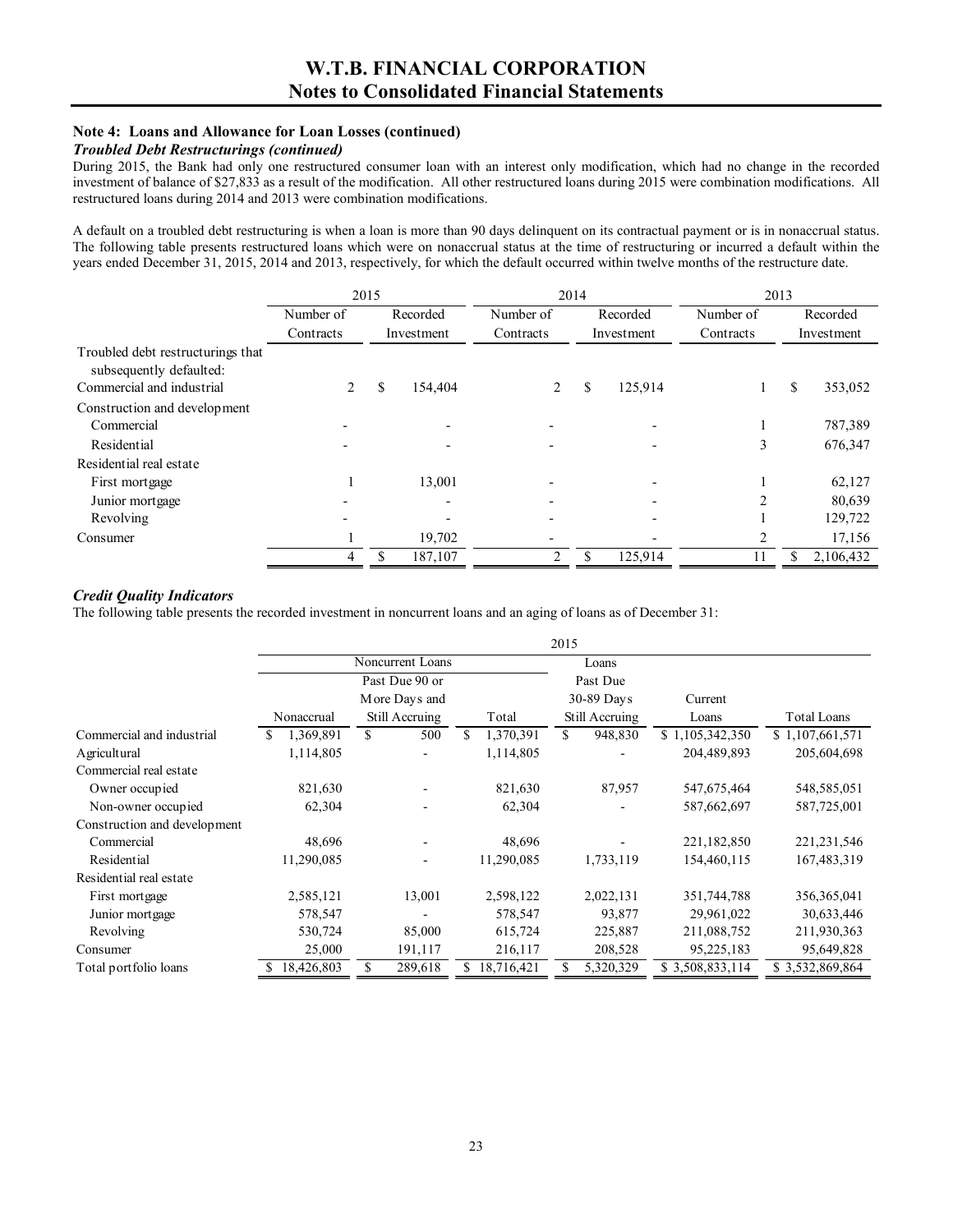#### **Note 4: Loans and Allowance for Loan Losses (continued)**

*Credit Quality Indicators (continued)* 

|                              | 2014            |                  |                 |                |                 |                    |  |  |  |  |  |  |  |  |
|------------------------------|-----------------|------------------|-----------------|----------------|-----------------|--------------------|--|--|--|--|--|--|--|--|
|                              |                 | Noncurrent Loans |                 | Loans          |                 |                    |  |  |  |  |  |  |  |  |
|                              |                 | Past Due 90 or   |                 | Past Due       |                 |                    |  |  |  |  |  |  |  |  |
|                              |                 | More Days and    |                 | 30-89 Days     | Current         |                    |  |  |  |  |  |  |  |  |
|                              | Nonaccrual      | Still Accruing   | Total           | Still Accruing | Loans           | <b>Total Loans</b> |  |  |  |  |  |  |  |  |
| Commercial and industrial    | 4,067,743<br>\$ | \$               | \$<br>4,067,743 | S.<br>942,245  | \$1,004,496,034 | \$1,009,506,022    |  |  |  |  |  |  |  |  |
| Agricultural                 | 710,101         | 120,485          | 830,586         | 501,601        | 215,597,287     | 216,929,474        |  |  |  |  |  |  |  |  |
| Commercial real estate       |                 |                  |                 |                |                 |                    |  |  |  |  |  |  |  |  |
| Owner occupied               | 2,257,340       |                  | 2,257,340       | 35,000         | 487,051,034     | 489, 343, 374      |  |  |  |  |  |  |  |  |
| Non-owner occupied           | 861,614         |                  | 861,614         | 359,063        | 552,845,245     | 554,065,922        |  |  |  |  |  |  |  |  |
| Construction and development |                 |                  |                 |                |                 |                    |  |  |  |  |  |  |  |  |
| Commercial                   | 604,622         |                  | 604,622         |                | 207,238,703     | 207,843,325        |  |  |  |  |  |  |  |  |
| Residential                  | 13,385,481      |                  | 13,385,481      |                | 145,273,894     | 158,659,375        |  |  |  |  |  |  |  |  |
| Residential real estate      |                 |                  |                 |                |                 |                    |  |  |  |  |  |  |  |  |
| First mortgage               | 5,002,148       | 204              | 5,002,352       | 1,688,069      | 334, 155, 774   | 340,846,195        |  |  |  |  |  |  |  |  |
| Junior mortgage              | 637,590         |                  | 637,590         | 138,971        | 27,497,524      | 28,274,085         |  |  |  |  |  |  |  |  |
| Revolving                    | 754,474         | 24,658           | 779,132         | 483,524        | 224, 133, 550   | 225,396,206        |  |  |  |  |  |  |  |  |
| Consumer                     |                 | 32,643           | 32,643          | 257,667        | 110,932,911     | 111,223,221        |  |  |  |  |  |  |  |  |
| Total portfolio loans        | 28, 281, 113    | 177,990          | 28,459,103      | 4,406,140      | \$3,309,221,956 | \$3,342,087,199    |  |  |  |  |  |  |  |  |

The Bank categorizes loans into risk categories based on relevant information about the ability of borrowers to service their debt such as: current financial information, historical payment experience, credit documentation, public information, and current economic trends, among other factors.

The Bank analyzes all loans as to credit risk. All extensions of credit have a loan risk grade assigned either individually or on a pooled basis. This analysis is performed on a monthly basis.

The Bank uses risk categories that have the following definitions:

- Pass: Loans classified as pass have minimal risk to acceptable risk, but may require additional monitoring, and do not meet the criteria of the higher risk grade categories.
- Special Mention: Loans classified as special mention have potential weaknesses that deserve management's close attention. If left uncorrected, these potential weaknesses may result in deterioration of the repayment prospects for the loan or of the institution's credit position at some future date.
- Substandard: Loans classified as substandard are inadequately protected by the current net worth and/or paying capacity of the obligor or of the collateral pledged, if any. Loans so classified have a well-defined weakness or weaknesses that jeopardize the liquidation of the debt in full. Substandard loans are characterized by the distinct possibility that the institution will sustain some loss if the deficiencies are not corrected.
- Doubtful: Loans classified as doubtful have all the weaknesses inherent in those classified as substandard, with the added characteristic that the weaknesses make collection or liquidation in full, on the basis of currently existing facts, conditions, and collateral values, highly questionable and improbable.
- Loss: Loans classified as loss are considered uncollectible, and therefore, continuing to reflect their balances on the books is not warranted. This classification does not mean that the asset has absolutely no recovery or salvage value, but rather it is not practical or desirable to defer writing off the asset, even though partial recovery may be possible in the future.

All loans classified loss, doubtful, all non-accruing loans classified substandard, all loans over 90 days past due and still accruing interest, and all troubled debt restructurings (accruing interest and those on nonaccrual) are classified as impaired.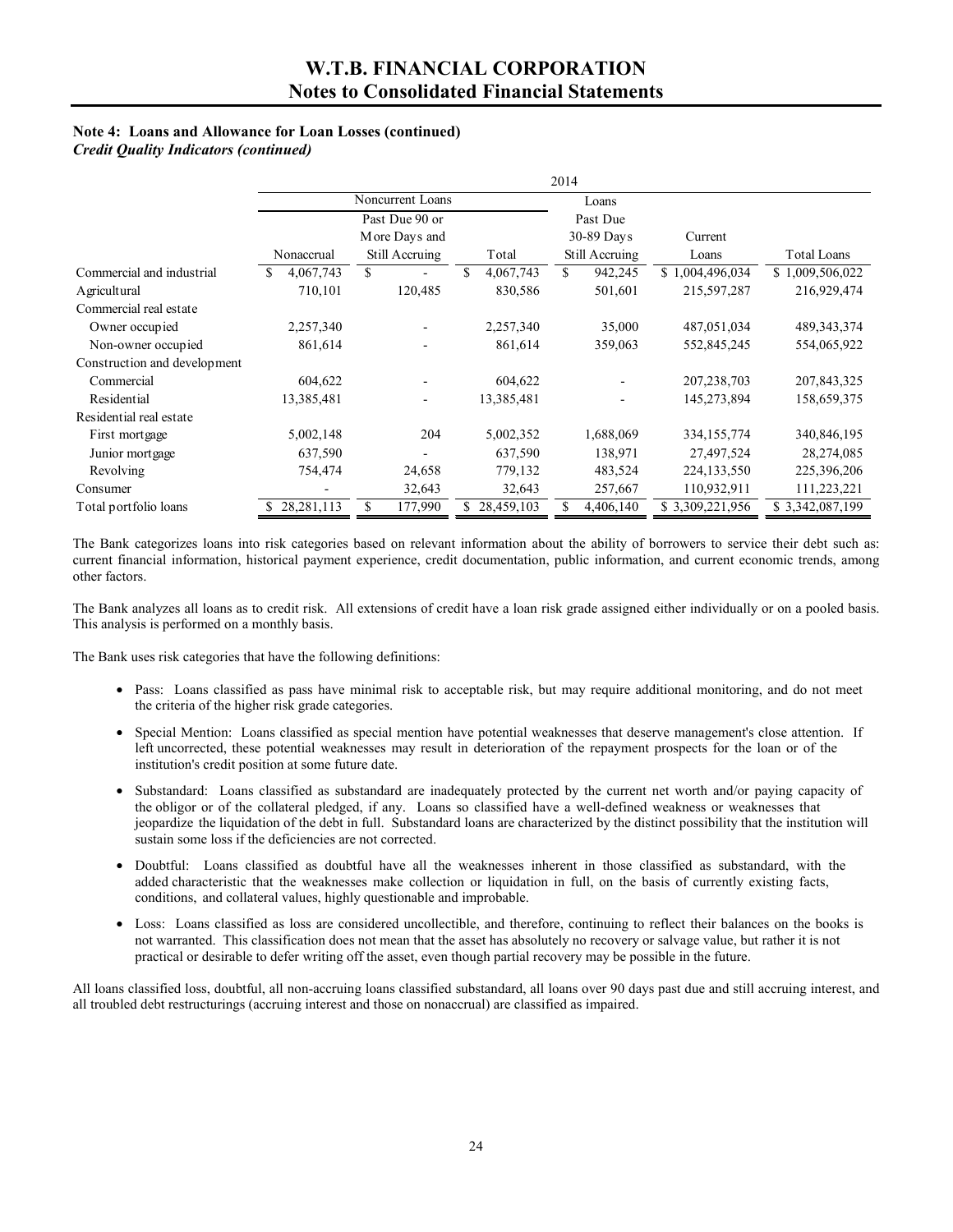#### **Note 4: Loans and Allowance for Loan Losses (continued)**

#### *Credit Quality Indicators (continued)*

Loans by risk categories as of December 31 were as follows:

|                              | 2015 |               |     |                 |    |             |    |            |                 |
|------------------------------|------|---------------|-----|-----------------|----|-------------|----|------------|-----------------|
|                              |      |               |     | Special         |    |             |    |            |                 |
|                              |      | Pass          |     | <b>M</b> ention |    | Substandard |    | Impaired   | Total           |
| Commercial and industrial    | \$   | 1,039,007,469 | \$. | 45,273,136      | \$ | 15,342,839  | \$ | 8,038,127  | \$1,107,661,571 |
| Agricultural                 |      | 192,775,480   |     | 9,344,432       |    | 2,369,981   |    | 1,114,805  | 205,604,698     |
| Commercial real estate       |      |               |     |                 |    |             |    |            |                 |
| Owner occupied               |      | 529,675,765   |     | 16,880,994      |    | 905,937     |    | 1,122,355  | 548,585,051     |
| Non-owner occupied           |      | 583,081,187   |     | 3,268,849       |    | 1,101,095   |    | 273,870    | 587,725,001     |
| Construction and development |      |               |     |                 |    |             |    |            |                 |
| Commercial                   |      | 208,003,999   |     | 4,843,822       |    | 8,335,029   |    | 48,696     | 221, 231, 546   |
| Residential                  |      | 146,319,401   |     | 476,562         |    | 2,808,894   |    | 17,878,462 | 167,483,319     |
| Residential real estate      |      |               |     |                 |    |             |    |            |                 |
| First mortgage               |      | 347,286,220   |     | 3,891,708       |    | 2,480,139   |    | 2,706,974  | 356, 365, 041   |
| Junior mortgage              |      | 28,056,925    |     | 660,651         |    | 636,127     |    | 1,279,743  | 30,633,446      |
| Revolving                    |      | 208,260,379   |     | 947,832         |    | 2,040,270   |    | 681,882    | 211,930,363     |
| Consumer                     |      | 94,638,626    |     | 238,208         |    | 386,567     |    | 386,427    | 95,649,828      |
| Total portfolio loans        | S    | 3,377,105,451 | \$  | 85,826,194      | \$ | 36,406,878  | \$ | 33,531,341 | \$3,532,869,864 |

|                              | 2014 |                            |    |                 |    |             |    |              |                 |
|------------------------------|------|----------------------------|----|-----------------|----|-------------|----|--------------|-----------------|
|                              |      |                            |    | Special         |    |             |    |              |                 |
|                              |      | Pass                       |    | <b>M</b> ention |    | Substandard |    | Impaired     | Total           |
| Commercial and industrial    | \$   | 960,114,609                | \$ | 18,269,293      | \$ | 21,465,807  | \$ | 9,656,313    | \$1,009,506,022 |
| Agricultural                 |      | 208,836,721                |    | 4,736,694       |    | 2,525,473   |    | 830,586      | 216,929,474     |
| Commercial real estate       |      |                            |    |                 |    |             |    |              |                 |
| Owner occupied               |      | 470,225,136                |    | 14,474,292      |    | 2,069,105   |    | 2,574,841    | 489, 343, 374   |
| Non-owner occupied           |      | 543,424,825                |    | 7,360,960       |    | 2,054,198   |    | 1,225,939    | 554,065,922     |
| Construction and development |      |                            |    |                 |    |             |    |              |                 |
| Commercial                   |      | 195,463,994                |    | 6,304,732       |    | 5,469,977   |    | 604,622      | 207,843,325     |
| Residential                  |      | 135,585,670                |    | 155,726         |    | 1,435,128   |    | 21,482,851   | 158,659,375     |
| Residential real estate      |      |                            |    |                 |    |             |    |              |                 |
| First mortgage               |      | 330, 542, 452              |    | 3,224,163       |    | 1,938,161   |    | 5,141,419    | 340,846,195     |
| Junior mortgage              |      | 25,738,635                 |    | 434,127         |    | 707,401     |    | 1,393,922    | 28,274,085      |
| Revolving                    |      | 221,405,104                |    | 1,356,239       |    | 1,744,006   |    | 890,857      | 225,396,206     |
| Consumer                     |      | 110,108,005                |    | 353,079         |    | 457,795     |    | 304,342      | 111,223,221     |
| Total portfolio loans        |      | $\overline{3,201,445,151}$ | S  | 56,669,305      | \$ | 39,867,051  | \$ | 44, 105, 692 | \$3,342,087,199 |

#### **Note 5: Loan Servicing**

Mortgage loans serviced for others are not assets of the Bank and therefore are not included in the accompanying consolidated statements of financial condition. The unpaid principal balances of mortgage loans serviced for others at December 31, 2015 and 2014, were \$191,161,497 and \$225,297,809, respectively. Custodial escrow balances maintained in connection with the loan servicing, and included in the Bank's demand deposits, were \$1,020,666 and \$1,180,080 at December 31, 2015 and 2014, respectively. The balances of loans serviced for others related to servicing rights that have been capitalized at December 31, 2015 and 2014, were \$190,403,907 and \$224,465,261, respectively.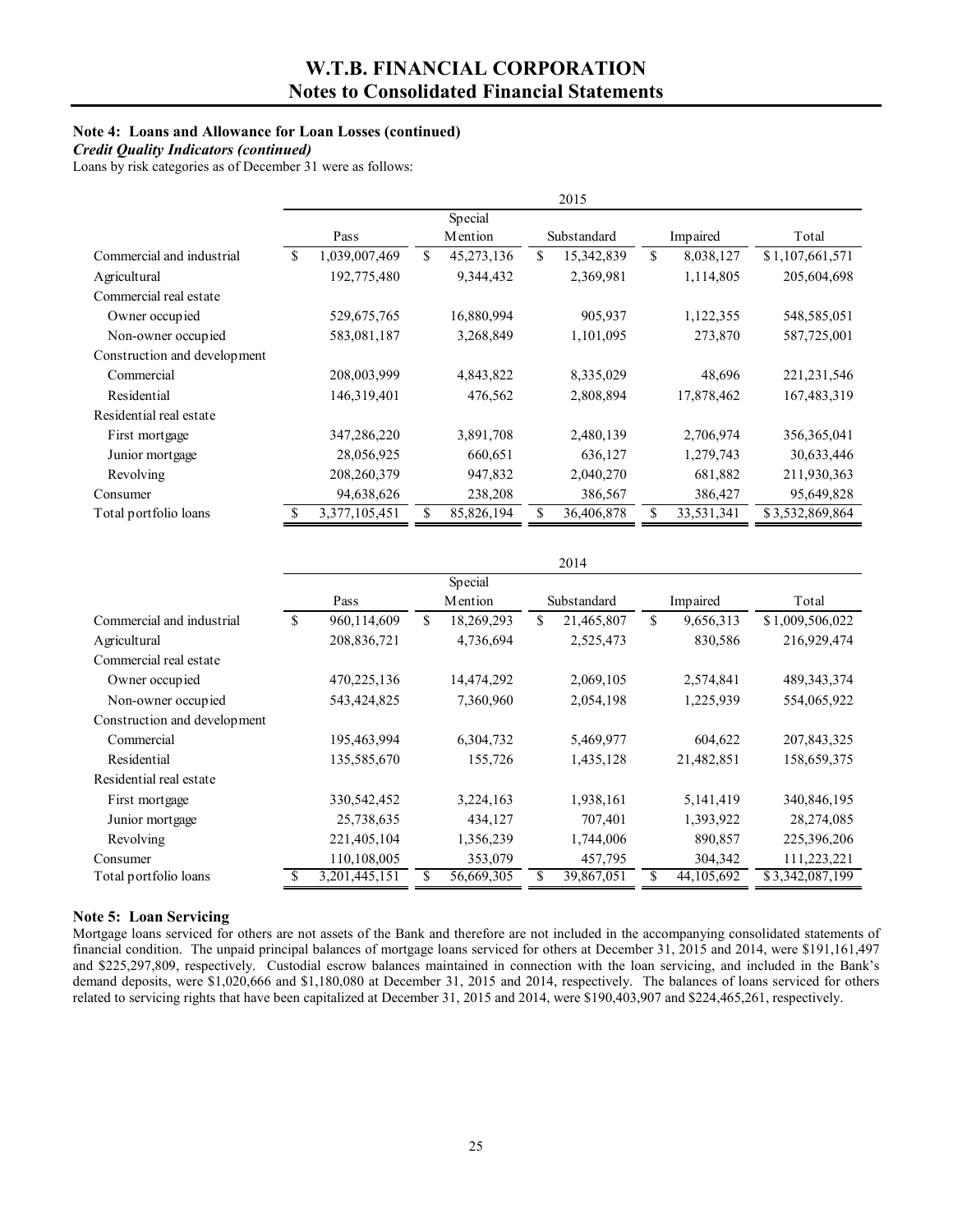#### **Note 5: Loan Servicing (continued)**

A summary of the carrying values and fair values of mortgage servicing rights, included in other assets, at December 31 follows:

|                     | 2015 |            |  | 2014      |
|---------------------|------|------------|--|-----------|
| Unamortized cost    |      | 1.134.504  |  | 1,374,246 |
| Valuation allowance |      | (432, 400) |  | (464,719) |
| Carry ing value     |      | 702,104    |  | 909.527   |
| Fair value          |      | 1.336.194  |  | 1,542,040 |

Originated loans that were sold with servicing retained were \$8,626,814, \$59,952,951 and \$34,372,676 in 2015, 2014 and 2013, respectively. Following is an analysis of the activity for mortgage servicing rights and the related valuation allowance for the years ended December 31:

|                                        | 2015             | 2014             | 2013             |
|----------------------------------------|------------------|------------------|------------------|
| Unamortized cost:                      |                  |                  |                  |
| Balance at beginning of year           | \$<br>1,374,246  | \$<br>1,156,214  | \$<br>1,271,774  |
| M ortgage servicing rights capitalized | 63,764           | 536,086          | 247,003          |
| Amortization                           | (303, 506)       | (318, 054)       | (362, 563)       |
| Balance at end of year                 | 1,134,504        | 1,374,246        | 1,156,214        |
|                                        | 2015             | 2014             | 2013             |
| Valuation allowance:                   |                  |                  |                  |
| Balance at beginning of year           | \$<br>(464, 719) | \$<br>(528, 059) | \$<br>(609, 586) |
| Additions                              | (91,673)         | (20, 745)        | (25, 861)        |
| Reductions                             | 123,992          | 84,085           | 107,388          |
| Balance at end of year                 | (432, 400)       | (464, 719)       | (528, 059)       |

At December 31, 2015 and 2014, the key economic assumptions of the current fair value of mortgage servicing rights were as follows:

|                                                        | 2015     | 2014      |
|--------------------------------------------------------|----------|-----------|
| Prepayment speed assumption (constant prepayment rate) | 15.09%   | $16.23\%$ |
| Discount rate                                          | $9.51\%$ | 9.51%     |

#### **Note 6: Other Real Estate**

The following table summarizes activity related to other real estate for the years ended December 31:

|                                     | 2015        | 2014 |               |  |
|-------------------------------------|-------------|------|---------------|--|
| Balance at beginning of year        | 1,076,462   |      | 5,819,104     |  |
| Properties acquired                 | 1,073,048   |      | 488,351       |  |
| Sales of foreclosed properties, net | (1,755,010) |      | (5, 196, 351) |  |
| Valuation adjustments               | (39,000)    |      | (34, 642)     |  |
| Balance at end of year              | 355,500     |      | 1,076,462     |  |

Revenues and expenses related to maintaining, operating and disposing of other real estate included the following:

|                                            | 2015 |           | 2014 |           | 2013 |            |
|--------------------------------------------|------|-----------|------|-----------|------|------------|
| Gains on sales                             | S    | 781,204   |      | 2,762,259 |      | 1,368,493  |
| Valuation adjustments on other real estate |      | (39,000)  |      | (34, 642) |      | (6,332)    |
| Net gains on other real estate             |      | 742,204   |      | 2,727,617 |      | 1,362,161  |
| Operating expenses                         |      | (87, 483) |      | (489,905) |      | (853, 507) |
| Total other real estate related net income |      | 654,721   |      | 2,237,712 |      | 508,654    |

The recorded investment of consumer mortgage loans secured by residential real estate properties for which formal foreclosure proceedings are in process was zero as of December 31, 2015.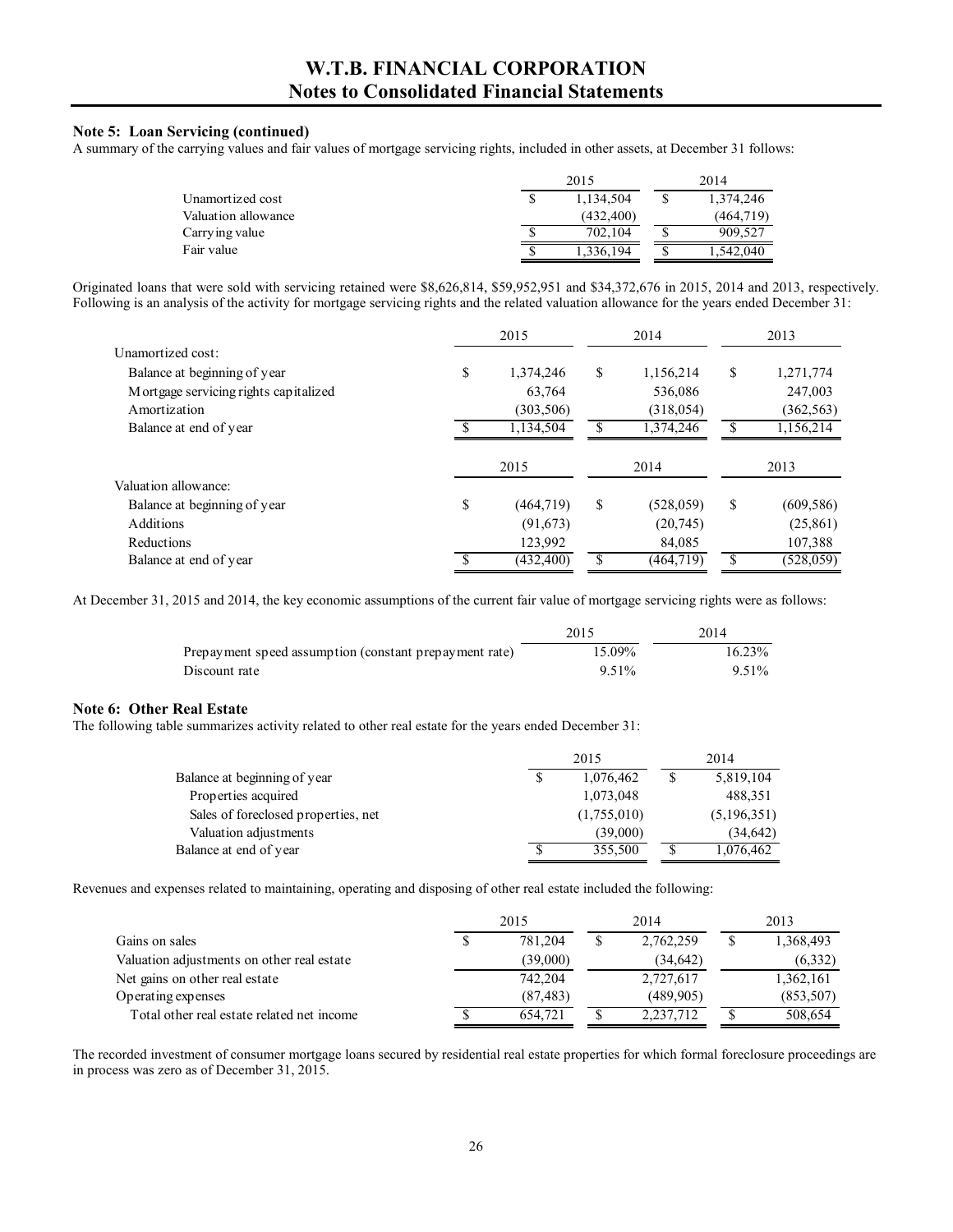#### **Note 7: Premises and Equipment**

A summary of bank premises and equipment at December 31 follows:

|                               | 2015 |                |   | 2014           |  |  |
|-------------------------------|------|----------------|---|----------------|--|--|
| Land                          | S    | 15,793,508     | S | 16,016,542     |  |  |
| <b>Buildings</b>              |      | 67,094,972     |   | 64,973,331     |  |  |
| Furniture and equipment       |      | 56, 544, 458   |   | 54,039,288     |  |  |
|                               |      | 139,432,938    |   | 135,029,161    |  |  |
| Less accumulated depreciation |      | (94, 773, 439) |   | (89, 195, 983) |  |  |
|                               |      | 44,659,499     |   | 45,833,178     |  |  |

Depreciation on bank premises and equipment was charged to occupancy expense or furniture and equipment expense in the amounts of \$6,386,618, \$6,337,769 and \$5,901,674 in 2015, 2014 and 2013, respectively.

#### **Note 8: Deposits**

At December 31 deposits were as follows:

|                                 | 2015               | 2014          |  |  |
|---------------------------------|--------------------|---------------|--|--|
| Noninterest-bearing demand      | 1,825,070,343<br>S | 1,518,055,367 |  |  |
| Interest-bearing:               |                    |               |  |  |
| Demand                          | 723, 201, 104      | 612,254,683   |  |  |
| Savings                         | 1,650,771,784      | 1,561,582,893 |  |  |
| Time deposits under \$250,000   | 235,087,067        | 288,209,662   |  |  |
| Time deposits \$250,000 or more | 72,427,451         | 71,634,949    |  |  |
| Brokered time deposits          | 33,990,301         | 30,779,495    |  |  |
| Total interest-bearing          | 2,715,477,707      | 2,564,461,682 |  |  |
|                                 | 4.540.548.050      | 4,082,517,049 |  |  |

At December 31, 2015, the scheduled maturities of time deposits, including brokered time deposits, were as follows:

| 2016                | 251,963,300  |
|---------------------|--------------|
| 2017                | 49,188,946   |
| 2018                | 16,297,859   |
| 2019                | 11,951,773   |
| 2020 and thereafter | 12, 102, 941 |
|                     | 341,504,819  |

At December 31, 2015 and 2014, overdraft deposit accounts with balances of \$1,548,477 and \$1,158,837, respectively, have been reclassified and were reported as loans.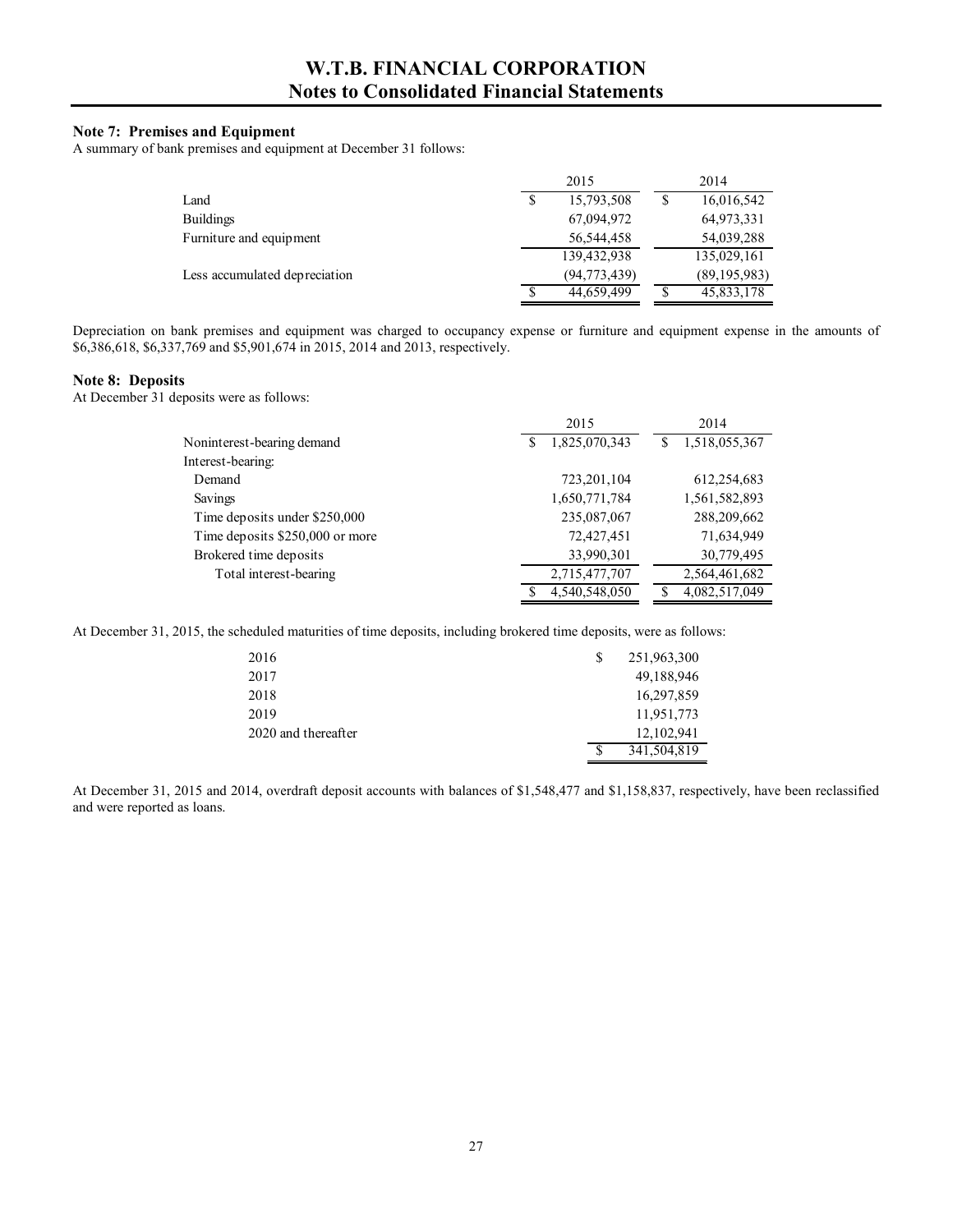#### **Note 9: Securities Sold Under Agreements to Repurchase and Federal Funds Purchased**

The following table presents information regarding securities sold under agreements to repurchase:

|                                      | 2015 |               |   | 2014          |  |
|--------------------------------------|------|---------------|---|---------------|--|
| December 31:                         |      |               |   |               |  |
| Repurchase amount                    |      | 264,887,110   | S | 206, 293, 915 |  |
| Rate                                 |      | $0.10\%$      |   | $0.10\%$      |  |
| Average for the year:                |      |               |   |               |  |
| Amount                               | S    | 238,652,599   | S | 202,845,970   |  |
| Rate                                 |      | 0.10%         |   | 0.10%         |  |
| Maximum outstanding at any month end | S    | 292, 261, 464 | S | 209, 965, 713 |  |

Securities sold under agreements to repurchase are performed with sweep accounts in conjunction with a master repurchase agreement on an overnight basis. Investment securities are pledged as collateral in an amount greater than the repurchase agreements. The Bank maintains custodial control over the securities.

At December 31, 2015 and 2014, the Bank had no outstanding federal funds purchased balances. The Bank had uncommitted federal funds line of credit agreements with financial institutions totaling \$90,000,000 at December 31, 2015. Availability of the lines is subject to federal funds balances available for loan, continued borrower eligibility and are reviewed and renewed periodically by the issuing correspondent banks throughout the year. These lines are intended to support the Bank's short-term liquidity needs, and the agreements may restrict consecutive day usage. Federal funds purchased typically mature within one day and interest is payable at the then stated rate.

#### **Note 10: FHLB Borrowings**

The Bank maintains a borrowing arrangement with the FHLB of Des Moines to borrow funds under a short-term floating-rate cash management advance program and fixed-term loan agreements. FHLB borrowings consist of FHLB notes and advances. The Bank's borrowing line with the FHLB allows borrowings up to the lesser of 25% of total assets or adjusted qualifying collateral pledged, which, based upon adjusted qualifying collateral pledged, provided a maximum available credit line of \$627,538,000 at December 31, 2015.

There were no outstanding FHLB advances as of December 31, 2015 and 2014, respectively. The following table summarizes FHLB advances for the years ended December 31:

|                                      | 2015 | 2014     |        |
|--------------------------------------|------|----------|--------|
| Average for the year:                |      |          |        |
| Amount                               |      | 1.507    | 33,973 |
| Rate                                 |      | $0.31\%$ | 0.29%  |
| Maximum outstanding at any month-end |      | 25,000   |        |

#### **Note 11: Other Borrowings**

Other borrowings consist of Federal Reserve Bank discount window borrowings. The Bank has established a borrowing line with the Federal Reserve Bank to borrow up to the qualifying collateral pledged, which provided a maximum available credit line of \$686,124,000 at December 31, 2015 with interest payable at the then stated rate. Federal Reserve Bank discount window borrowings are intended to support short term liquidity needs. There were no Federal Reserve Bank discount window borrowings outstanding at December 31, 2015 or 2014.

#### **Note 12: Pension and Employee Benefit Plans**

W.T.B. maintains a qualified defined benefit pension plan for employees hired before January 1, 2004. Benefits under the plan are based on the number of years of service and the employee's career average compensation during such years.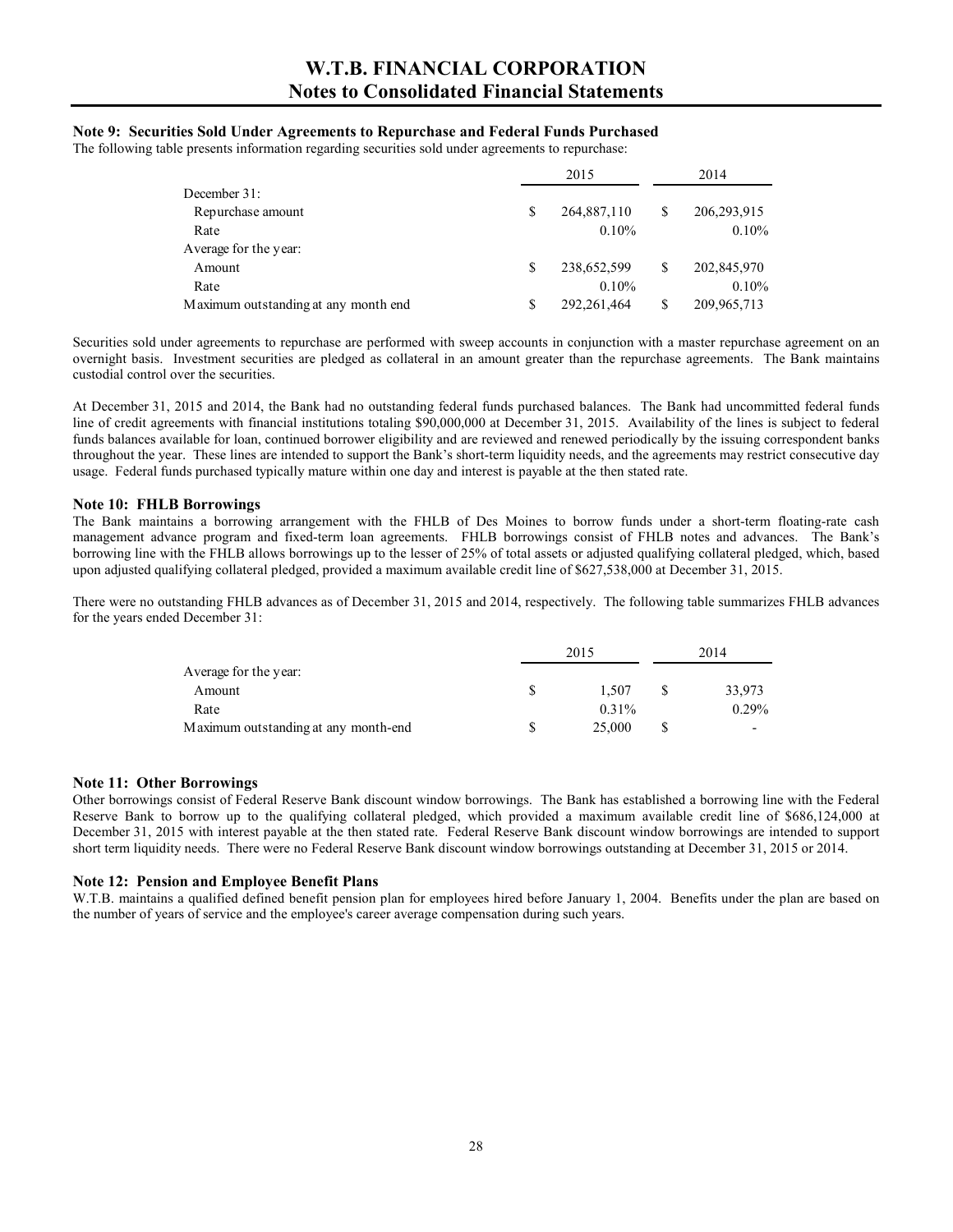#### **Note 12: Pension and Employee Benefit Plans (continued)**

W.T.B. uses a December 31 measurement date for the plan. The following table provides a reconciliation of the changes in the plan's benefit obligation and fair value of assets over the two-year period ended December 31, 2015, and a statement of the funded status at December 31 of both years:

|                                                             |    | 2015           |                         | 2014           |
|-------------------------------------------------------------|----|----------------|-------------------------|----------------|
| Accumulated benefit obligation at end of year               | \$ | 79,889,341     | $\overline{\mathbb{S}}$ | 85, 314, 533   |
| Change in projected benefit obligation:                     |    |                |                         |                |
| Projected benefit obligation at beginning of year           | \$ | 92,857,932     | \$                      | 74,718,888     |
| Service cost - benefits earned during the period            |    | 2,109,490      |                         | 1,804,144      |
| Interest cost                                               |    | 3,550,241      |                         | 3,486,099      |
| Change in assumptions                                       |    | (5,389,414)    |                         | 17,321,656     |
| Actuarial gain (loss)                                       |    | (1,292,155)    |                         | 944,778        |
| Benefits paid                                               |    | (5,715,298)    |                         | (5,417,633)    |
| Projected benefit obligation at end of year                 |    | 86,120,796     |                         | 92,857,932     |
| Change in plan assets:                                      |    |                |                         |                |
| Fair value of plan assets at beginning of year              |    | 86,113,599     |                         | 77,656,015     |
| Actual return (loss) on plan assets                         |    | (372,760)      |                         | 2,275,217      |
| Employer contributions                                      |    | 6,000,000      |                         | 11,600,000     |
| Benefits paid                                               |    | (5,715,298)    |                         | (5,417,633)    |
| Fair value of plan assets at end of year                    |    | 86,025,541     |                         | 86,113,599     |
| Unfunded projected benefit obligation at end of year        | S  | (95, 255)      | \$                      | (6,744,333)    |
| Amounts recognized in the consolidated statements of        |    |                |                         |                |
| financial condition at end of year:                         |    |                |                         |                |
| Other liabilities                                           | \$ | (95,255)       | \$                      | (6,744,333)    |
| Amounts not yet reflected in net periodic pension cost and  |    |                |                         |                |
| included in accumulated other comprehensive                 |    |                |                         |                |
| income (pre-tax):                                           |    |                |                         |                |
| Accumulated net loss                                        | \$ | (37, 432, 437) | \$                      | (43, 489, 315) |
| Prior service cost                                          |    | (9,808)        |                         | (17, 845)      |
| Accumulated other comprehensive loss                        |    | (37, 442, 245) |                         | (43,507,160)   |
| Cumulative employer contributions in excess of net periodic |    |                |                         |                |
| pension cost                                                |    | 37,346,990     |                         | 36,762,827     |
| Amounts recognized in the consolidated statements of        |    |                |                         |                |
| financial condition at end of year                          | \$ | (95,255)       | \$                      | (6,744,333)    |

W.T.B. selects various assumptions in measuring the plan's defined benefit obligation and recording the net periodic benefit cost. W.T.B. selects the discount rate used to measure liabilities at year ends after reviewing both bond indices with similar durations to the plan as well as a supportable discount rate from an actuary's proprietary yield curve, under which the plan's projected benefit payments are matched against a series of spot rates derived from high quality fixed income securities.

W.T.B. adopted a new mortality table in 2014 reflecting improved longevity that increased the benefit obligation by \$8,841,032 at December 31, 2014. The mortality table change in 2014 was from the RP-2000 mortality table as prepared by the IRS for funding requirements to the RP-2014 white collar separate employee and annuitant mortality tables projected generationally using the MP-2014 scale. W.T.B. adopted the MP-2015 mortality scale in 2015 that contained data in 2010 and 2011 published by the Social Security Administration which indicated mortality improvement had slowed compared to what the published MP-2014 projection scale anticipated. The change in mortality scale in 2015 reduced the benefit obligation by \$1,345,791.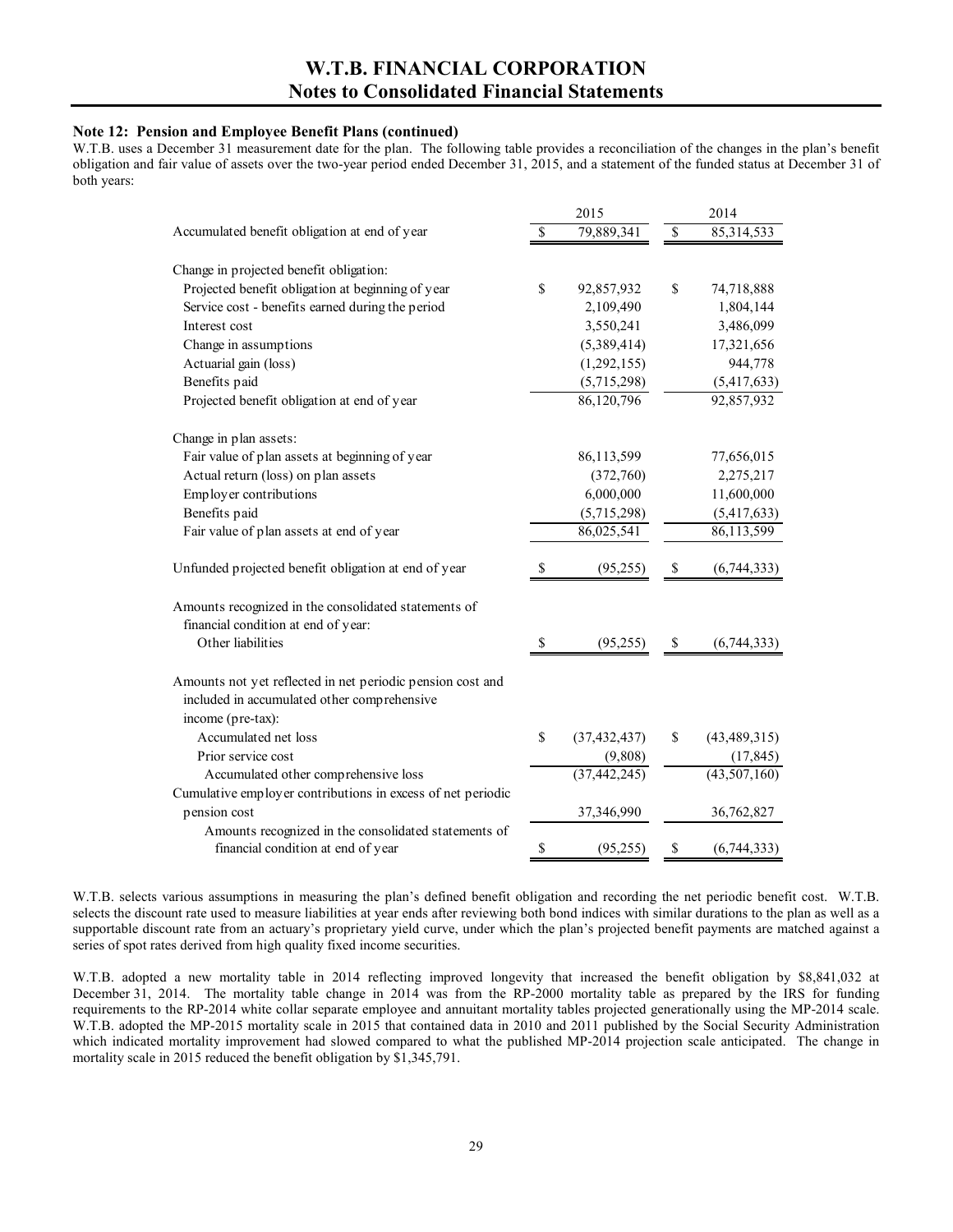#### **Note 12: Pension and Employee Benefit Plans (continued)**

W.T.B.'s assumption for expected long-term return on plan assets is based on a periodic review and modeling of the plan's asset allocation over a long-term horizon. Expectations of returns for each asset class are used in the review and modeling, and are based on comprehensive reviews of historical data and economic/financial market theory. The expected long-term rate of return on assets was selected from within the reasonable range of rates determined by (a) historical real returns for the asset classes covered by the investment policy, and (b) projections of inflation over the long-term period during which benefits are payable to plan participants.

|                                                                                                            | 2015    | 2014    | 2013     |  |
|------------------------------------------------------------------------------------------------------------|---------|---------|----------|--|
| Assumptions used in computing the present value of the<br>accumulated benefit obligation and the projected |         |         |          |  |
| benefit obligation at year-end:                                                                            |         |         |          |  |
| Discount rate                                                                                              | 4.30%   | 3.95%   | 4.75%    |  |
| Rates of increase in compensation                                                                          | 5.00%   | 5.00%   | 5.00%    |  |
| Mortality table                                                                                            | RP-2014 | RP-2014 | RP-2000  |  |
| Expected long-term rate of return on assets used in<br>computing the net pension expense determined        |         |         |          |  |
| at beginning of year                                                                                       | 4.75%   | 4.75%   | $5.00\%$ |  |

Net periodic pension costs for 2015, 2014 and 2013, included the following components:

|                                    | 2015 |             |    | 2014        | 2013 |             |
|------------------------------------|------|-------------|----|-------------|------|-------------|
| Service cost                       | S    | 2,109,490   | \$ | 1,804,144   | S    | 2,195,033   |
| Interest cost                      |      | 3,550,241   |    | 3,486,099   |      | 3,152,705   |
| Expected return on plan assets     |      | (4,097,860) |    | (3,698,924) |      | (3,798,022) |
| Amortization of net loss           |      | 3,845,929   |    | 2,144,557   |      | 3,323,825   |
| Amortization of prior service cost |      | 8.037       |    | 8.037       |      | 8.037       |
| Net periodic pension cost          |      | 5.415.837   |    | 3.743.913   |      | 4,881,578   |

The estimated amortization from accumulated other comprehensive loss into net periodic benefit cost over the next year includes \$3,347,312 of accumulated net loss and \$8,037 of prior service cost. The amortization of prior service cost is attributable to plan amendments that updated past service benefits.

W.T.B.'s pension plan asset allocations at December 31, 2015 and 2014, by asset category, were as follows:

|                         | 2015 | 2014  |  |
|-------------------------|------|-------|--|
| Asset category:         |      |       |  |
| Equity securities       | 49%  | 50%   |  |
| Fixed income securities | 48%  | 46%   |  |
| Cash equivalents        | 3%   | $4\%$ |  |
| Total                   | 100% | 100%  |  |

W.T.B.'s target asset allocation as of December 31, 2015, by asset category, is as follows:

| Asset category:         |         |
|-------------------------|---------|
| Equity securities       | 50%     |
| Fixed income securities | 50%     |
| Total                   | $100\%$ |

W.T.B.'s investment policy provides direction regarding the investment philosophy, objectives and guidelines for the plan assets. Plan assets are to be invested in a diversified structure that appropriately balances risk and rewards. Diversification includes asset allocation between equity and fixed income securities, foreign and domestic securities, industry sectors and asset management styles. Plan assets are to be invested to maintain a balance between the objective to maximize total return and the need to manage the risks associated with the shortening time frame of the plan while providing sufficient liquidity to support normal Plan operations.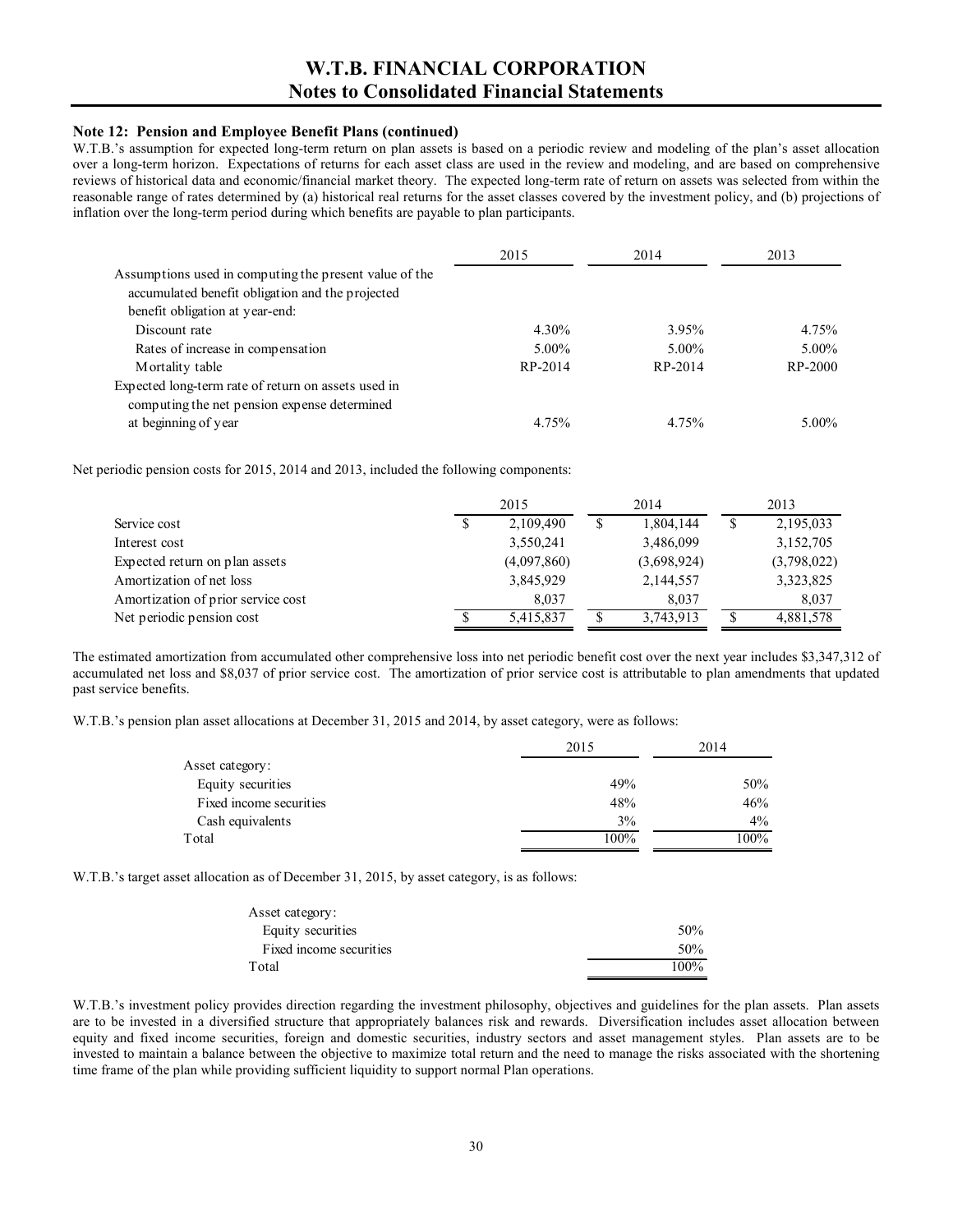#### **Note 12: Pension and Employee Benefit Plans (continued)**

The investment policy is periodically reviewed by W.T.B.'s Retirement Benefits Committee. The investment policy is established and administered in a manner so as to comply at all times with applicable government regulations. The Retirement Benefits Committee sets funding targets to contribute amounts not less than the minimum required to be funded under ERISA.

A summary of estimated future pension benefit payments are as follows:

| 2016              | S | 3,837,651  |
|-------------------|---|------------|
| 2017              |   | 4,050,688  |
| 2018              |   | 4,305,205  |
| 2019              |   | 4,467,216  |
| 2020              |   | 4,589,425  |
| 2021 through 2025 |   | 25,942,989 |

The fair value of W.T.B.'s pension plan assets by asset category are as follows:

|                                                   | Fair Value M easurements at December 31, 2015 |            |    |            |    |            |    |         |
|---------------------------------------------------|-----------------------------------------------|------------|----|------------|----|------------|----|---------|
|                                                   |                                               | Total      |    | Level 1    |    | Level 2    |    | Level 3 |
| Corporate obligations:                            |                                               |            |    |            |    |            |    |         |
| Aaa                                               | \$                                            | 824,328    | \$ |            | \$ | 824,328    | \$ |         |
| Aa2                                               |                                               | 546,325    |    |            |    | 546,325    |    |         |
| Aa3                                               |                                               | 300,768    |    |            |    | 300,768    |    |         |
| AA                                                |                                               | 550,248    |    |            |    | 550,248    |    |         |
| A <sub>1</sub>                                    |                                               | 1,938,404  |    |            |    | 1,938,404  |    |         |
| A2                                                |                                               | 4,059,298  |    |            |    | 4,059,298  |    |         |
| Baa1                                              |                                               | 494,320    |    |            |    | 494,320    |    |         |
| U.S. Treasury securities and government agencies: |                                               |            |    |            |    |            |    |         |
| Aaa                                               |                                               | 15,109,020 |    |            |    | 15,109,020 |    |         |
| U.S. Treasury Inflation Indexed Bonds:            |                                               |            |    |            |    |            |    |         |
| Aaa                                               |                                               | 3,324,973  |    |            |    | 3,324,973  |    |         |
| State and Municipal:                              |                                               |            |    |            |    |            |    |         |
| Aa1                                               |                                               | 2,063,622  |    |            |    | 2,063,622  |    |         |
| $AA+$                                             |                                               | 677,072    |    |            |    | 677,072    |    |         |
| Mutual funds:                                     |                                               |            |    |            |    |            |    |         |
| Market Neutral                                    |                                               | 11,166,483 |    | 11,166,483 |    |            |    |         |
| Volatility Protection                             |                                               | 10,447,939 |    | 10,447,939 |    |            |    |         |
| <b>International Equity Funds</b>                 |                                               | 8,381,857  |    | 8,381,857  |    |            |    |         |
| High Yield                                        |                                               | 4,541,930  |    | 4,541,930  |    |            |    |         |
| Domestic Equity Funds                             |                                               | 3,977,793  |    | 3,977,793  |    |            |    |         |
| Global Macro                                      |                                               | 3,303,714  |    | 3,303,714  |    |            |    |         |
| Floating Rate                                     |                                               | 3,022,276  |    | 3,022,276  |    |            |    |         |
| Diversified Real Estate                           |                                               | 2,160,232  |    | 2,160,232  |    |            |    |         |
| Managed Futures                                   |                                               | 2,137,218  |    | 2,137,218  |    |            |    |         |
| Global Infrastructure                             |                                               | 1,964,355  |    | 1,964,355  |    |            |    |         |
| Diversified Commodities                           |                                               | 1,337,298  |    | 1,337,298  |    |            |    |         |
| Marketable CDs                                    |                                               | 960,509    |    |            |    | 960,509    |    |         |
| Money market fund                                 |                                               | 2,601,946  |    |            |    | 2,601,946  |    |         |
|                                                   | \$                                            | 85,891,928 | \$ | 52,441,095 | \$ | 33,450,833 | \$ |         |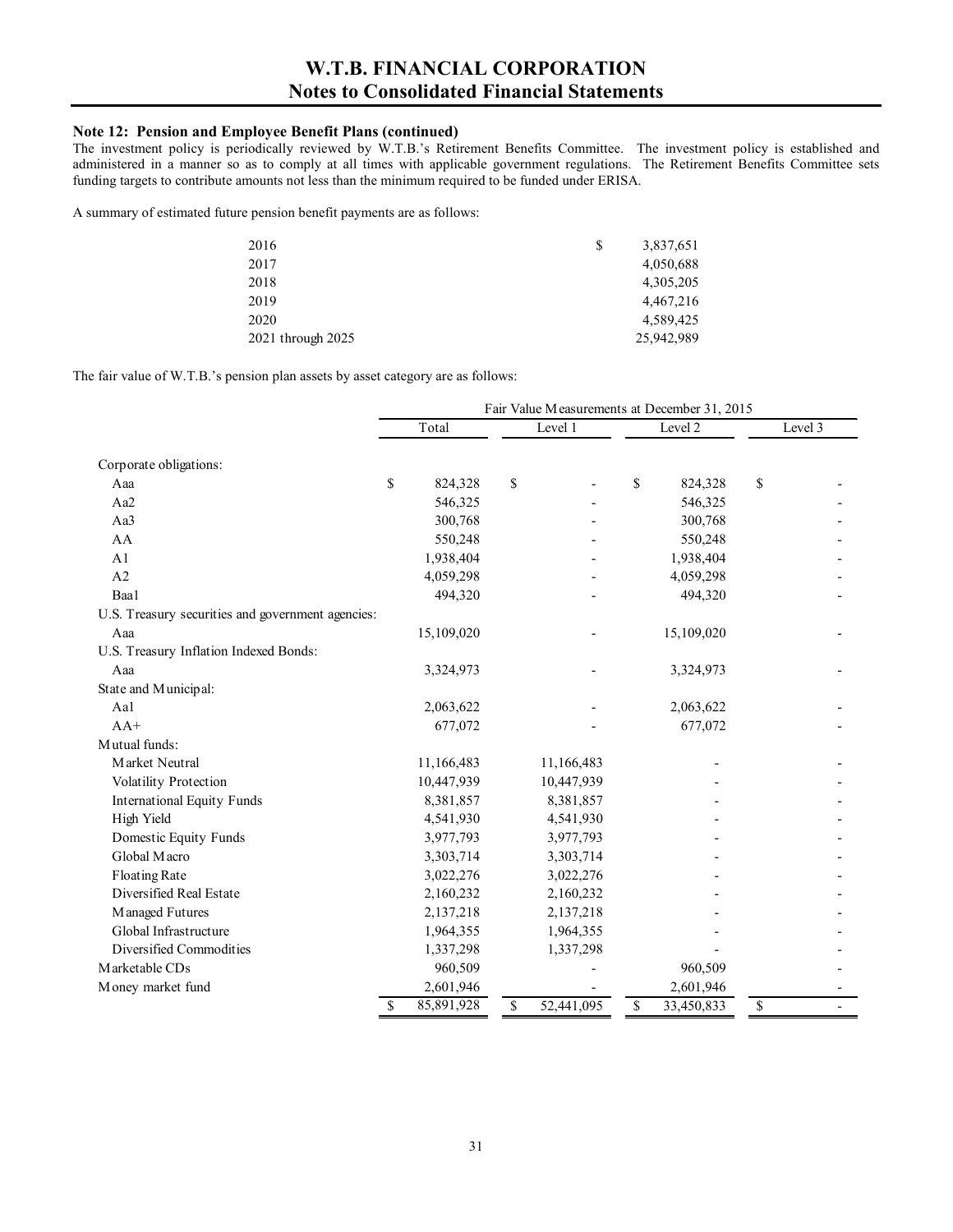#### **Note 12: Pension and Employee Benefit Plans (continued)**

|                                                   | Fair Value M easurements at December 31, 2014 |            |         |            |    |            |    |         |
|---------------------------------------------------|-----------------------------------------------|------------|---------|------------|----|------------|----|---------|
|                                                   |                                               | Total      | Level 1 |            |    | Level 2    |    | Level 3 |
|                                                   |                                               |            |         |            |    |            |    |         |
| Corporate obligations:<br>Aaa                     | \$                                            | 860,968    | \$      |            | \$ |            | \$ |         |
| Aa2                                               |                                               |            |         |            |    | 860,968    |    |         |
|                                                   |                                               | 565,165    |         |            |    | 565,165    |    |         |
| Aa3                                               |                                               | 705,925    |         |            |    | 705,925    |    |         |
| A <sub>1</sub>                                    |                                               | 1,485,618  |         |            |    | 1,485,618  |    |         |
| A2                                                |                                               | 4,869,875  |         |            |    | 4,869,875  |    |         |
| Unrated                                           |                                               | 550,923    |         |            |    | 550,923    |    |         |
| U.S. Treasury securities and government agencies: |                                               |            |         |            |    |            |    |         |
| Aaa                                               |                                               | 12,343,700 |         |            |    | 12,343,700 |    |         |
| U.S. Treasury Inflation Indexed Bonds:            |                                               |            |         |            |    |            |    |         |
| Aaa                                               |                                               | 2,362,031  |         |            |    | 2,362,031  |    |         |
| State and Municipal:                              |                                               |            |         |            |    |            |    |         |
| Aal                                               |                                               | 993,421    |         |            |    | 993,421    |    |         |
| $AA+$                                             |                                               | 679,523    |         |            |    | 679,523    |    |         |
| Mutual funds:                                     |                                               |            |         |            |    |            |    |         |
| Market Neutral                                    |                                               | 11,688,461 |         | 11,688,461 |    |            |    |         |
| Volatility Protection                             |                                               | 10,302,719 |         | 10,302,719 |    |            |    |         |
| <b>International Equity Funds</b>                 |                                               | 8,774,401  |         | 8,774,401  |    |            |    |         |
| High Yield                                        |                                               | 4,501,595  |         | 4,501,595  |    |            |    |         |
| Domestic Equity Funds                             |                                               | 4,157,909  |         | 4,157,909  |    |            |    |         |
| Global Macro                                      |                                               | 3,219,179  |         | 3,219,179  |    |            |    |         |
| Floating Rate                                     |                                               | 3,201,959  |         | 3,201,959  |    |            |    |         |
| Diversified Real Estate                           |                                               | 2,254,197  |         | 2,254,197  |    |            |    |         |
| Managed Futures                                   |                                               | 2,245,621  |         | 2,245,621  |    |            |    |         |
| Global Infrastructure                             |                                               | 2,188,443  |         | 2,188,443  |    |            |    |         |
| Diversified Commodities                           |                                               | 1,772,216  |         | 1,772,216  |    |            |    |         |
| Marketable CDs                                    |                                               | 2,920,454  |         |            |    | 2,920,454  |    |         |
| Money market fund                                 |                                               | 3,469,296  |         |            |    | 3,469,296  |    |         |
|                                                   | \$                                            | 86,113,599 | \$      | 54,306,700 | \$ | 31,806,899 | \$ |         |
|                                                   |                                               |            |         |            |    |            |    |         |

Included in total plan assets as of December 31, 2015 were dividends and interest receivable of \$133,613 which were not included in fair value measurements. There were no accrued dividends or interest included in total plan assets as of December 31, 2014.

W.T.B. maintains a defined contribution retirement plan for employees hired after December 31, 2003. W.T.B.'s policy has been to make an annual contribution equal to at least three percent of eligible compensation into the plan for employees meeting certain eligibility requirements. The defined contribution expense for 2015, 2014 and 2013 was \$1,030,000, \$938,000 and \$747,353, respectively.

W.T.B. sponsors an employee savings plan. This plan allows qualified employees, at their option, to make contributions of up to certain percentages of pre-tax base salary through salary deductions under Section 401(k) of the Internal Revenue Code. W.T.B. matches a portion of these contributions. Matching contribution expense for 2015, 2014 and 2013 was \$1,635,864, \$1,467,945 and \$1,377,784, respectively. Contributions are invested at the employees' direction among a variety of investment alternatives.

W.T.B. offers medical, dental and vision plans to its employees and self insures many of these plans. W.T.B. contracts with third-parties to act as claims administrators. Funding for benefits is derived from employer and employee contributions. W.T.B. limits its potential losses through insurance policies with stop-loss carriers. Medical, dental and vision plan expenses were \$4,103,268, \$4,302,335 and \$3,868,891 for 2015, 2014 and 2013, respectively. Self insurance reserves were \$499,772 and \$472,506 for 2015 and 2014, respectively, and were included in other liabilities.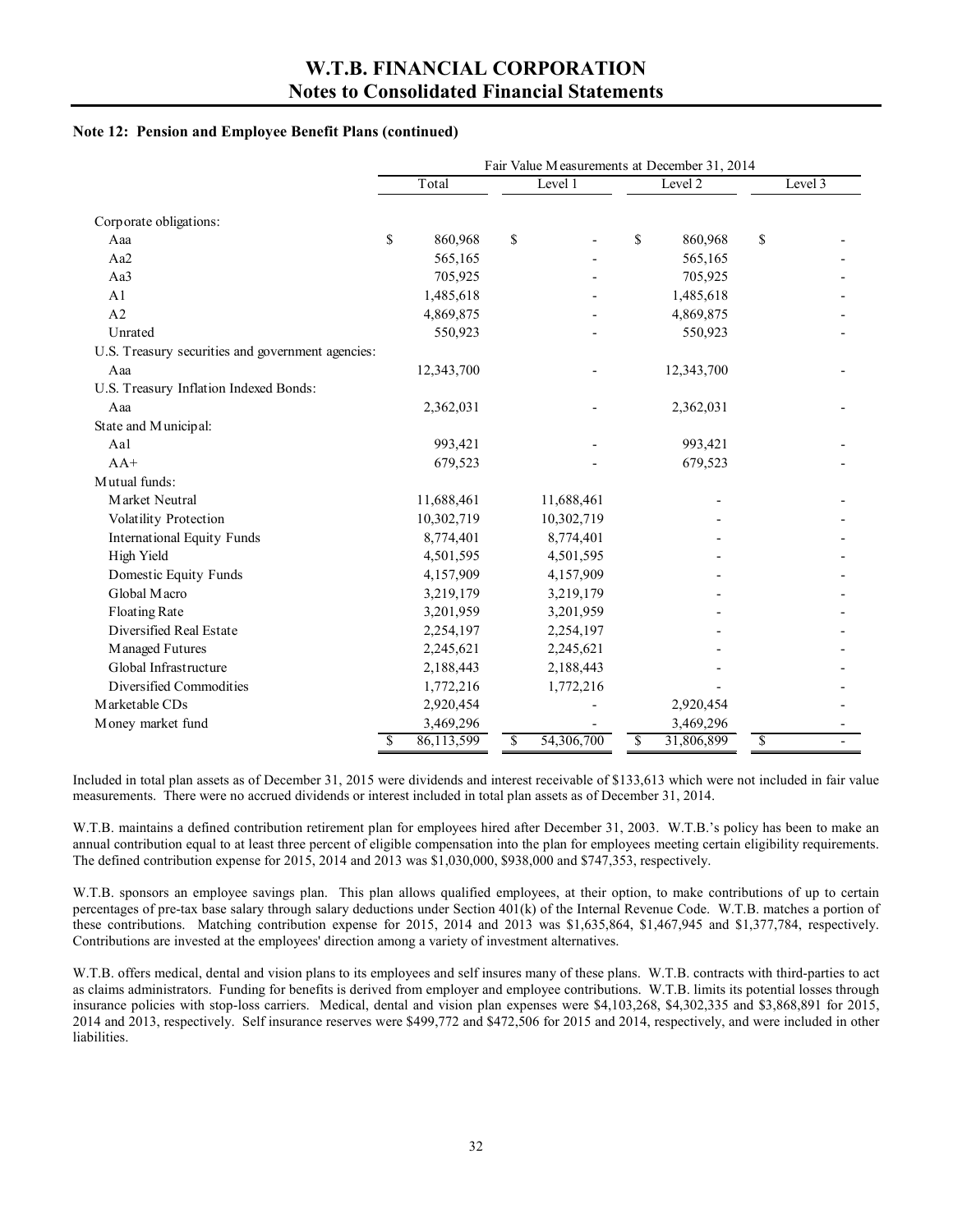#### **Note 12: Pension and Employee Benefit Plans (continued)**

W.T.B. is obligated under various nonqualified deferred compensation plans to help supplement the retirement income of certain executives, including certain retired executives. These unfunded plans are defined benefit plans, and provide for payments after the executive's retirement. For the year ended December 31, 2015, expenses were reduced by \$436,972 relating to supplemental retirement and salary continuation plan benefits. For the years ended December 31, 2014 and 2013, expenses recorded for supplemental retirement and salary continuation plan benefits totaled \$1,366,978 and \$52,226, respectively. At December 31, 2015 and 2014, liabilities recorded for the various supplemental retirement and salary continuation plan benefits totaled \$5,638,192 and \$6,311,213, respectively, and were recorded in other liabilities.

#### **Note 13: Stock-Based Compensation Plans**

W.T.B. has a nonqualified deferred compensation "phantom stock" plan for executive officers. The values of the phantom stock awards are indexed to W.T.B.'s book value per share and vest over a five-year period. The stock awards and the change in value of the prior years' stock awards are expensed as compensation over the vesting period. Related compensation expense for 2015, 2014 and 2013 was \$1,156,524, \$701,555 and \$609,814, respectively. The phantom stock dividend payments are expensed as compensation expense on vested and unvested shares during the period in which they are paid. Phantom stock dividend payments for 2015, 2014 and 2013 were \$121,807, \$95,907 and \$58,569, respectively.

A summary of changes in the phantom stock plan indexed shares follows:

|                            | Number of Shares | <b>Total Share Value</b> |           |  |
|----------------------------|------------------|--------------------------|-----------|--|
| Balance, December 31, 2012 | 34,371           | \$                       | 5,036,726 |  |
| Granted                    | 2,986            |                          | 437,500   |  |
| Increase in value          |                  |                          | 334,841   |  |
| Settled                    | (1,502)          |                          | (221,966) |  |
| Balance, December 31, 2013 | 35,855           |                          | 5,587,101 |  |
| Granted                    | 4,106            |                          | 640,000   |  |
| Increase in value          |                  |                          | 363,666   |  |
| Settled                    |                  |                          |           |  |
| Balance, December 31, 2014 | 39,961           |                          | 6,590,767 |  |
| Granted                    | 4,821            |                          | 795,000   |  |
| Increase in value          |                  |                          | 710,370   |  |
| Settled                    |                  |                          |           |  |
| Balance, December 31, 2015 | 44.782           | \$                       | 8,096,137 |  |

At December 31, 2015 and 2014, there were 7,762 and 5,523 unvested phantom shares with total share values of \$1,403,292 and \$910,908, and those unvested shares had related liabilities recorded in the amounts of \$334,281 and \$198,906, respectively. Included in other liabilities are phantom stock plan liabilities in the amounts of \$7,027,127 and \$5,878,765 at December 31, 2015 and 2014, respectively.

On February 23, 2010, the Board of Directors approved the W.T.B. Financial Corporation 2010 Restricted Stock Incentive Plan (the "Restricted Stock Plan") to enhance the long-term shareholder value of W.T.B. by offering opportunities to select persons to participate in the growth and success of W.T.B., encourage them to remain in service and to acquire stock and maintain ownership of W.T.B. Under the Restricted Stock Plan, W.T.B. is authorized to grant up to 150,000 shares of Class B common stock, of which 49,315 shares have been granted. The vesting period is determined by the plan administrator on an individual grant basis. For awards granted in 2013 and subsequent years, the vesting is 20% per year over five years. Recipients of unvested restricted shares do not have the right to receive dividends.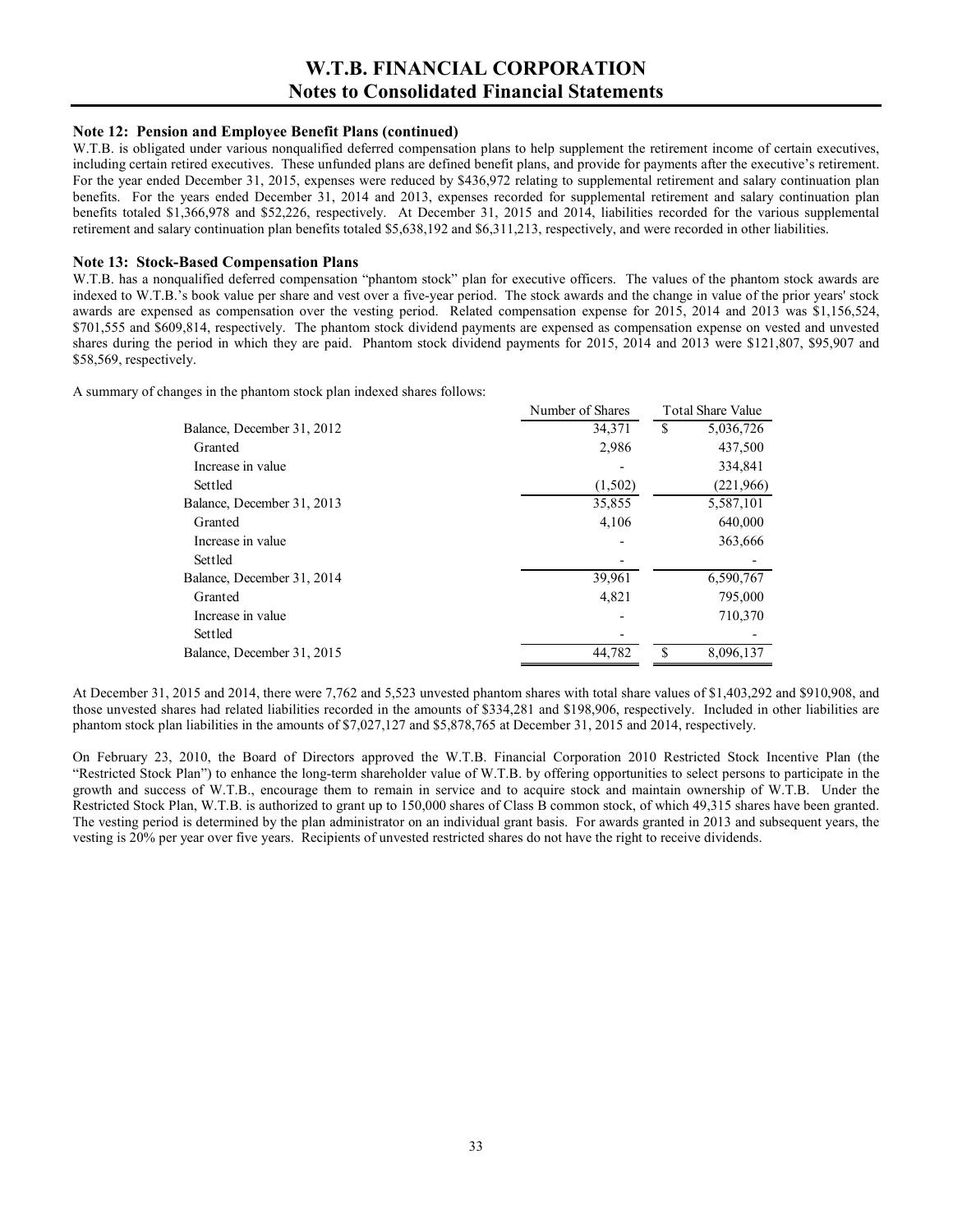#### **Note 13: Stock-Based Compensation Plans (continued)**

The following is a summary of W.T.B.'s unvested restricted stock activity for the years ended December 31, 2015, 2014 and 2013:

|                  | Weighted        |  |  |
|------------------|-----------------|--|--|
|                  | Average Grant   |  |  |
| Number of Shares | Date Fair Value |  |  |
| 21,800           | \$<br>98.07     |  |  |
| 7,315            | 131.97          |  |  |
| (5,000)          | 91.76           |  |  |
|                  |                 |  |  |
| 24,115           | 109.66          |  |  |
| 8,500            | 160.35          |  |  |
| (8,161)          | 104.42          |  |  |
|                  |                 |  |  |
| 24,454           | 129.03          |  |  |
| 8,500            | 177.81          |  |  |
| (8,161)          | 114.91          |  |  |
|                  |                 |  |  |
| 24,793           | 150.40          |  |  |
|                  |                 |  |  |

The grant date fair value of the restricted shares is estimated using recent observable sales. Compensation expense related to the restricted shares was \$1,096,631, \$895,469 and \$633,293 for the years ended December 31, 2015, 2014 and 2013, respectively. The total income tax benefit recognized related to restricted stock awards was \$563,477, \$473,157 and \$280,660 for the years ended December 31, 2015, 2014 and 2013, respectively. As of December 31, 2015, there was \$2,788,095 of unrecognized compensation cost related to the unvested restricted stock awards, which is expected to be recognized over a weighted average period of 3.3 years.

#### **Note 14: Income Taxes**

The current and deferred portions of income taxes for the years ended December 31 were as follows:

|                     | 2015 |              | 2014 |            | 2013 |            |
|---------------------|------|--------------|------|------------|------|------------|
| Current:            |      |              |      |            |      |            |
| Federal             | \$   | 23,943,290   | \$   | 15,746,806 | \$   | 21,900,048 |
| State               |      | 933,949      |      | 508,902    |      | 833,557    |
|                     |      | 24,877,239   |      | 16,255,708 |      | 22,733,605 |
| Deferred (benefit): |      |              |      |            |      |            |
| Federal             |      | (1,582,257)  |      | 5,472,811  |      | 262,943    |
| State               |      | (32,994)     |      | 198,234    |      | (29, 503)  |
|                     |      | (1,615,251)  |      | 5,671,045  |      | 233,440    |
| Income taxes        |      | 23, 261, 988 |      | 21,926,753 |      | 22,967,045 |

Income taxes on pre-tax income differ from the statutory rate of 35% for the following reasons:

|                                                           | 2015         |           | 2014         |           | 2013         |          |
|-----------------------------------------------------------|--------------|-----------|--------------|-----------|--------------|----------|
| Federal income taxes at statutory rate                    | \$24,367,595 | 35.00%    | \$22,326,788 | 35.00%    | \$23,366,254 | 35.00%   |
| State income taxes, net of federal tax benefit            | 585,620      | 0.84%     | 473,966      | $0.74\%$  | 522,638      | 0.78%    |
| Decrease in income taxes due to tax-exempt interest on    |              |           |              |           |              |          |
| securities and loans of states and political subdivisions | (893,054)    | $-1.28\%$ | (929, 274)   | $-1.45%$  | (875, 615)   | $-1.31%$ |
| Nondeductible interest expense from carrying              |              |           |              |           |              |          |
| tax-exempt assets                                         | 16.389       | $0.02\%$  | 20.582       | $0.03\%$  | 20,871       | $0.03\%$ |
| Bank owned life insurance                                 | (1,279,275)  | $-1.84\%$ | (392, 614)   | $-0.62%$  | (371, 614)   | $-0.56%$ |
| Other nondeductible expenses                              | 455,054      | $0.66\%$  | 435,005      | $0.68\%$  | 424,307      | $0.64\%$ |
| Other                                                     | 9.659        | $0.00\%$  | (7,700)      | $-0.02\%$ | (119,796)    | $-0.15%$ |
| Income taxes                                              | \$23,261,988 | 33.40%    | \$21,926,753 | 34.36%    | \$22,967,045 | 34.43%   |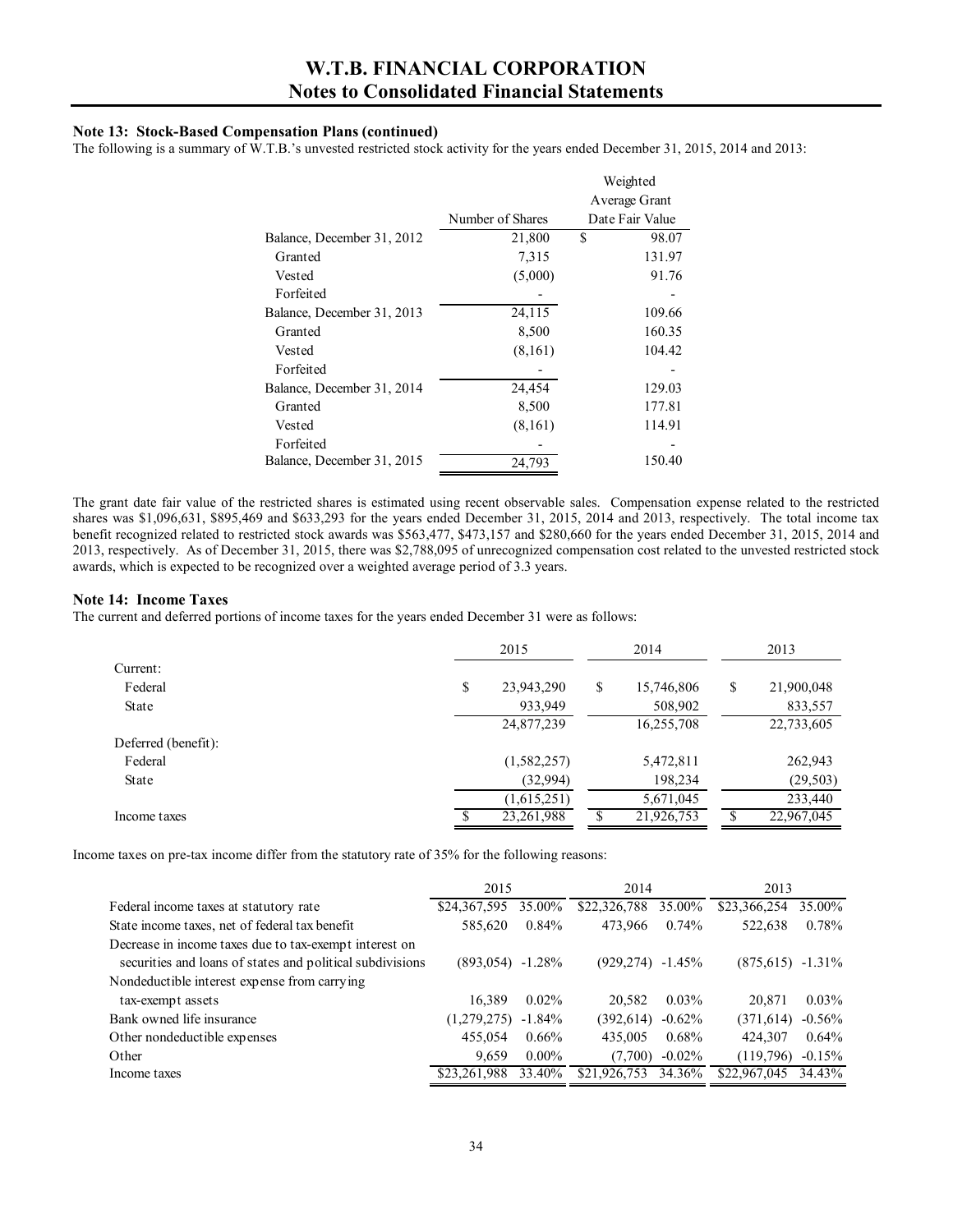#### **Note 14: Income Taxes (continued)**

Included in income taxes are taxes of \$211,984, \$26,994 and \$3,950,302 on net securities gains for the years ended December 31, 2015, 2014 and 2013, respectively.

Deferred income taxes reflect the net tax effects of temporary differences between the carrying amounts of assets and liabilities for financial reporting purposes and the amounts used for income tax purposes. Significant components of the deferred assets and liabilities at December 31 were as follows:

|                                                   |    | 2015       | 2014             |
|---------------------------------------------------|----|------------|------------------|
| Deferred tax assets:                              |    |            |                  |
| Allowance for loan losses                         | \$ | 30,856,983 | \$<br>29,439,766 |
| Allowance for off-balance sheet credit exposures  |    | 363,172    | 362,536          |
| Unrealized loss on securities available for sale  |    | 857,711    |                  |
| Deferred compensation                             |    | 6,181,998  | 6,001,505        |
| Financial-over-tax depreciation                   |    | 1,564,573  | 1,267,454        |
| Pension benefits                                  |    |            | 1,029,558        |
| Other real estate                                 |    | 99,872     | 333,371          |
| Interest on nonaccrual loans                      |    | 887,781    |                  |
| Commitment fees                                   |    | 124,601    | 124,383          |
| Other                                             |    | 642,063    | 180,739          |
| Total deferred tax assets                         |    | 41,578,754 | 38,739,312       |
| Deferred tax liabilities:                         |    |            |                  |
| Unrealized gain on acquisition                    |    |            | 190,993          |
| Unrealized gains on securities available for sale |    |            | 440,155          |
| Pension benefits                                  |    | 1,911,282  |                  |
| FHLB stock dividends                              |    | 1,770,936  | 1,767,836        |
| Deferred loan origination costs                   |    | 2,513,458  | 2,349,703        |
| Mortgage servicing                                |    | 254,984    | 329,737          |
| Prepaid expenses                                  |    | 132,741    | 158,295          |
| Discount accretion                                |    | 5,366      | 5,356            |
| State income tax                                  |    | 281,818    | 249,523          |
| Other                                             |    | 134,523    | 165,273          |
| Total deferred tax liabilities                    |    | 7,005,108  | 5,656,871        |
| Net deferred tax assets                           | S  | 34,573,646 | \$<br>33,082,441 |

W.T.B. files income tax returns in the U.S. federal jurisdiction and various states. With few exceptions, W.T.B. is no longer subject to U.S. federal, state or local income tax examinations by tax authorities for years before 2012.

W.T.B. determined that it was not required to establish a valuation allowance for deferred tax assets in accordance with ASC 740, *Income Taxes,* since it is more likely than not that the deferred tax asset will be realized through carry back to taxable income in prior years, future reversals of existing taxable temporary differences, and, to a lesser extent, future taxable income. W.T.B.'s net deferred tax asset is recorded in the consolidated statements of financial condition as an asset.

At December 31, 2015 and 2014, W.T.B. had no unrecognized tax benefits. W.T.B. does not expect the total amount of unrecognized tax benefits to significantly increase within the next twelve months.

W.T.B. had no uncertain tax positions as of December 31, 2015 or 2014; therefore, no liabilities were necessary for unrecognized tax benefits.

#### **Note 15: Financial Instruments with Off-Balance-Sheet Risk**

The Bank is a party to financial instruments with off-balance-sheet risk in the normal course of business to meet the financing needs of its customers. The Bank's financial instruments with off-balance-sheet risk include commitments to extend credit, standby letters of credit, and commercial letters of credit.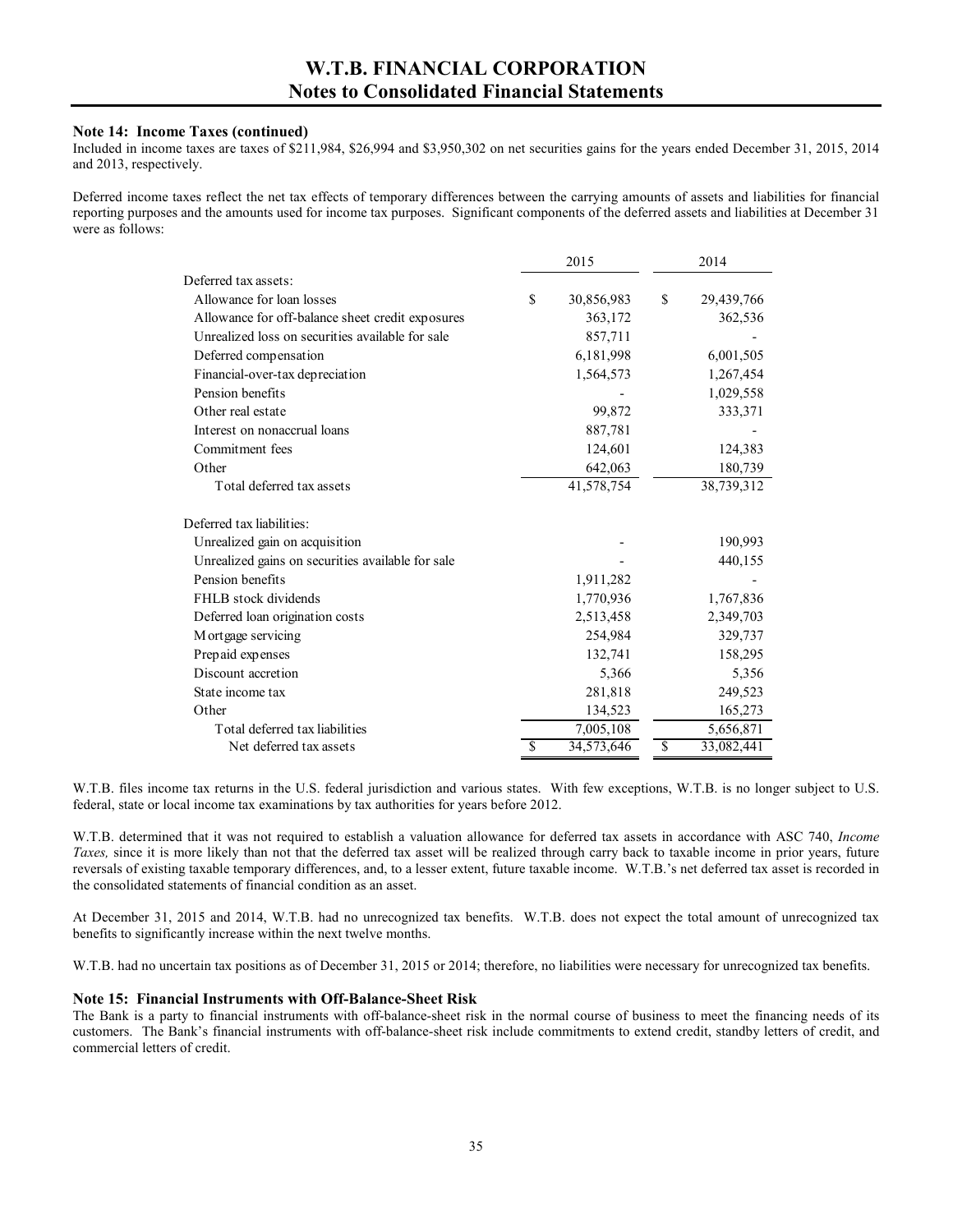#### **Note 15: Financial Instruments with Off-Balance-Sheet Risk (continued)**

Such commitments involve, to varying degrees, elements of credit, liquidity and interest rate risk in excess of the amount recognized in the consolidated statements of financial condition. The Bank's exposure to credit losses is represented by the contractual amounts of those instruments. The Bank uses the same credit policies in making commitments and conditional obligations as used in the lending process.

Commitments to extend credit are agreements to lend to customers as long as there are no violations of any conditions established in the commitment contracts. Commitments generally have fixed expiration dates or other termination clauses and may require payment of a fee. Since many of the commitments are expected to expire without being completely drawn upon, the total commitment amounts do not necessarily represent future cash requirements. The Bank evaluates customers' creditworthiness on a case-by-case basis. The amount of collateral obtained, if deemed necessary by the Bank upon extension of credit, is based on management's credit evaluation of the customer. Collateral varies, but may include accounts receivable; inventory; property, plant and equipment; residential real estate; or income producing commercial properties.

Standby letters of credit are conditional commitments issued by the Bank to guarantee the performance of commercial customers to a third party. The credit risk involved in issuing standby letters of credit is essentially the same as that involved in extending loans to customers.

Through commercial letters of credit, the Bank guarantees customers' trade transactions to third parties, generally to finance commerci al contracts for the shipment of goods. The Bank's credit risk in these transactions is limited, since the contracts are supported by th e merchandise being shipped and are generally of short duration.

The Bank grants commercial and agricultural, real estate and consumer loans to customers, mainly in Washington, Idaho and Oregon, secured by business, real and personal property. The loans are expected to be repaid from cash flow or proceeds from the sale of selected assets of the borrowers. Although the loan portfolio is diversified, a substantial portion of the borrower's ability to honor their agreements is dependent upon economic conditions in Washington, Idaho and Oregon. The Bank has no significant exposure to foreign credits in its loan portfolio.

Following is a summary of the Bank's exposure to off-balance-sheet risk at December 31:

|                                                        |    | 2015          |  | 2014            |
|--------------------------------------------------------|----|---------------|--|-----------------|
| Financial instruments whose contract amounts represent |    |               |  |                 |
| credit risk:                                           |    |               |  |                 |
| Commitments to extend credit                           | S. | 1,634,772,813 |  | \$1,586,159,845 |
| Standby letters of credit                              |    | 66,660,209    |  | 66,616,985      |
| Commercial letters of credit                           |    | 135,001       |  | 2,701,067       |

A reserve for credit losses on off-balance-sheet credit exposures is maintained at a level management considers adequate. As of December 31, 2015 and 2014, the balance of the allowance was \$1,000,000, which was included in other liabilities in the consolidated statements of financial condition.

#### **Note 16: Fair Value Measurements**

W.T.B. measures some of its assets on a fair value basis. Fair value is used on a recurring basis for certain assets, such as securities available for sale and interest rate swaps, for which fair value is the primary basis of accounting. Fair value is defined as the price that would be received for the sale of an asset in an orderly transaction between market participants at the measurement date. If there has been a significant decrease in the volume and level of activity for the asset or liability, a change in valuation technique or the use of multiple valuation techniques may be appropriate. In such instances, determining the price at which willing market participants would transact at the measurement date under current market conditions depends on the facts and circumstances and requires the use of significant judgment. The fair value is a reasonable point within the range that is most representative of fair value under current market conditions.

Fair value measurement, among other things, requires W.T.B. to maximize the use of observable inputs and minimize the use of unobservable inputs when measuring fair value. Observable inputs reflect market data obtained from independent sources, while unobservable inputs reflect W.T.B.'s market assumptions. Three types of inputs create the following fair value hierarchy:

Level 1 - Quoted prices for identical instruments in active markets that W.T.B. has the ability to access as of the measurement date.

Level 2 - Quoted prices for similar instruments in active markets; quoted prices for identical or similar instruments in markets that are not active; and model-derived valuations whose inputs are observable or whose significant value drivers are observable market data.

Level 3 - Valuations for instruments with inputs that are unobservable, are derived from other valuation methodologies, including option pricing models, discounted cash flow models and similar techniques, and are not based on market exchange, dealer, or broker traded transactions. Level 3 valuations incorporate certain assumptions and projections in determining the fair value assigned to such instruments.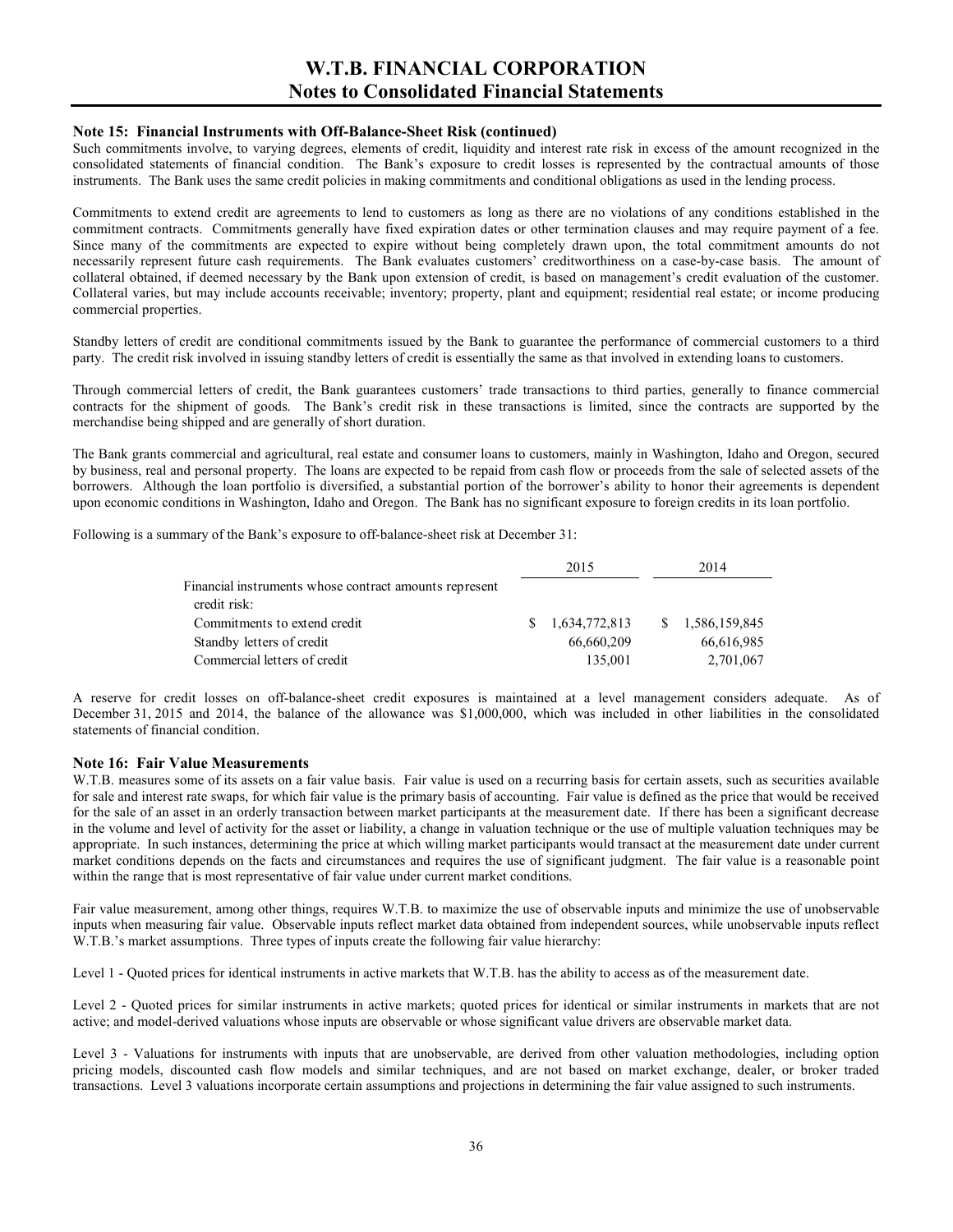#### **Note 16: Fair Value Measurements (continued)**

A financial instrument's categorization within the valuation hierarchy is based upon the lowest level of input that is significant to the fair value measurement.

The following table presents information about W.T.B.'s assets and liabilities measured at fair value on a recurring basis and the level within the fair value hierarchy of the fair value measurements for those assets at December 31:

|                                    | 2015  |                     |         |    |               |    |         |
|------------------------------------|-------|---------------------|---------|----|---------------|----|---------|
|                                    | Total |                     | Level 1 |    | Level 2       |    | Level 3 |
| Securities available for sale:     |       |                     |         |    |               |    |         |
| U.S. Treasury and federal agencies | S.    | \$<br>207,645,822   |         | S  | 207,645,822   | \$ |         |
| States and political subdivisions  |       | 1,582,446           |         |    | 1,582,446     |    |         |
| M ortgage-backed securities        |       | 470,649,678         |         |    | 470,649,678   |    |         |
| Total assets                       |       | 679,877,946<br>\$   |         | \$ | 679,877,946   | \$ |         |
| Interest rate swap liabilities     |       | \$<br>457,623       |         | S  | 457,623       | \$ |         |
| Total liabilities                  |       | \$<br>457,623       |         |    | 457,623       |    |         |
|                                    |       |                     | 2014    |    |               |    |         |
|                                    | Total |                     | Level 1 |    | Level 2       |    | Level 3 |
| Securities available for sale:     |       |                     |         |    |               |    |         |
| U.S. Treasury and federal agencies |       | \$<br>220, 172, 782 |         | \$ | 220, 172, 782 | \$ |         |
| States and political subdivisions  |       | 2,589,199           |         |    | 2,589,199     |    |         |
| M ortgage-backed securities        |       | 254,108,975         |         |    | 254,108,975   |    |         |
| Total assets                       |       | 476,870,956<br>\$   |         | S  | 476,870,956   | \$ |         |
| Interest rate swap liabilities     |       | \$<br>647,851       |         |    | 647,851       | \$ |         |
| Total liabilities                  |       | \$<br>647,851       |         |    | 647,851       | \$ |         |

There were no assets measured at fair value on a nonrecurring basis as of December 31, 2015. The following tables present the fair value measurement of assets measured at fair value on a nonrecurring basis and the level within the fair value hierarchy of the fair value measurements for those assets at December 31:

|                | 2014           |                                |                          |           |  |  |  |
|----------------|----------------|--------------------------------|--------------------------|-----------|--|--|--|
|                | Total          | evel                           | evel 2                   | Level 3   |  |  |  |
| Impaired loans | 2,045,814<br>Φ | $\overline{\phantom{0}}$       | $\overline{\phantom{a}}$ | 2,045,814 |  |  |  |
| Total          | 2,045,814<br>Φ | $\overline{\phantom{a}}$<br>۰D | $\overline{\phantom{0}}$ | 2,045,814 |  |  |  |

The following table provides additional quantitative information about the unobservable inputs for W.T.B.'s assets and liabilities classified as Level 3 and measured at fair value on a nonrecurring basis at December 31:

| 2014                        |            |                     |                      |                  |                  |  |  |  |
|-----------------------------|------------|---------------------|----------------------|------------------|------------------|--|--|--|
| <b>Financial Instrument</b> | Fair Value | Valuation Technique | Unobservable Input   | Range            | Weighted Average |  |  |  |
| Impaired loans              | 2.045.814  | Market approach     | Selling costs        | $0.0\% - 10.0\%$ | 5.3%             |  |  |  |
|                             |            |                     | Collateral discounts | $0.0\%$ - 70.0%  | 14.7%            |  |  |  |
|                             | 2,045,814  |                     |                      |                  |                  |  |  |  |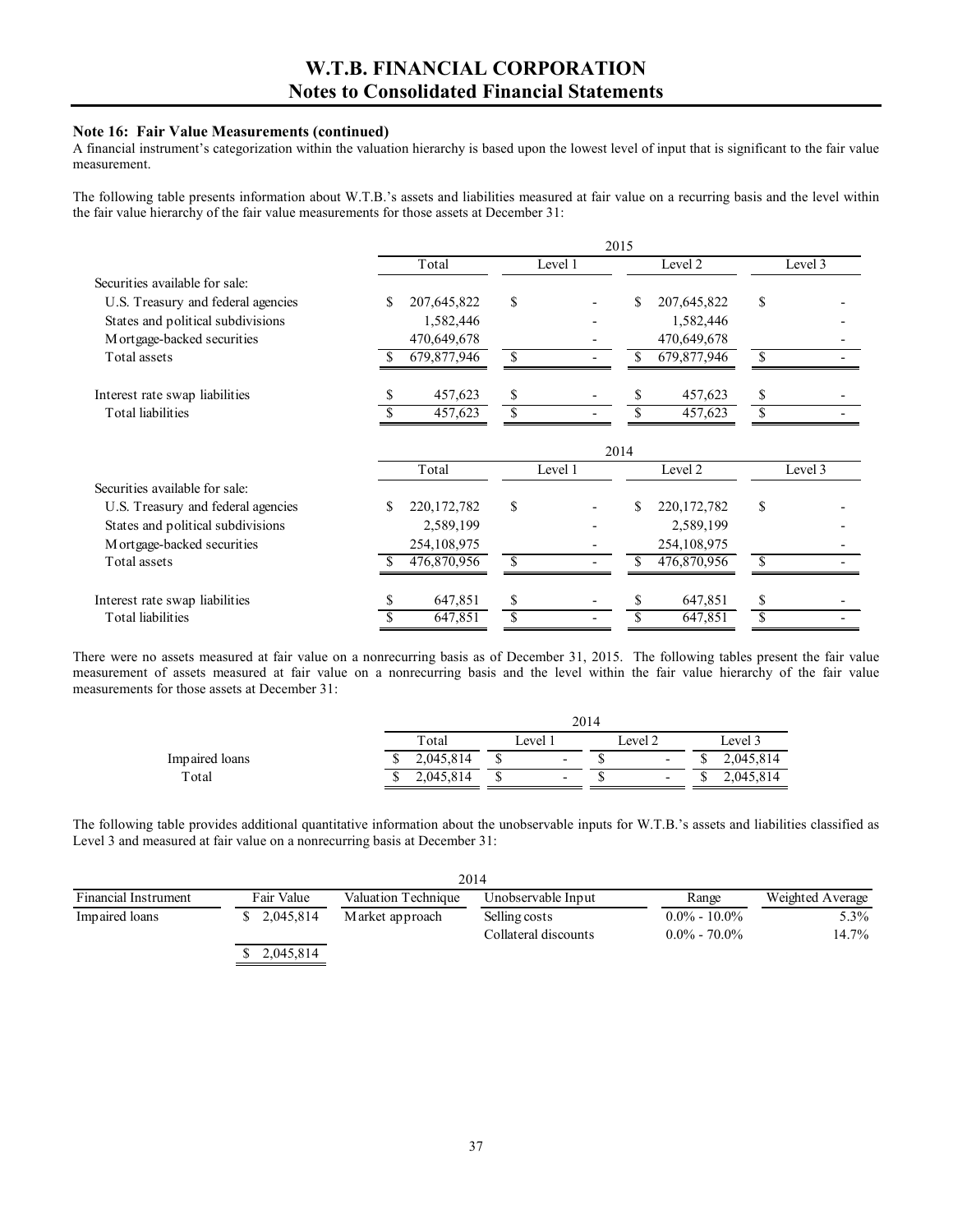#### **Note 16: Fair Value Measurements (continued)**

Carrying values of certain impaired loans are periodically evaluated to determine if valuation adjustments, or partial write-downs, should be recorded. When a collateral dependent loan is identified as impaired, the impairment is measured using the current fair value of the collateral, less selling costs. Depending on the characteristics of a loan, the fair value of collateral is generally estimated by obtaining external appraisals. Troubled debt restructurings that are not collateral dependent discount expected future cash flows based on the original contractual rate of the loan and are not considered to be at fair value. The significant unobservable inputs used in the fair value measurement of impaired loans may include discount rates used to determine the present value of the expected cash flows, the probability of default, estimated selling costs, discounts that may be required to dispose of the property, and management assumptions regarding market trends and other relevant factors. If the determined value of the impaired loan is less than the recorded investment in the loan, impairment is recognized by adjusting the carrying value of the loan through a charge-off to the allowance for loan losses. The carrying value of loans fully charged-off is zero.

W.T.B. is required to disclose the estimated fair value of financial instruments, whether or not recognized in the balance sheet, for which it is practicable to estimate those values. These fair value estimates are made at December 31 based on relevant market information and information about the financial instruments. Fair value estimates are intended to represent the price an asset could be sold at or the price at which a liability could be settled. However, given there is no active market or observable market transactions for many of W.T.B.'s financial instruments, W.T.B.'s estimates of many of these fair values which are subjective in nature, involve uncertainties and matters of significant judgment and therefore cannot be determined with precision. Changes in assumptions could significantly affect the estimated values. Nonfinancial instruments are excluded from disclosure requirements. Specifically, land and buildings are not disclosed at fair value, nor is the value derived from retaining customer deposit relationships, commonly referred to as a customer deposit base intangible. Accordingly, the aggregate fair value amounts presented are not intended to represent the fair value of W.T.B.'s shareholders' equity.

The following methods and assumptions were used by W.T.B. in estimating its fair value disclosures for each class of financial instruments:

*Cash and cash equivalents:* The carrying amounts reported in the statements of financial condition for cash and short-term instruments approximate those assets' fair values.

*Securities:* W.T.B. estimates fair values using external, independent pricing models that consider standard input factors such as observable market data, benchmark yields, interest rate volatilities, broker/dealer quotes, live trading levels, trade execution data, market consensus prepayment speeds and credit spreads. Examples of such instruments that would generally be classified within Level 2 of the valuation hierarchy include government-sponsored entity obligations, corporate bonds and other securities. Mortgage-backed securities are included in Level 2 if observable inputs are available. In certain cases where there is limited activity or less transparency around inputs to the valuation, W.T.B. classifies those securities as Level 3.

*FHLB and PCBB stock:* The fair value is based upon the redemption value of the stock that equates to its carrying value.

*Loans held for sale:* Fair value is determined based on quoted secondary market prices for similar loans.

*Loans held in portfolio:* Fair values of loans are estimated using discounted cash flow analyses and interest rates currently being offered for loans with similar terms to borrowers of similar credit quality. Fair values for noncurrent loans are estimated using discounted cash flow analysis or underlying collateral values, where applicable. The fair values of lending commitments at year-end are estimated to approximate the remaining unamortized fees.

*Cash surrender value of life insurance:* The fair value of cash surrender value of life insurance is based upon the surrender value of the policies that equates to its carrying value.

*Mortgage servicing rights:* The fair value of mortgage servicing rights is estimated using discounted cash flows based on current market interest rates and current prepayment assumptions for serviced loans.

*Deposits:* The fair values disclosed for interest- and noninterest-bearing demand deposits and savings are equal to the amounts payable on demand at the reporting date (i.e., their carrying amounts). The carrying amounts for variable-rate time deposits approximate their fair values at the reporting date. Fair values for fixed-rate time deposits are estimated using a discounted cash flow calculation that applies interest rates currently offered on such deposits to a schedule of aggregated expected monthly maturities.

*Securities sold under agreements to repurchase:* The carrying amounts of securities sold under agreements to repurchase approximate their fair values.

*Interest rate swaps:* The fair value of interest rate swaps is estimated by discounting the estimated expected cash flows of the swap using a discount curve and implied forward rates.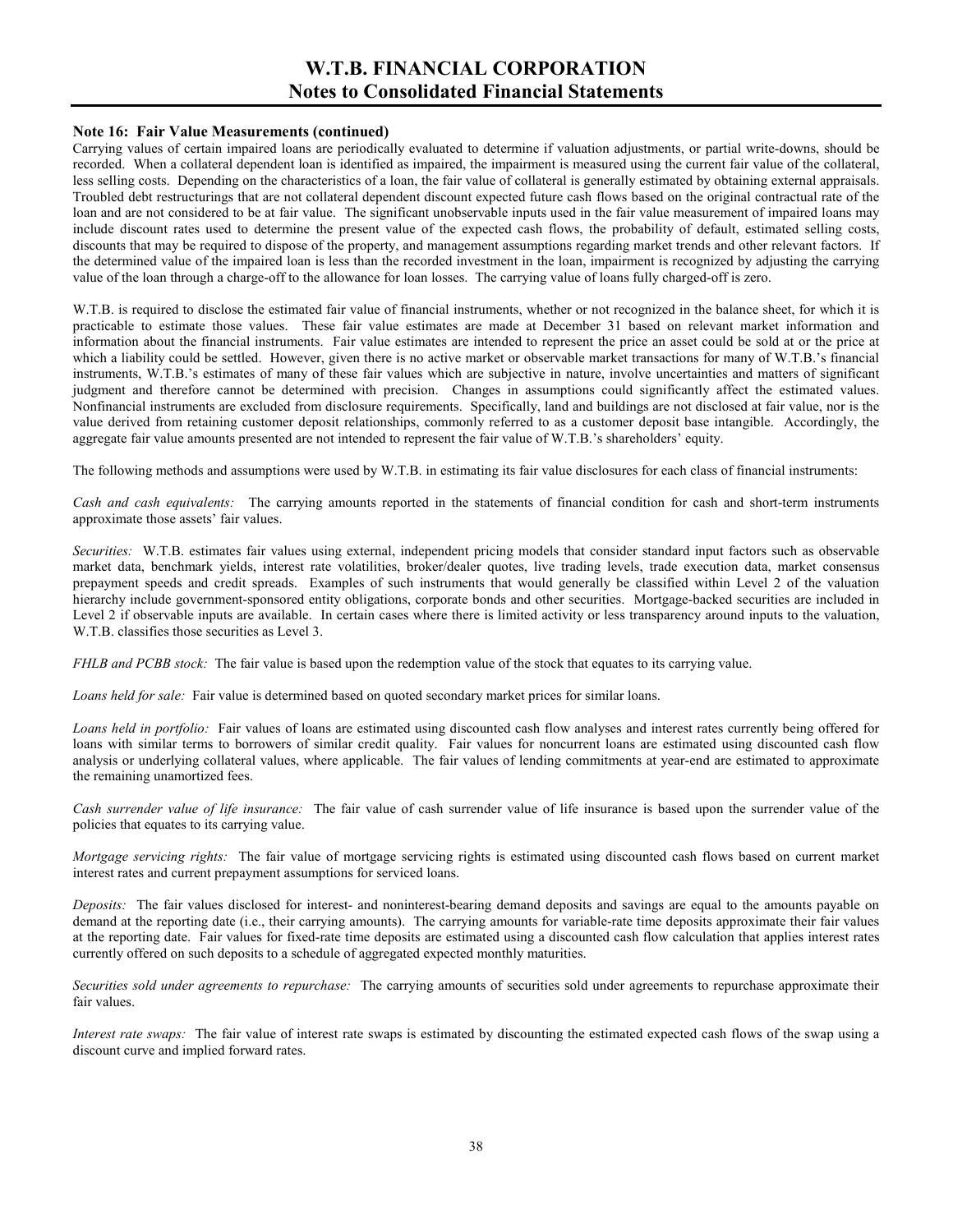#### **Note 16: Fair Value Measurements (continued)**

The carrying amounts and estimated fair values of W.T.B.'s financial instruments at December 31 were as follows:

|                                                   | 2015                |    |                 |    |               |  |  |
|---------------------------------------------------|---------------------|----|-----------------|----|---------------|--|--|
|                                                   | Level in Fair Value |    |                 |    | Estimated     |  |  |
|                                                   | Hierarchy           |    | Carrying Amount |    | Fair Value    |  |  |
| Financial assets:                                 |                     |    |                 |    |               |  |  |
| Cash and due from banks and interest-bearing      |                     |    |                 |    |               |  |  |
| deposits with banks                               | 1                   | \$ | 518,398,245     | \$ | 518,398,245   |  |  |
| Securities available for sale                     | $\overline{c}$      |    | 679,877,946     |    | 679,877,946   |  |  |
| Securities held to maturity                       | 2                   |    | 482,414,445     |    | 480,988,458   |  |  |
| Federal Home Loan Bank and Pacific Coast Bankers' |                     |    |                 |    |               |  |  |
| Bancshares stock                                  | 2                   |    | 5,781,300       |    | 5,781,300     |  |  |
| Loans held for sale                               | 2                   |    | 23,728,595      |    | 23,728,595    |  |  |
| Loans held in portfolio, net of allowance         | 3                   |    | 3,447,900,979   |    | 3,445,006,045 |  |  |
| Cash surrender value of life insurance            | 1                   |    | 20,245,980      |    | 20,245,980    |  |  |
| Mortgage servicing rights                         | 3                   |    | 702,104         |    | 1,336,194     |  |  |
| Financial liabilities:                            |                     |    |                 |    |               |  |  |
| Demand and savings deposits                       | 1                   |    | 4,199,043,231   |    | 4,199,043,231 |  |  |
| Time deposits                                     | 2                   |    | 341,504,819     |    | 342,194,064   |  |  |
| Securities sold under agreements to repurchase    |                     |    | 264,887,110     |    | 264,887,110   |  |  |
| Interest rate swaps                               | $\overline{2}$      |    | 457,623         |    | 457,623       |  |  |
|                                                   |                     |    | 2014            |    |               |  |  |
|                                                   | Level in Fair Value |    |                 |    | Estimated     |  |  |
|                                                   | Hierarchy           |    | Carrying Amount |    | Fair Value    |  |  |
| Financial assets:                                 |                     |    |                 |    |               |  |  |
| Cash and due from banks and interest-bearing      |                     |    |                 |    |               |  |  |
| deposits with banks                               | 1                   | \$ | 431,176,366     | \$ | 431,176,366   |  |  |
| Securities available for sale                     | $\overline{2}$      |    | 476,870,956     |    | 476,870,956   |  |  |

| Securities held to maturity                       |   | 430,462,030   | 427,703,512   |
|---------------------------------------------------|---|---------------|---------------|
| Federal Home Loan Bank and Pacific Coast Bankers' |   |               |               |
| Bancshares stock                                  | 2 | 13,500,900    | 13,500,900    |
| Loans held for sale                               |   | 8,964,780     | 8,964,780     |
| Loans held in portfolio, net of allowance         | 3 | 3,260,877,264 | 3,258,841,881 |
| Cash surrender value of life insurance            |   | 32, 267, 232  | 32, 267, 232  |
| M ortgage servicing rights                        | 3 | 909,527       | 1,542,040     |
| Financial liabilities:                            |   |               |               |
| Demand and savings deposits                       |   | 3,691,892,943 | 3,691,892,943 |
| Time deposits                                     |   | 390,624,106   | 392, 221, 795 |
| Securities sold under agreements to repurchase    |   | 206,293,915   | 206,293,915   |
| Interest rate swaps                               |   | 647,851       | 647,851       |

#### **Note 17: Interest Rate Swaps**

For certain long-term, fixed rate loans, the Bank has entered into interest rate swap agreements with KeyBank in order to serve as a hedge to changes in interest rates. Under the swap agreements, the Bank pays KeyBank a fixed rate equal to the rate on the borrower's note. In return, the Bank receives a variable rate from KeyBank. These stand-alone derivative instruments derive their value from underlying interest rates. These transactions may involve both credit and market risk. The notional amount is the amount on which calculations, payments and the value of the derivative are based. The notional amount does not represent direct credit exposure. The direct credit exposure is derived from the net present value of the future payment streams to be paid and received based on current market conditions. Should the net present value of future payment streams to be received exceed those to be paid, then the Bank would be in an unrealized gain position, and the net difference would represent potential credit exposure. This difference also represents the fair value of the derivative instrument.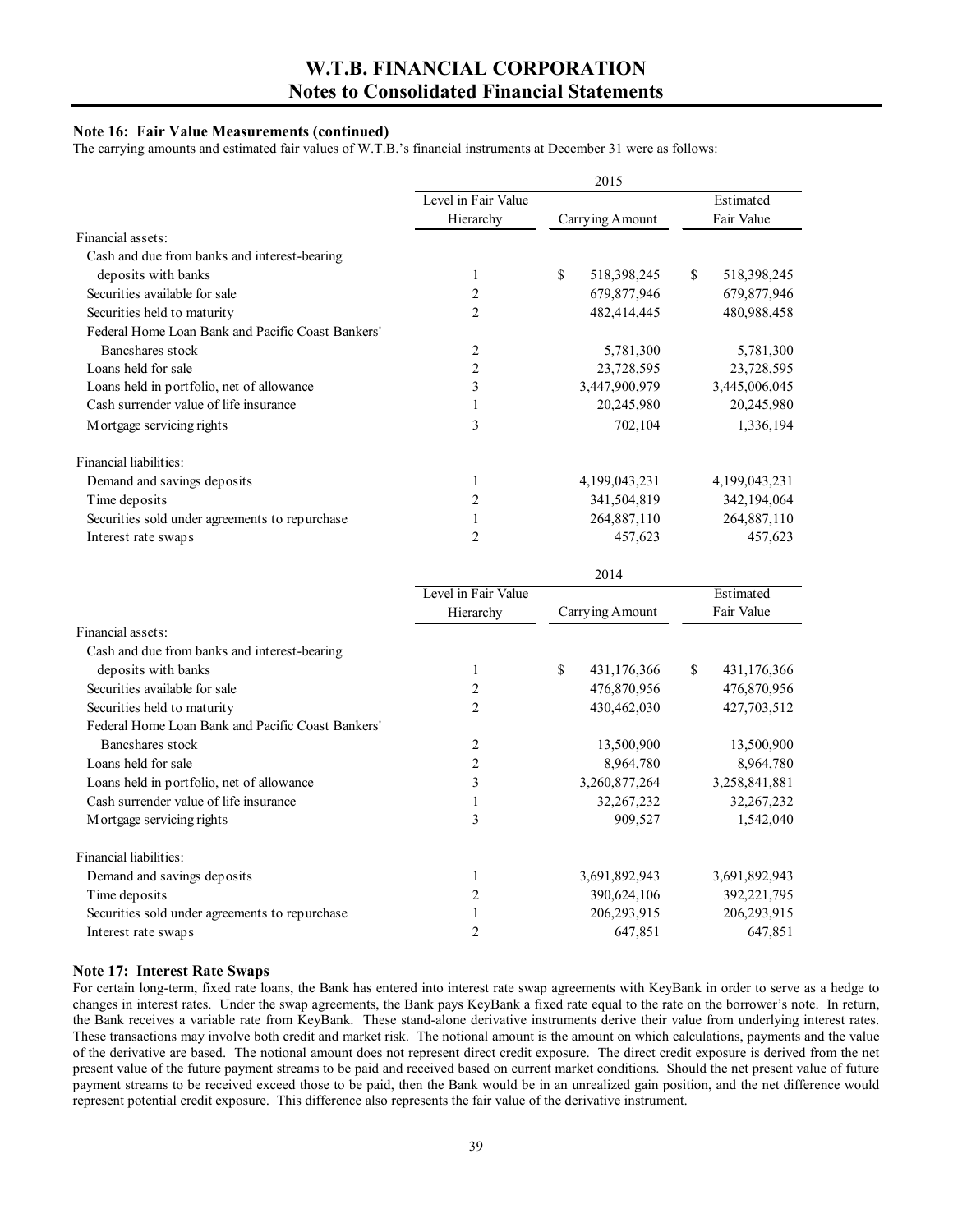#### **Note 17: Interest Rate Swaps (continued)**

Credit risk of the financial contract is controlled through credit approval, limits, and monitoring procedures.W.T.B. is exposed to creditrelated losses in the event of nonperformance by the counterparty to these agreements when W.T.B. is in an unrealized gain position. As of December 31, 2015 and 2014, W.T.B. was in an unrealized loss position and a liability was recorded relating to the interest rate swaps.

Information pertaining to outstanding interest rate swaps at December 31 was as follows:

|                                           |   | 2015       | 2014 |            |  |
|-------------------------------------------|---|------------|------|------------|--|
| Notional amount                           |   | 5,091,255  | S    | 5,835,631  |  |
| Weighted-average pay rate                 |   | 6.08%      |      | $6.05\%$   |  |
| Weighted-average receive rate             |   | 1.32%      |      | 1.21%      |  |
| Average maturity in years                 |   | 3.62       |      | 4.62       |  |
| Liability relating to interest rate swaps | S | (457, 623) |      | (647, 851) |  |

The net changes in fair value of the hedged asset and derivatives are recorded in loans and other liabilities. Net payments on interest rate swaps reduced interest revenue on loans by \$262,937, \$299,807 and \$472,626 for 2015, 2014 and 2013, respectively.

#### **Note 18: Commitments and Contingencies**

*Lease Commitments:* W.T.B. has various operating leases covering the use of certain premises. The lease expense under such arrangements amounted to \$2,500,394, \$2,296,415 and \$2,140,003 for the years ended December 31, 2015, 2014 and 2013, respectively. All leases expire prior to the year 2027. Certain leases contain renewal clauses and rent escalation clauses based on the Consumer Price Index ("CPI"), or other factors contained in the lease agreement.

A summary of future minimum lease commitments follows:

| Years ending December 31,           |    |            |
|-------------------------------------|----|------------|
| 2016                                | S  | 2,082,561  |
| 2017                                |    | 1,580,381  |
| 2018                                |    | 1,489,920  |
| 2019                                |    | 1,509,124  |
| 2020                                |    | 1,369,677  |
| 2021 and thereafter                 |    | 3,916,816  |
| Total future minimum lease payments | £. | 11.948.479 |
|                                     |    |            |

*Legal Proceedings:* A class action lawsuit is pending in the Federal District Court of Idaho against the Bank and its wholly-owned subsidiary West Sprague Holding Company, LLC. The suit, filed by former members of a failed golf course development, claims that Washington Trust Bank assumed liability for refunding golf club membership deposits when it took a deed in lieu of foreclosure on its collateral after a loan default by The Club at Black Rock, LLC. The trial for the case commenced on March 7, 2016 at the Federal courthouse in Coeur d'Alene, Idaho, and the facts of the case are still being presented to a jury. The Bank believes that the Plaintiffs' claim is without merit and intends to vigorously defend its position that it has no liability to reimburse former golf club members for the membership deposits they paid to The Club at Black Rock, LLC. At this time the outcome of this litigation is uncertain as is the amount of any judgment should the plaintiffs prevail. However, the Bank estimates potential damages could range between \$3 million and \$45 million if the plaintiff is successful in this lawsuit.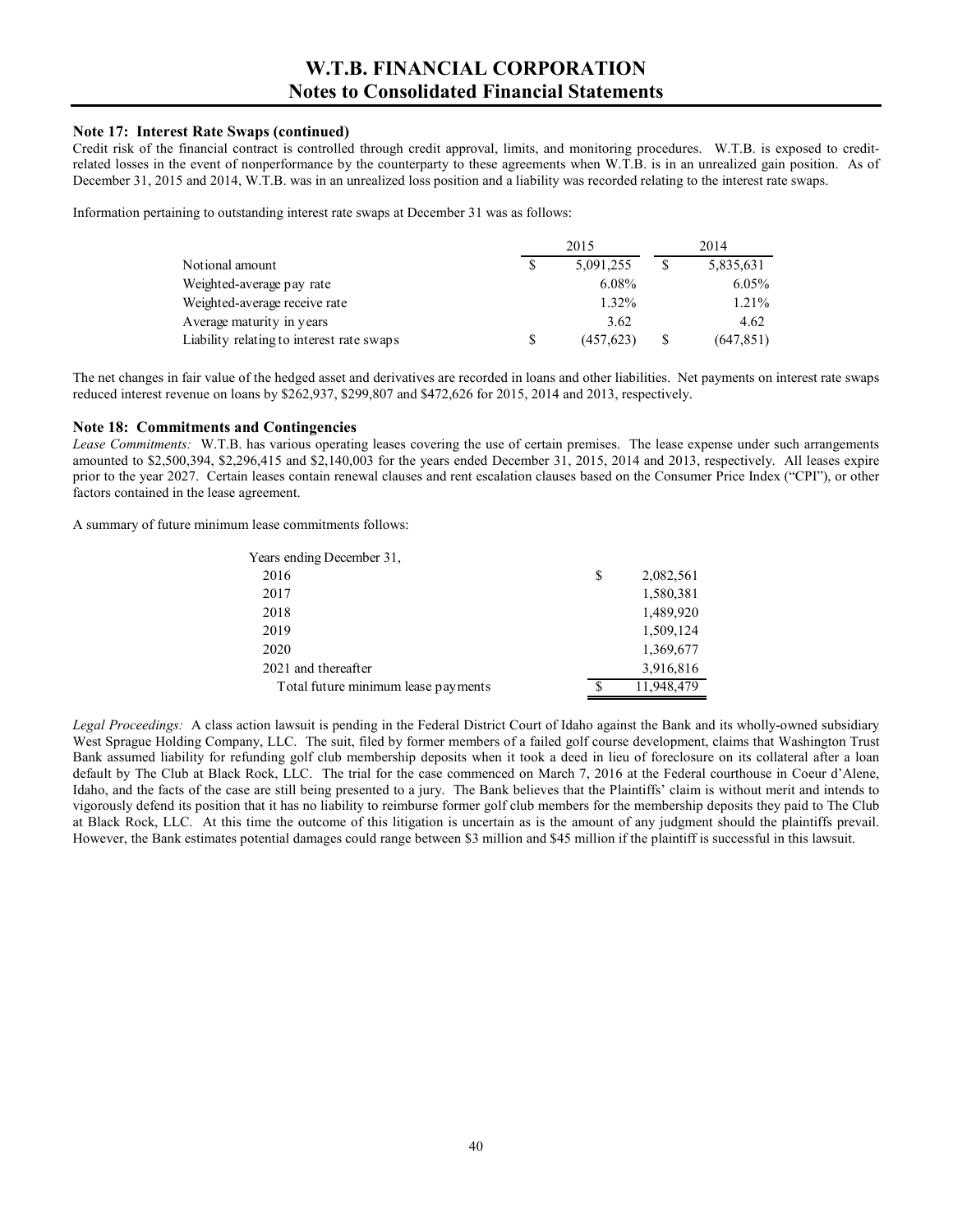#### **Note 19: Parent Company Statements**

W.T.B.'s parent company statements are presented using the equity method of accounting; therefore, accounts of its subsidiary have not been included. Intercompany transactions and balances have not been eliminated. The condensed parent company statements follow:

| <b>Statements of Financial Condition</b>               | December 31, |               |    |             |  |  |  |
|--------------------------------------------------------|--------------|---------------|----|-------------|--|--|--|
|                                                        |              | 2015          |    | 2014        |  |  |  |
| Assets                                                 |              |               |    |             |  |  |  |
| Cash                                                   | \$           | 2,201,969     | S  | 8,245,171   |  |  |  |
| U.S. Treasury securities available for sale,           |              |               |    |             |  |  |  |
| carried at fair value                                  |              | 995,859       |    | 999,922     |  |  |  |
| Equity in underlying net book value of bank subsidiary |              | 457,711,574   |    | 428,951,111 |  |  |  |
| Premises and equipment, net                            |              | 1,259,402     |    | 1,384,899   |  |  |  |
| Other assets                                           |              | 2,267,344     |    | 2,090,399   |  |  |  |
| Total assets                                           |              | 464, 436, 148 |    | 441,671,502 |  |  |  |
| Liabilities                                            |              |               |    |             |  |  |  |
| Other liabilities                                      | \$           | 29,135        | \$ | 73,874      |  |  |  |
| Shareholders' equity                                   |              | 464, 407, 013 |    | 441,597,628 |  |  |  |
| Total liabilities and shareholders' equity             |              | 464, 436, 148 | \$ | 441,671,502 |  |  |  |

| <b>Statements of Income</b>                 | Years Ended December 31, |            |    |            |   |            |  |
|---------------------------------------------|--------------------------|------------|----|------------|---|------------|--|
|                                             |                          | 2015       |    | 2014       |   | 2013       |  |
| Revenue                                     |                          |            |    |            |   |            |  |
| Dividends from banking subsidiary           | \$                       | 7,079,741  | \$ | 5,987,958  | S | 5,761,763  |  |
| Other                                       |                          | 1,133,177  |    | 1,357,416  |   | 806,599    |  |
| Total revenue                               |                          | 8,212,918  |    | 7,345,374  |   | 6,568,362  |  |
| <b>Expense</b>                              |                          |            |    |            |   |            |  |
| Salaries and employee benefits              |                          | 733,866    |    | 710,812    |   | 687,133    |  |
| Other                                       |                          | 1,188,981  |    | 1,231,605  |   | 1,595,526  |  |
| Total expense                               |                          | 1,922,847  |    | 1,942,417  |   | 2,282,659  |  |
| Income before income tax benefit and equity |                          |            |    |            |   |            |  |
| in undistributed net income of subsidiary   |                          | 6,290,071  |    | 5,402,957  |   | 4,285,703  |  |
| Income tax benefit                          |                          | (271, 390) |    | (205, 785) |   | (514, 786) |  |
| Income before equity in undistributed net   |                          |            |    |            |   |            |  |
| income of subsidiary                        |                          | 6,561,461  |    | 5,608,742  |   | 4,800,489  |  |
| Equity in undistributed net income of       |                          |            |    |            |   |            |  |
| banking subsidiary                          |                          | 39,798,253 |    | 36,255,326 |   | 38,993,194 |  |
| Net income                                  |                          | 46,359,714 |    | 41,864,068 |   | 43,793,683 |  |
| Preferred stock dividends                   |                          | 141,346    |    | 417,932    |   | 1,723,291  |  |
| Net income available to common shareholders |                          | 46,218,368 | S  | 41,446,136 | S | 42,070,392 |  |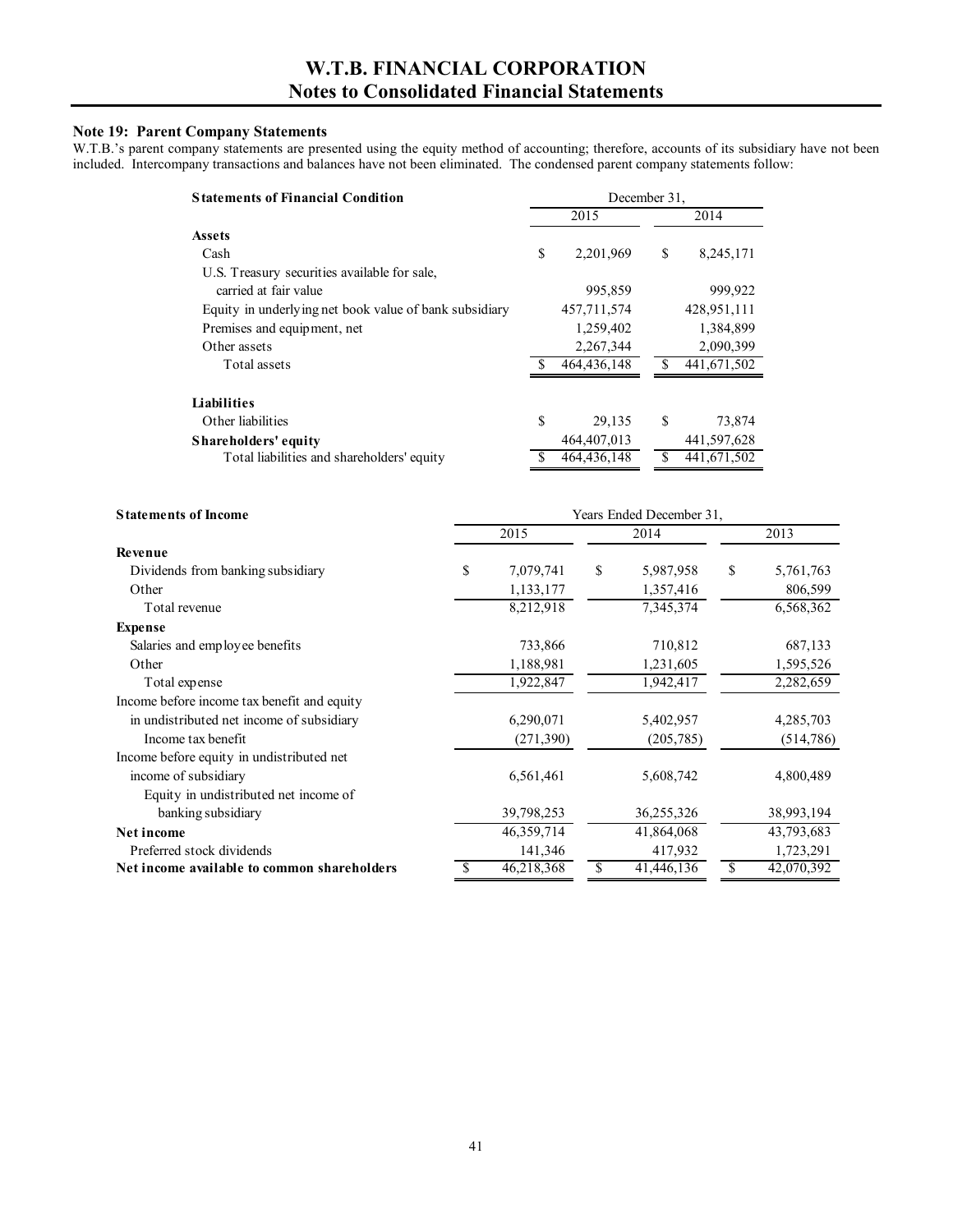#### **Note 19: Parent Company Statements (continued)**

| Years Ended December 31,<br><b>Statements of Cash Flows</b> |    |              |                      |                |    |                |  |  |  |
|-------------------------------------------------------------|----|--------------|----------------------|----------------|----|----------------|--|--|--|
|                                                             |    | 2015         |                      | 2014           |    | 2013           |  |  |  |
| Cash flows from operating activities:                       |    |              |                      |                |    |                |  |  |  |
| Net income                                                  | \$ | 46,359,714   | \$                   | 41,864,068     | \$ | 43,793,683     |  |  |  |
| Adjustments to reconcile net income to                      |    |              |                      |                |    |                |  |  |  |
| cash provided by operating activities:                      |    |              |                      |                |    |                |  |  |  |
| Undistributed net income of subsidiary                      |    | (39,798,253) |                      | (36, 255, 326) |    | (38,993,194)   |  |  |  |
| Depreciation                                                |    | 105,263      |                      | 245,830        |    | 593,918        |  |  |  |
| Deferred income tax expense (benefit)                       |    | (16,021)     |                      | (48,706)       |    | (149, 130)     |  |  |  |
| Gains on sales of investments                               |    |              |                      | (568,305)      |    |                |  |  |  |
| Stock-based compensation                                    |    | 1,276,286    |                      | 1,055,212      |    | 692,301        |  |  |  |
| Stock-based directors' fees                                 |    | 270,210      |                      | 180,329        |    | 180,349        |  |  |  |
| Other, net                                                  |    | 35,544       |                      | 160,760        |    | 71,730         |  |  |  |
| Net cash provided by operating activities                   |    | 8,232,743    |                      | 6,633,862      |    | 6,189,657      |  |  |  |
| Cash flows from investing activities:                       |    |              |                      |                |    |                |  |  |  |
| Purchase of securities available for sale                   |    | (997, 891)   |                      |                |    | (997, 031)     |  |  |  |
| Proceeds from maturities of securities available for sale   |    | 1,000,000    |                      |                |    | 300,000        |  |  |  |
| Proceeds from investments in subsidiary                     |    | 12,571,000   |                      | 25,000,000     |    | 44,571,000     |  |  |  |
| Purchases of premises and equipment                         |    |              |                      | (5,694)        |    | (37,938)       |  |  |  |
| Purchase of other assets and investments                    |    | (273,978)    |                      | (23, 529)      |    | (11, 337)      |  |  |  |
| Proceeds from investments                                   |    | 101,969      |                      | 1,471,842      |    | 42,506         |  |  |  |
| Net cash provided by investing activities                   |    | 12,401,100   |                      | 26,442,619     |    | 43,867,200     |  |  |  |
| Cash flows from financing activities:                       |    |              |                      |                |    |                |  |  |  |
| Repurchase of preferred stock                               |    | (19,571,000) |                      | (25,000,000)   |    | (44,571,000)   |  |  |  |
| Common stock dividends paid                                 |    | (6,915,771)  |                      | (6,080,080)    |    | (4,038,472)    |  |  |  |
| Preferred stock dividends paid                              |    | (190, 274)   |                      | (480, 432)     |    | (2,726,139)    |  |  |  |
| Net cash used in financing activities                       |    | (26,677,045) |                      | (31, 560, 512) |    | (51, 335, 611) |  |  |  |
| Increase (decrease) in cash                                 |    | (6,043,202)  |                      | 1,515,969      |    | (1,278,754)    |  |  |  |
| Cash at beginning of year                                   |    | 8,245,171    |                      | 6,729,202      |    | 8,007,956      |  |  |  |
| Cash at end of year                                         | \$ | 2,201,969    | $\sqrt{\frac{2}{5}}$ | 8,245,171      | \$ | 6,729,202      |  |  |  |

#### **Note 20: Related Parties**

In the ordinary course of business, W.T.B. and its subsidiary make loans and enter into other transactions with certain related parties, its directors and entities having a specified relationship with the directors. Such transactions are made on substantially the same terms and conditions as transactions with other customers. Total deposits from these related parties were \$35,217,517, \$29,184,804 and \$2,006,000 at December 31, 2015, 2014 and 2013, respectively. Related party loan amounts for the years ended December 31, 2015, 2014 and 2013, are summarized in the table below. The reclassifications represent loans that were not related party that subsequently became related party loans, or loans that were once considered related party but are no longer considered related party.

|                              | 2015 |                | 2014 |             | 2013 |             |
|------------------------------|------|----------------|------|-------------|------|-------------|
| Balance at beginning of year | S    | 43,199,742     |      | 35,880,803  |      | 30,695,809  |
| New loans and advances       |      | 11.229.802     |      | 15.420.416  |      | 6,461,914   |
| Repayments                   |      | (13, 140, 883) |      | (8,162,810) |      | (7,057,420) |
| Other and reclassifications  |      | 1.892.500      |      | 61.333      |      | 5,780,500   |
| Balance at end of year       |      | 43.181.161     |      | 43,199,742  |      | 35,880,803  |

Under current federal regulations, W.T.B. is limited in the amount that may be borrowed from Washington Trust Bank. At December 31, 2015, 2014 and 2013, a maximum of \$4,319,875, \$5,576,975 and \$8,076,975, respectively, could be loaned to W.T.B. No such loans have been made.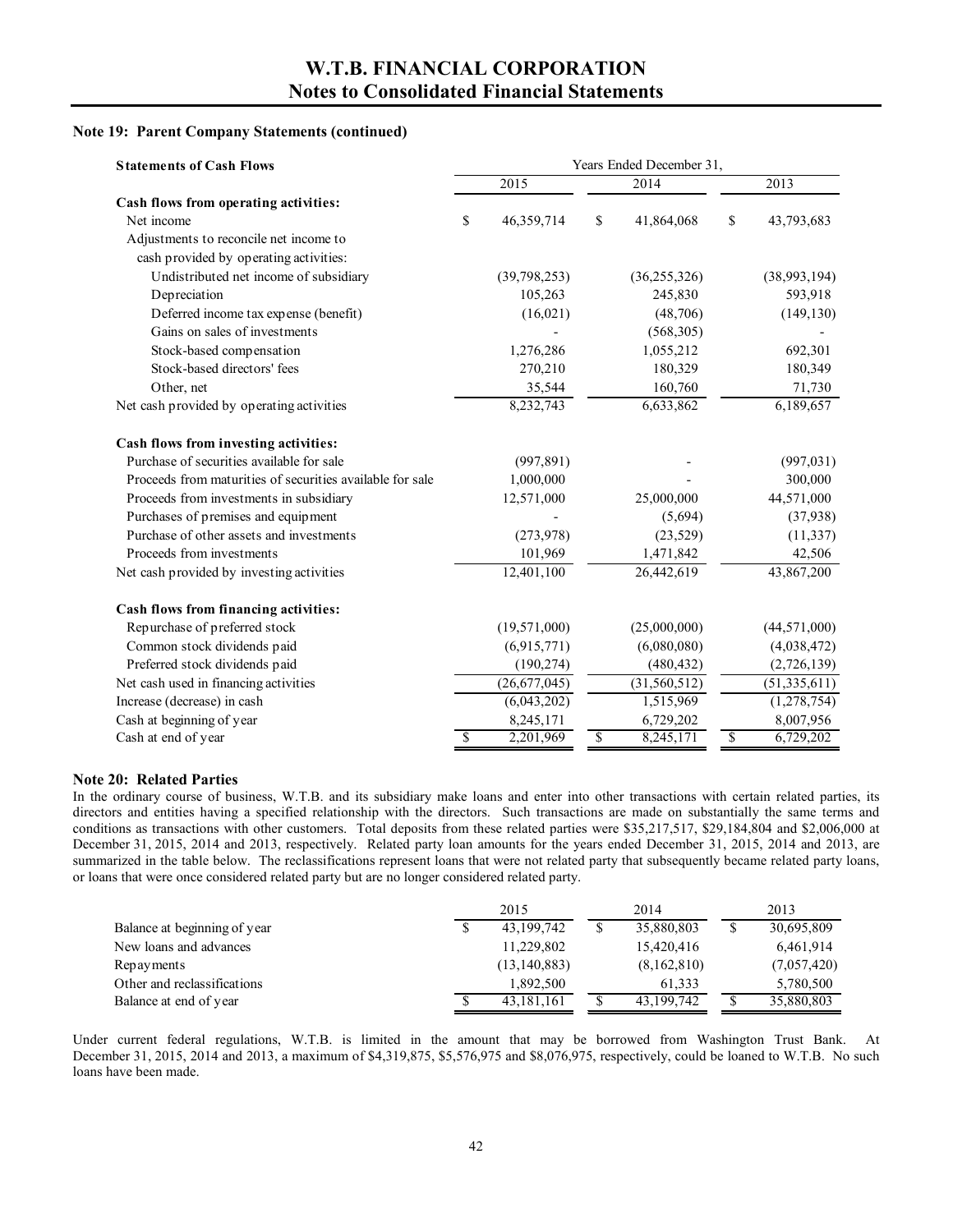#### **Note 21: Preferred Stock**

On September 15, 2011, W.T.B. received \$89,142,000 from the issuance of 89,142 shares of Senior Non-Cumulative Perpetual Preferred Stock, Series C-3 (the "Series C-3 Preferred Stock"), having a liquidation preference of \$1,000 per share, to the United States Department of Treasury pursuant to W.T.B.'s participation in the Treasury's Small Business Lending Fund program (the "SBLF"). The SBLF is a voluntary program intended to encourage small business lending at qualified banks by providing capital at favorable rates. W.T.B. redeemed 44,571 and 25,000 shares of Series C-3 Preferred Stock shares during 2013 and 2014, respectively. On September 21, 2015, W.T.B. redeemed all remaining Series C-3 Preferred Stock outstanding, which amounted to 19,571 shares representing a repayment of \$19,571,000. All related dividends on redeemed shares were paid at the time of redemption.

At the time of issuance, the initial dividend rate on the Series C-3 Preferred Stock was 5%. In order to encourage the issuer to increase small business lending, the quarterly dividend rate could adjust to as low as 1% if loan growth to qualified small business lending segments increased by prescribed percentages. Based upon W.T.B.'s qualified loan growth as of September 30, 2013, the dividend rate became fixed at 1%. Dividends declared and accrued on the Series C-3 Preferred Stock totaled \$48,928 and \$111,427 as of December 31, 2014 and 2013, respectively.

#### **Note 22: Earnings Per Share**

The numerators and denominators used in computing basic and diluted earnings per common share for the years ended December 31, 2015, 2014 and 2013, can be reconciled as follows:

|                                              | 2015 |              | 2014             | 2013 |            |
|----------------------------------------------|------|--------------|------------------|------|------------|
| Numerator:                                   |      |              |                  |      |            |
| Net income                                   | \$   | 46, 359, 714 | \$<br>41,864,068 | \$   | 43,793,683 |
| Preferred stock dividends                    |      | 141,346      | 417,932          |      | 1,723,291  |
| Net income available to common shareholders  |      | 46,218,368   | 41,446,136       |      | 42,070,392 |
| Denominator:                                 |      |              |                  |      |            |
| Weighted-average number of common            |      |              |                  |      |            |
| shares outstanding - basic                   |      | 2,541,339    | 2,532,116        |      | 2,523,284  |
| Effect of potentially dilutive common shares |      | 24,738       | 24,399           |      | 23,741     |
| Weighted-average number of common            |      |              |                  |      |            |
| shares - diluted                             |      | 2,566,077    | 2,556,515        |      | 2,547,025  |
| Earnings per common share:                   |      |              |                  |      |            |
| <b>Basic</b>                                 | \$   | 18.19        | \$<br>16.37      | \$   | 16.67      |
| Diluted                                      | \$   | 18.01        | \$<br>16.21      | \$   | 16.52      |

#### **Note 23: Accumulated Other Comprehensive Loss**

Accumulated other comprehensive loss includes the after tax change in unrealized market value adjustment of securities available for sale and the unrealized net losses and prior service costs related to W.T.B.'s defined benefit plan.

|                            | Unrealized Gains     |                |                    |                |       |                |  |  |
|----------------------------|----------------------|----------------|--------------------|----------------|-------|----------------|--|--|
|                            | (Losses) on          |                | Unrealized Losses  |                |       |                |  |  |
|                            | Securities Available |                | on Defined Benefit |                |       |                |  |  |
|                            | for Sale             |                | Pension Plan       |                | Total |                |  |  |
| Balance, December 31, 2012 | S                    | 19,277,067     | S                  | (24, 130, 024) | S.    | (4,852,957)    |  |  |
| Net change                 |                      | (21, 785, 593) |                    | 7,249,775      |       | (14, 535, 818) |  |  |
| Balance, December 31, 2013 |                      | (2,508,526)    |                    | (16,880,249)   |       | (19,388,775)   |  |  |
| Net change                 |                      | 3,326,538      |                    | (11,399,406)   |       | (8,072,868)    |  |  |
| Balance, December 31, 2014 |                      | 818,012        |                    | (28, 279, 655) |       | (27, 461, 643) |  |  |
| Net change                 |                      | (2,410,903)    |                    | 3,942,195      |       | 1,531,292      |  |  |
| Balance, December 31, 2015 |                      | (1,592,891)    | \$                 | (24, 337, 460) | S     | (25,930,351)   |  |  |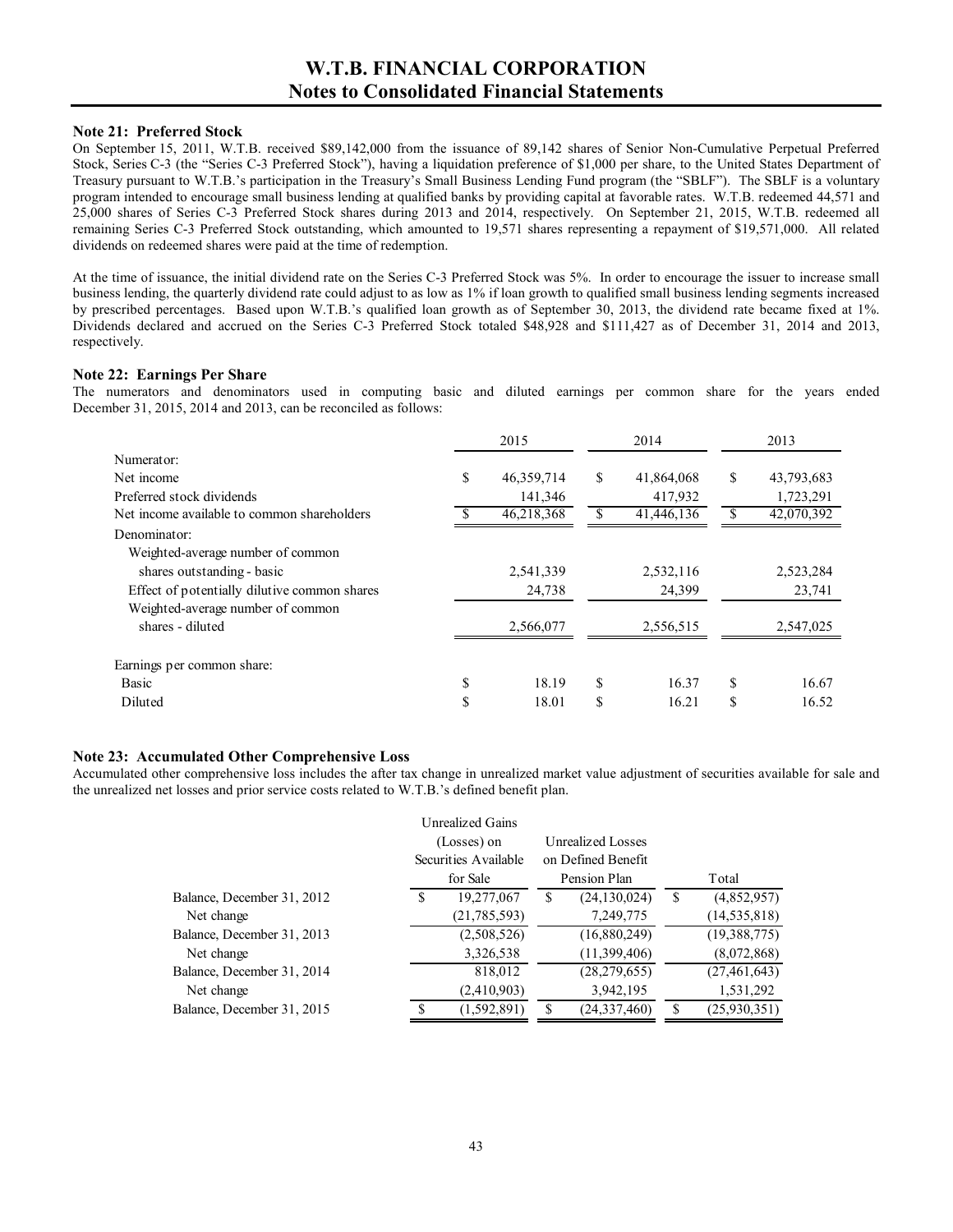#### **Note 23: Accumulated Other Comprehensive Loss (continued)**

The following table shows the significant amounts reclassified out of each component of accumulated other comprehensive loss:

| Details About Accumulated                          |                  | Years Ended December 31. | Affected Line in the |                                   |
|----------------------------------------------------|------------------|--------------------------|----------------------|-----------------------------------|
| Other Comprehensive Loss Components                | 2015             | 2014                     | 2013                 | Consolidated Statements of Income |
| Securities available for sale:                     |                  |                          |                      |                                   |
| Gains on sale of securities                        | \$<br>(605, 669) | (77, 126)<br>S           | \$(11, 286, 577)     | Gains on sale of securities, net  |
| Total before tax                                   | (605, 669)       | (77, 126)                | (11, 286, 577)       |                                   |
| Income tax expense                                 | 211,984          | 26,994                   | 3,950,302            | Income taxes                      |
| Net of tax                                         | (393, 685)       | (50, 132)                | (7,336,275)          |                                   |
| Defined benefit pension plan:                      |                  |                          |                      |                                   |
| Amortization of net loss                           | 3,845,929        | 2,144,557                | 3,323,825            | Pension and employee benefits     |
| Amortization of prior service cost                 | 8,037            | 8.037                    | 8,037                | Pension and employee benefits     |
| Total before tax                                   | 3,853,966        | 2,152,594                | 3,331,862            |                                   |
| Income tax benefit                                 | (1,348,888)      | (753, 408)               | (1,166,152)          | Income taxes                      |
| Net of tax                                         | 2,505,078        | 1,399,186                | 2,165,710            |                                   |
| Total reclassifications for the period, net of tax | 2,111,393        | 1,349,054                | (5,170,565)          |                                   |

#### **Note 24: Regulatory Matters**

W.T.B. (on a consolidated basis) and the Bank are subject to various regulatory capital requirements administered by the federal banking agencies. Failure to meet minimum capital requirements can result in certain mandatory and possibly additional discretionary actions by regulators that, if undertaken, could have a direct material adverse effect on W.T.B.'s and the Bank's financial statements. Under capital adequacy guidelines and the regulatory framework for prompt corrective action, W.T.B. and the Bank must meet specific capital guidelines that involve quantitative measures of assets, liabilities, and certain off-balance-sheet items as calculated under regulatory accounting practices. W.T.B.'s and the Bank's capital amounts and classification are also subject to qualitative judgments by the regulators about components, riskweightings and other factors.

On January 1, 2015, the Federal Reserve and the Federal Deposit Insurance Corporation implemented new regulations (the "Basel III Capital Regulation"), that substantially amends the existing capital rules for banks. The Basel III Capital Regulation makes changes to the methods of calculating the risk-weighting of certain assets, which in turn affects risk-based capital ratios. Higher risk-weights are assigned to various categories of assets, including commercial real estate loans, credit facilities that finance the acquisition, development or construction of real property, loans or other exposures that are 90 days past due or are nonaccrual, securitization exposures, and in certain cases mortgage servicing rights and deferred tax assets.

The rules implement a new regulatory capital measure called Common Equity Tier 1 Capital. As adopted by W.T.B. and the Bank, Common Equity Tier 1 Capital generally consists of Tier 1 Capital, less all non-common equity forms of regulatory capital. The regulation also implemented a new regulatory ratio comparing Common Equity Tier 1 Capital to risk-weighted assets ("Common Equity Tier 1 Risk-Based Capital").

The Basel III Capital Regulation also implements a conservation buffer equal to 2.5% of risk-weighted assets that will be added to adequately capitalized regulatory minimums across all three risk-based capital ratios with a phase-in period beginning on January 1, 2016 and full implementation by January 1, 2019. An institution that does not maintain risk-based capital ratio levels above the sum of adequately capitalized levels plus the phased in portion of the conservation buffer, will be subject to restrictions on certain activities including payment of dividends, stock repurchases, and discretionary bonuses to executive officers.

The Basel III Capital Regulation modified the prompt corrective action rules for all insured institutions to include the Common Equity Tier 1 Risk-Based Capital Ratio and established a minimum threshold of 4.5% to be considered adequately capitalized and 6.5% to be considered well capitalized. For the Tier 1 Risk-Based Capital Ratio, the Basel III Capital Regulation established a new minimum threshold of 6.0% to be considered adequately capitalized and 8.0% to be considered well capitalized. W.T.B. and the Bank made a one-time election as of March 31, 2015 to exclude accumulated other comprehensive income or loss from regulatory capital. The implementation of certain provisions of the Basel III Capital Regulations will be phased-in through January 1, 2019.

The payment of cash dividends is subject to Federal regulatory requirements for capital levels and other restrictions. In addition, the cash dividends paid by Washington Trust Bank to W.T.B. are subject to both Federal and State regulatory requirements.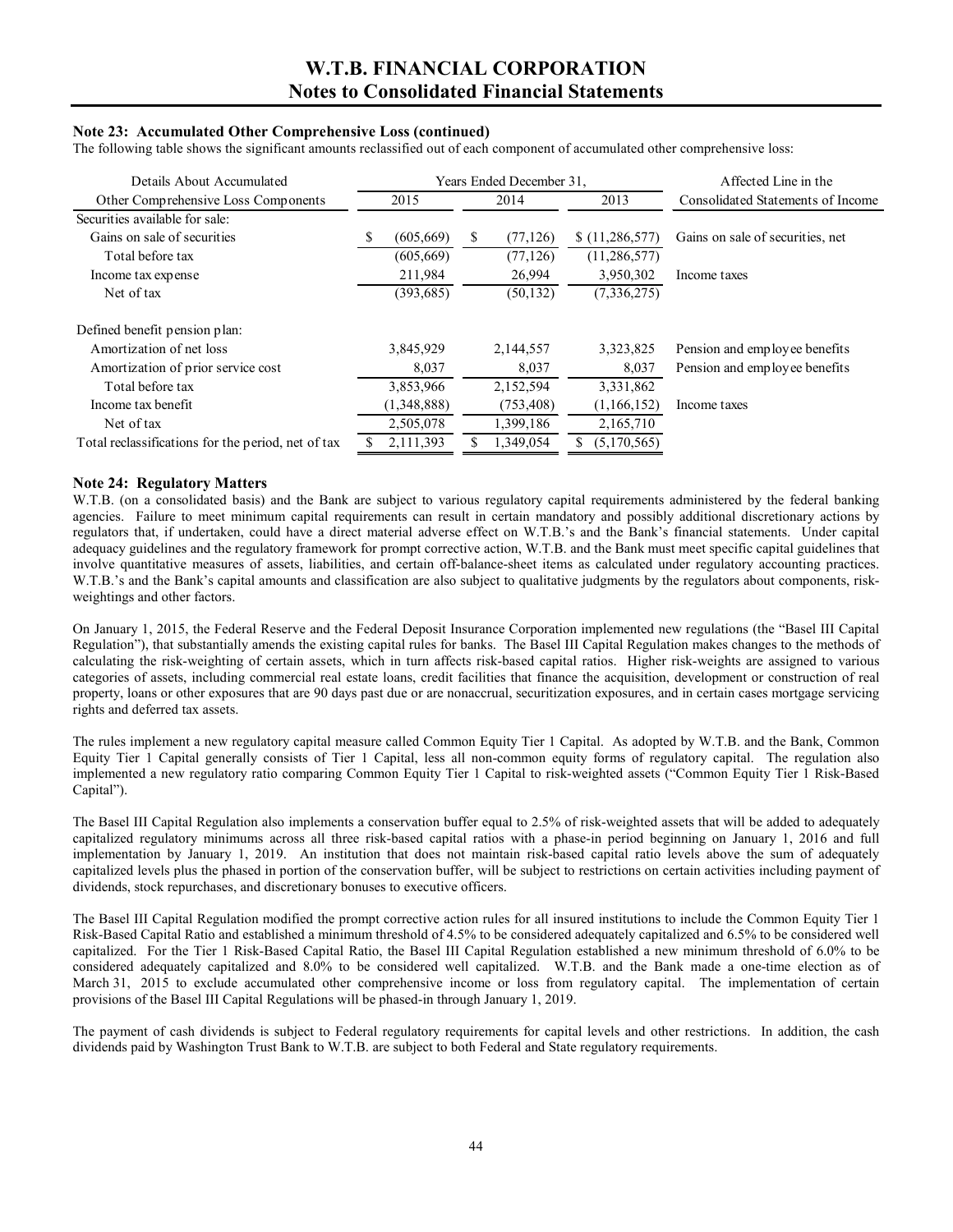#### **Note 24: Regulatory Matters (continued)**

At December 31, 2015, the most recent notification from the Federal Deposit Insurance Corporation categorized Washington Trust Bank as well capitalized under the regulatory framework for prompt corrective action. W.T.B. is not subject to the regulatory framework for prompt corrective action. There have been no conditions or events since that notification that management believes have changed the institution's category. To be categorized as well capitalized, a bank must maintain minimum capital ratios as set forth in the table below.

The capital amounts and ratios, as calculated under regulatory guidelines of Basel III at December 31, 2015 and as calculated under regulatory guidelines of Basel I at December 31, 2014, are as follows (dollars in thousands):

|                                                       |                      |        |           |          | To Be Well Capitalized  |                          |  |  |
|-------------------------------------------------------|----------------------|--------|-----------|----------|-------------------------|--------------------------|--|--|
|                                                       | For Capital Adequacy |        |           |          | Under Prompt Corrective |                          |  |  |
|                                                       |                      | Actual |           | Purposes |                         | <b>Action Provisions</b> |  |  |
|                                                       | Amount               | Ratio  | Amount    | Ratio    | Amount                  | Ratio                    |  |  |
| December 31, 2015                                     |                      |        |           |          |                         |                          |  |  |
| Tier 1 capital to average assets:                     |                      |        |           |          |                         |                          |  |  |
| W.T.B. Financial Corporation                          | \$490,337            | 9.41%  | \$208,330 | 4.00%    | N/A                     | N/A                      |  |  |
| Washington Trust Bank                                 | 483,641              | 9.29%  | 208,165   | 4.00%    | 260,206                 | 5.00%                    |  |  |
| Common equity tier 1 capital to risk-weighted assets: |                      |        |           |          |                         |                          |  |  |
| W.T.B. Financial Corporation                          | 490,337              | 11.98% | 184,243   | 4.50%    | N/A                     | N/A                      |  |  |
| Washington Trust Bank                                 | 483,641              | 11.82% | 184,102   | 4.50%    | 265,924                 | 6.50%                    |  |  |
| Tier 1 risk-based capital to risk-weighted assets:    |                      |        |           |          |                         |                          |  |  |
| W.T.B. Financial Corporation                          | 490,337              | 11.98% | 245,657   | $6.00\%$ | N/A                     | N/A                      |  |  |
| Washington Trust Bank                                 | 483,641              | 11.82% | 245,469   | $6.00\%$ | 327,292                 | 8.00%                    |  |  |
| Total risk-based capital to risk-weighted assets:     |                      |        |           |          |                         |                          |  |  |
| W.T.B. Financial Corporation                          | 541,945              | 13.24% | 327,543   | 8.00%    | N/A                     | N/A                      |  |  |
| Washington Trust Bank                                 | 535,210              | 13.08% | 327,292   | 8.00%    | 409,115                 | 10.00%                   |  |  |
| December 31, 2014                                     |                      |        |           |          |                         |                          |  |  |
| Tier 1 capital to average assets:                     |                      |        |           |          |                         |                          |  |  |
| W.T.B. Financial Corporation                          | \$468,516            | 9.87%  | \$189,956 | 4.00%    | N/A                     | N/A                      |  |  |
| Washington Trust Bank                                 | 455,870              | 9.61%  | 189,756   | 4.00%    | 237,195                 | 5.00%                    |  |  |
| Tier 1 risk-based capital to risk-weighted assets:    |                      |        |           |          |                         |                          |  |  |
| W.T.B. Financial Corporation                          | 468,516              | 12.70% | 147,526   | 4.00%    | N/A                     | N/A                      |  |  |
| Washington Trust Bank                                 | 455,870              | 12.37% | 147,398   | 4.00%    | 221,097                 | $6.00\%$                 |  |  |
| Total risk-based capital to risk-weighted assets:     |                      |        |           |          |                         |                          |  |  |
| W.T.B. Financial Corporation                          | 515,024              | 13.96% | 295,052   | 8.00%    | N/A                     | N/A                      |  |  |
| Washington Trust Bank                                 | 502,378              | 13.63% | 294,796   | 8.00%    | 368,495                 | 10.00%                   |  |  |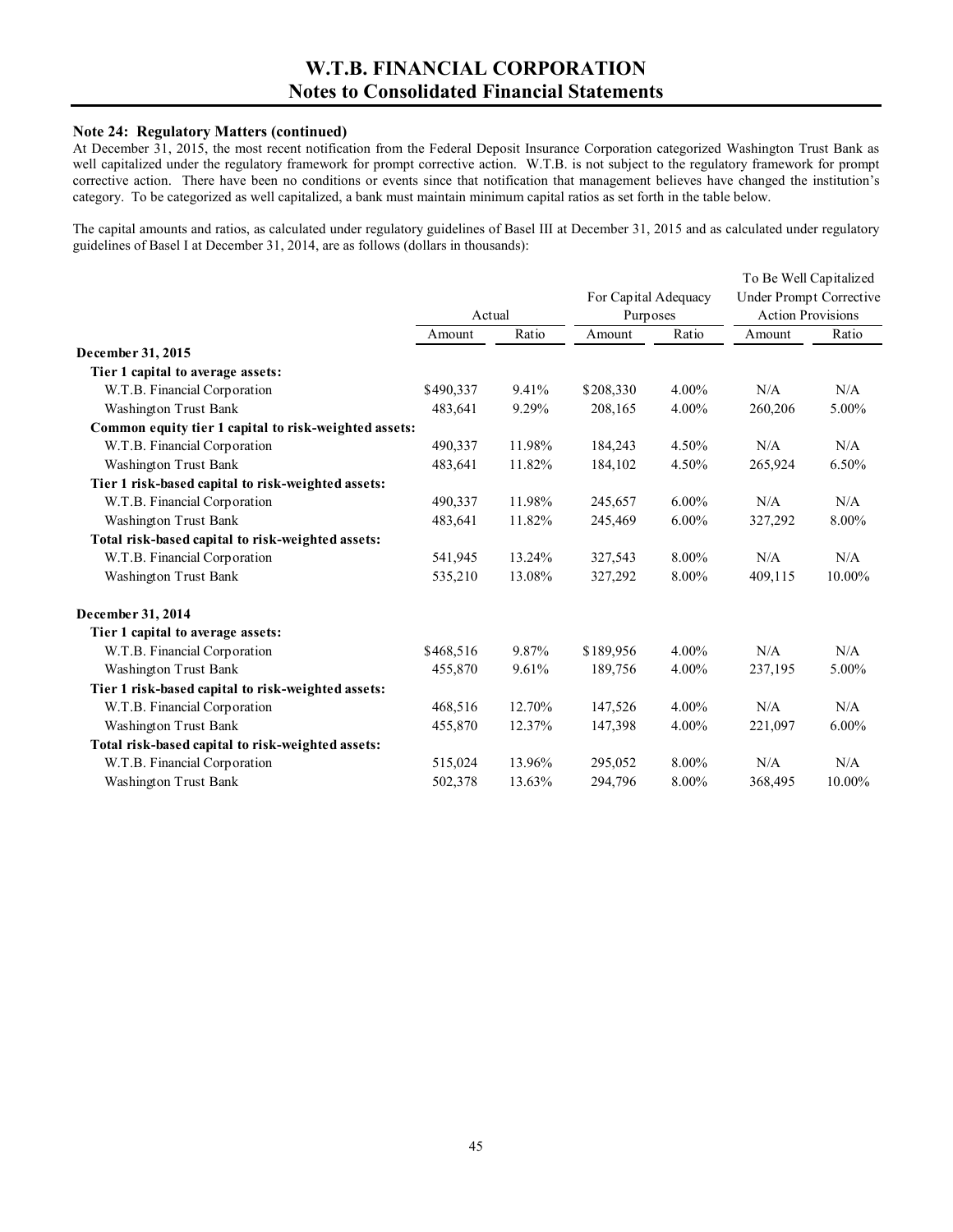To the Board of Directors W.T.B. Financial Corporation Washington Trust Bank

#### **Report on Financial Statements**

We have audited the accompanying consolidated financial statements of W.T.B. Financial Corporation and subsidiary (W.T.B.), which comprise the consolidated statements of financial condition as of December 31, 2015 and 2014, and the related consolidated statements of income, comprehensive income, changes in shareholders' equity, and cash flows for each of the years in the three-year period ended December 31, 2015, and the related notes to the consolidated financial statements.

#### *Management's Responsibility for the Financial Statements*

Management is responsible for the preparation and fair presentation of these consolidated financial statements in accordance with accounting principles generally accepted in the United States of America; this includes the design, implementation, and maintenance of internal control relevant to the preparation and fair presentation of consolidated financial statements that are free from material misstatement, whether due to fraud or error.

#### *Auditor's Responsibility*

Our responsibility is to express an opinion on these consolidated financial statements based on our audits. We conducted our audits in accordance with auditing standards generally accepted in the United States of America. Those standards require that we plan and perform the audits to obtain reasonable assurance about whether the consolidated financial statements are free from material misstatement.

An audit involves performing procedures to obtain audit evidence about the amounts and disclosures in the consolidated financial statements. The procedures selected depend on the auditor's judgment, including the assessment of the risks of material misstatement of the consolidated financial statements, whether due to fraud or error. In making those risk assessments, the auditor considers internal control relevant to the entity's preparation and fair presentation of the consolidated financial statements in order to design audit procedures that are appropriate in the circumstances, but not for the purpose of expressing an opinion on the effectiveness of the entity's internal control. Accordingly, we express no such opinion. An audit also includes evaluating the appropriateness of accounting policies used and the reasonableness of significant accounting estimates made by management, as well as evaluating the overall presentation of the consolidated financial statements.

We believe that the audit evidence obtained is sufficient and appropriate to provide a basis for our audit opinion.

#### *Opinion*

In our opinion, the consolidated financial statements referred to above present fairly, in all material respects, the financial position of W.T.B. Financial Corporation, as of December 31, 2015 and 2014, and the results of its operations and its cash flows for each of the three years in the period ended December 31, 2015, in accordance with accounting principles generally accepted in the United States of America.

#### *Other Matters*

We also have examined, in accordance with attestation standards established by the American Institute of Certified Public Accountants, management's assertion that Washington Trust Bank, a wholly owned subsidiary of W.T.B. Financial Corporation, maintained effective internal control over financial reporting as of December 31, 2015, based on criteria established in *Internal Control-Integrated Framework (2013)* issued by the Committee of Sponsoring Organizations of the Treadway Commission, and our report dated March 16, 2016, expressed an unmodified opinion.

Our audits were conducted for the purpose of forming an opinion on the basic consolidated financial statements taken as a whole. The Consolidated Financial Highlights on page 1 are presented for purposes of additional analysis and are not a required part of the basic consolidated financial statements. Such information has not been subjected to the auditing procedures applied in the audit of the consolidated financial statements, and accordingly, we express no opinion on it.

Moss Adams LLP

Spokane, Washington March 16, 2016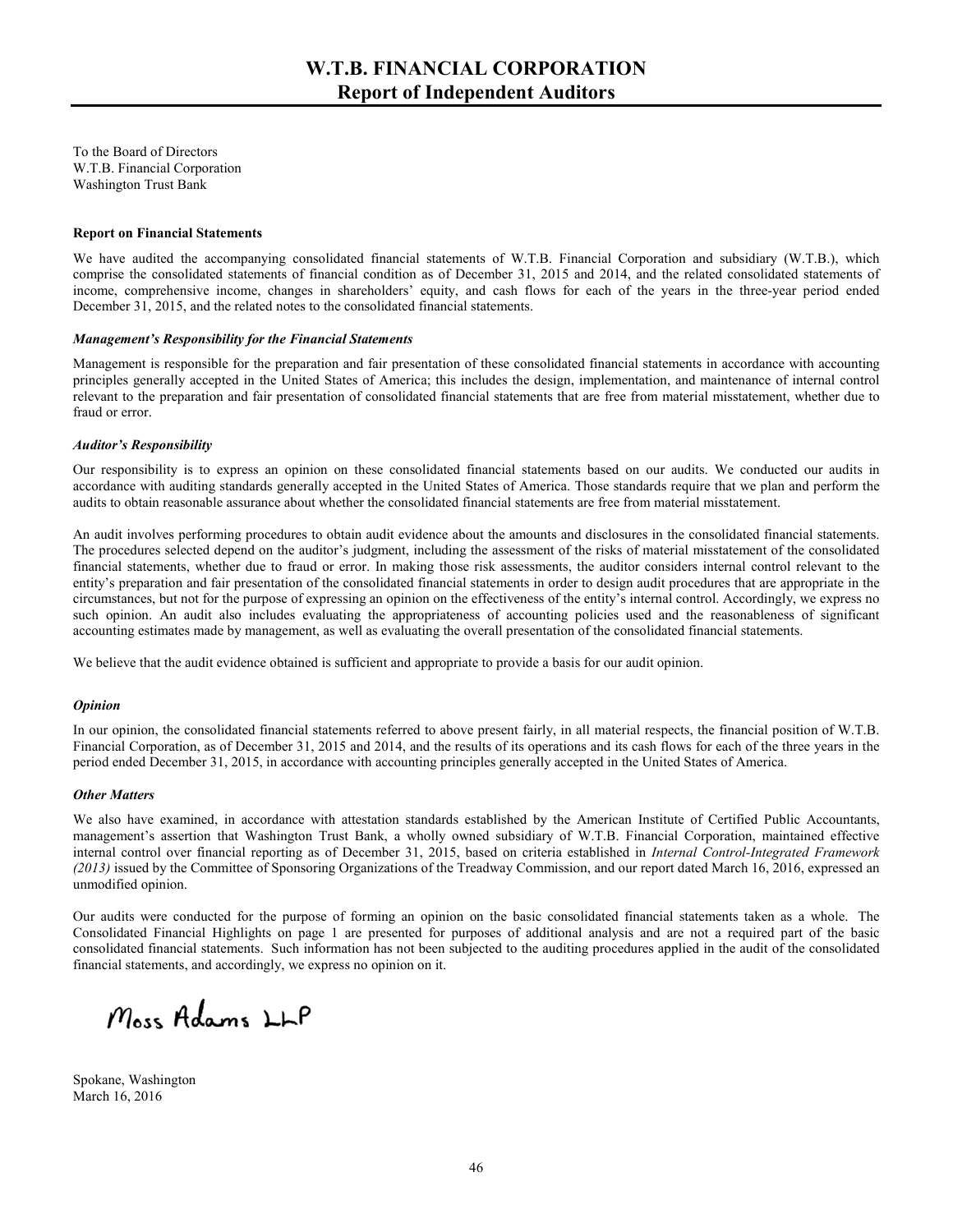## **W.T.B. FINANCIAL CORPORATION**

### **Directors and Officers**

#### (As of 3/16/2016) **W.T.B. Financial Corporation**

BOARD OF DIRECTORS ADM INISTRATION Peter F. Stanton Chairman of the Board, President and Chief Executive Officer John (Jack) E. Heath, III Vice-Chairman of the Board, Executive Vice President and Chief Operating Officer Steven M. Helmbrecht President and Chief Executive Officer, Lakeside Capital Group, LLC Thomas B. Tilford Retired, President, Western Mine Services, Inc. Parker G. Woodall Retired President, North Idaho Region, Washington Trust Bank

#### Peter F. Stanton Chairman of the Board, President and Chief Executive Officer John (Jack) E. Heath, III Vice-Chairman of the Board, Executive Vice President and Chief Operating Officer Larry V. Sorensen Senior Vice President and Chief Financial Officer Burke D. Jackowich Senior Vice President and General Counsel Daniel A. Clark Senior Vice President and Director of Internal Audit

#### **Washington Trust Bank**

BOARD OF DIRECTORS ADM INISTRATION Peter F. Stanton Chairman of the Board and Chief Executive Officer John E. (Jack) Heath, III President and Chief Operating Officer Christopher Ackerley Managing Partner, Ackerley Partners, LLC Steven M. Helmbrecht President and Chief Executive Officer, Lakeside Capital Group, LLC Molly J. Scammell Hurley Retired Officer, Washington Trust Bank John J. Luger President, JDL Enterprises, LLC Dennis P. Murphy Chief Executive Officer, Hayden Homes, LLC Thomas B. Tilford Retired President, Western Mine Services, Inc. Nancy Sue Wallace Community Volunteer Jeffrey Wright Chairman, Space Needle Corporation

**may be obtained by writing to:** LEGAL

W.T.B. Financial Corporation **RETAIL BANKING P.O. Box 2127** Jim D. Branson Spokane, Washington 99210-2127 Senior Vice President

Visit Washington Trust Bank's web site at www.watrust.com Robert A. Blume

Peter F. Stanton Chairman of the Board and Chief Executive Officer John E. (Jack) Heath, III President and Chief Operating Officer COMMERCIAL BANKING Scott H. Luttinen Executive Vice President, Commercial Division and President, Western Washington Region J. Jay Lewis Senior Vice President M ichael L. Shellenberger Senior Vice President David J. Terrell President, Southern Idaho Region Linda A. Williams President, Oregon Region CREDIT ADMINISTRATION Paul M. Koenigs Senior Vice President and Chief Credit Officer FINANCE Larry V. Sorensen Senior Vice President and Chief Financial Officer Laura M. Gingrich Vice President and Chief Accounting Officer HUM AN RESOURCES Katy J. Bruya Senior Vice President INFORMATION TECHNOLOGY AND OPERATIONS James E. Brockett Senior Vice President and Chief Information Officer INTERNAL AUDIT Daniel A. Clark **Additional information or copies of this report** Senior Vice President and Director of Internal Audit Burke D. Jackowich Senior Vice President and General Counsel WEALTH MANAGEMENT & ADVISORY SERVICES Senior Vice President